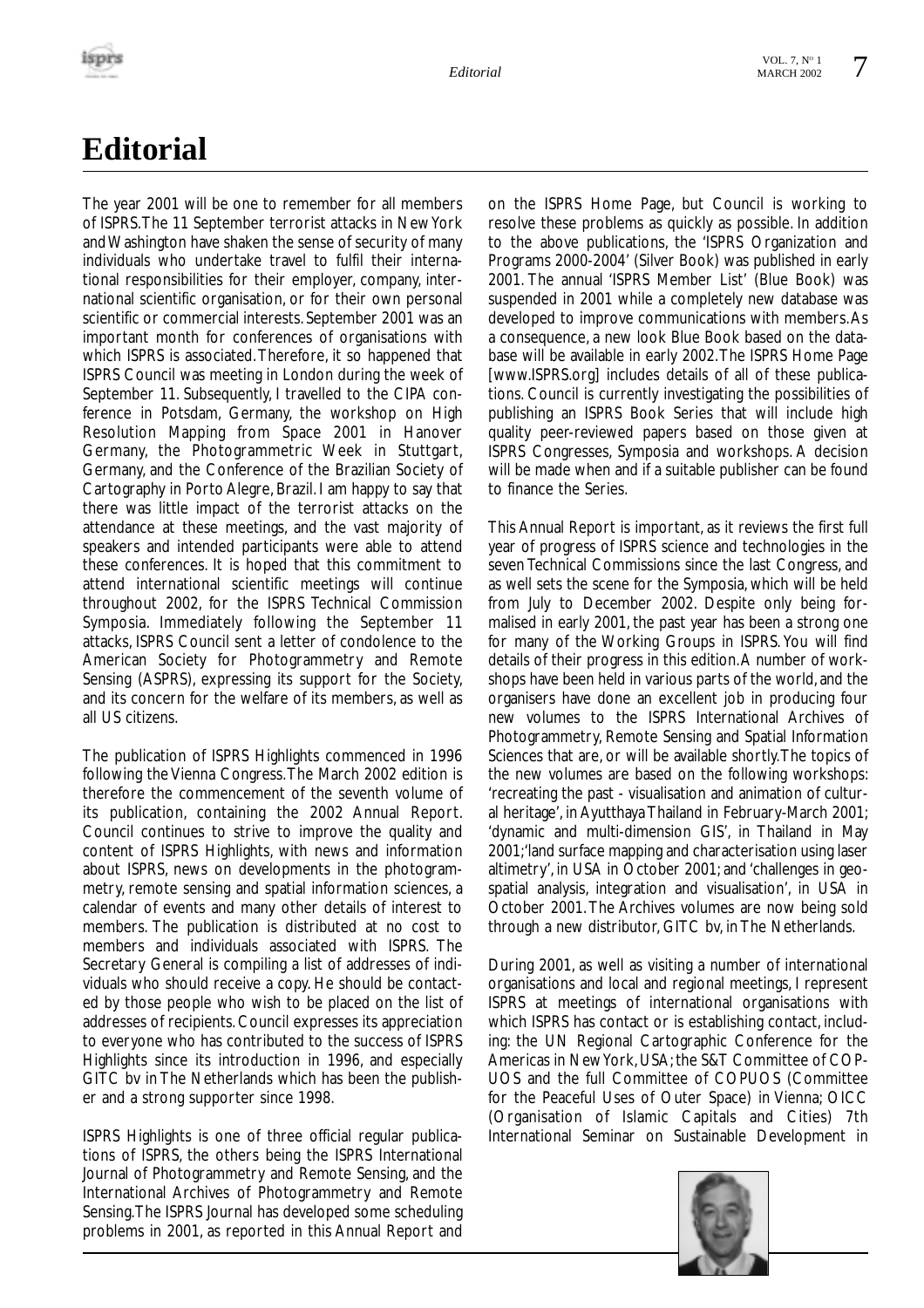

Cairo, Egypt; a meeting of the Joint Board of Spatial Information Societies during the IAG Scientific Assembly in Budapest, Hungary; and CODI-2 (Committee on Development of Information in Africa) in Addis Ababa, Ethiopia. This sample of organisations with which ISPRS has contact demonstrates the recognition and impact that ISPRS is making around the world in the photogrammetry, remote sensing and spatial information sciences.

I commend this Annual Report to you. I wish all members and individuals associated with ISPRS a productive and prosperous 2002 and Council looks forward to seeing many of you at the ISPRS Symposia.

John Trinder President

# **Annual Report 2001**

## **Introduction**

I am pleased to present the ISPRS Annual Report for the year 2001. The report is compiled from contributions from many people who are actively involved in the activities of ISPRS. It contains reports from the Congress Director, Treasurer and the editors of our publications, and most importantly reports from the Commissions written by the TCPs and Working group Chairs. Their reports allows everyone who reads this document to see the large amount of work going on within the Commissions and Working Groups and gives an indication of events being planned. The annual report also gives Council an overview of Working Group activity. The report also includes contributions from Regional Members and on ISPRS participation in the work of other international organisations. Council is very grateful for the effort put in by all contributors so that all members and other interested individuals can see the wide scope of ISPRS activity.

The Annual Report does not include a report on Council activities.An overview of the topics of concern to Council and the activities of Council members can be found in the reports of the Council meetings which are published in Highlights in June and December.These can also be found on the ISPRS web-site.The Annual Report should be seen as complementary to the web-site, which

gives a full picture of ISPRS activity with up to date information on events.

Ian Dowman ISPRS Secretary General



### **Technical Commission Reports**

#### **ISPRS TECHNICAL COMMISSION I SENSORS, PLATFORMS AND IMAGERY**

**President:** Stanley Morain (USA) **Scientific Secretary:** Amy Budge (USA)

#### **State of Science and Technology of Commission Topics**

2001 has seen major advances on all fronts addressed by the Commission.The importance of 1-meter commercial satellite imagery has attracted massive and widespread interest among government agencies, academia, and private interests, worldwide, for map updating, DEM production, and resource analyses.TC-I reported on one of the calibration/validation conferences (Highlights, June, '01). In October, DigitalGlobe, Inc. launched its QuickBird successfully, and has received its first engineering-level images having 0.6-m horizontal resolution.

As of November 28, there were 52 launches in 2001. Four of these have direct interest to TC-I as Earth Observing Satellites. Of these four, Orbital Science's platform called Taurus carrying their Orbview-4 and NASA's QuikTOMS failed to reach orbit.The three successful launches were Russia's Start-1 (Feb. 20), QuickBird (Oct. 18), and three sensors onboard the PSLV-C3: ISRO's TES, Germany's BIRD, and Belgium's PROBA (Oct. 22). One replacement GPS satellite was launched on January 30.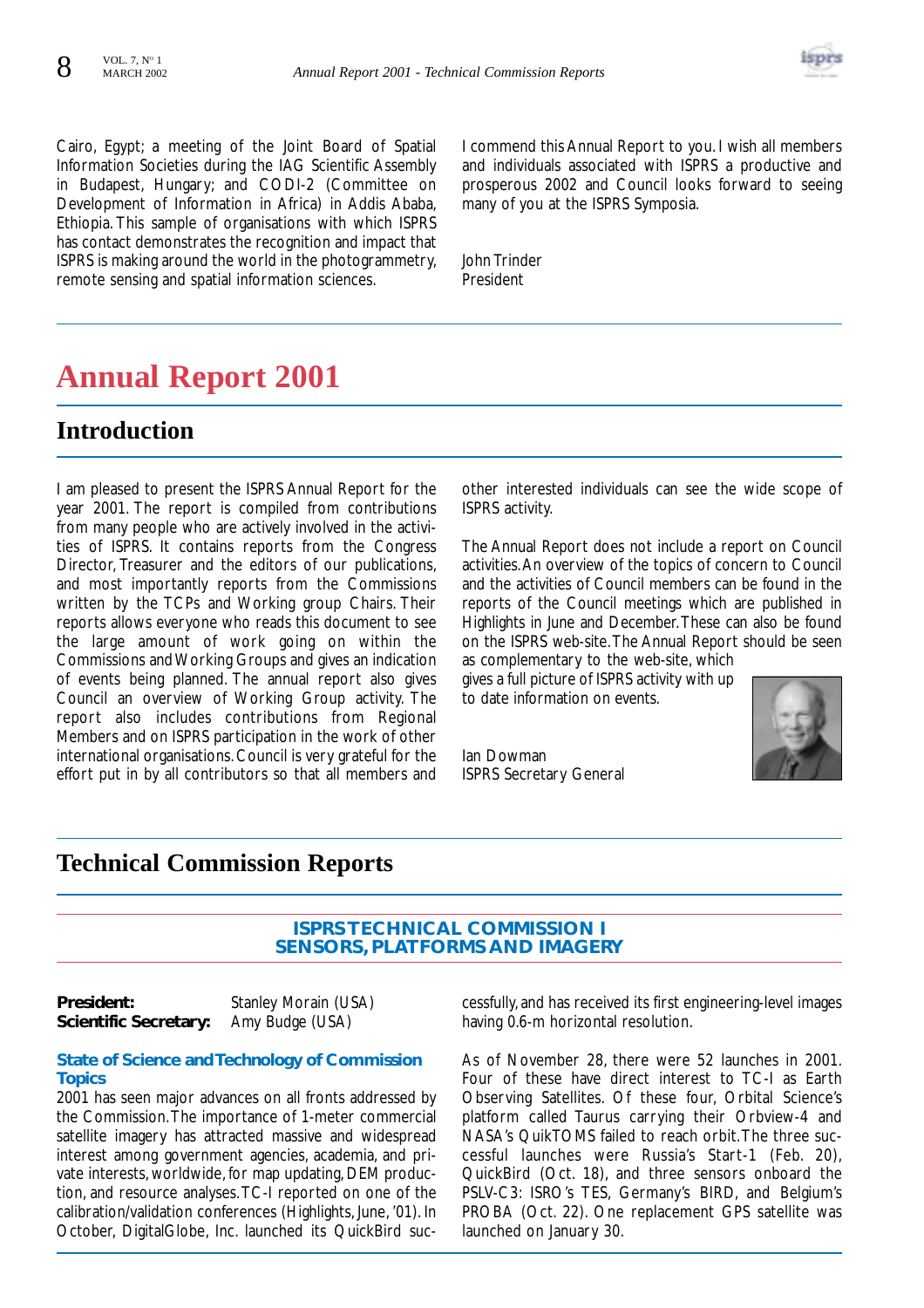

Radiometric and Geometric calibration efforts have moved forward with the development of a Joint CEOS/ISPRS task force on radiometric and geometric Standards.A profile of this task force has been adopted by CEOS and ISPRS, and the task force is currently being formed. Pending approval, Dr. Rainer Sandau (DLR) has agreed to serve as Chair of the task force

#### **Accomplishments of the Commission**

The period since Amsterdam has been very busy. In October 2000, the Commission hosted Council in Albuquerque for its first Joint Council/TCP meeting of the 2000-2004 Congress period. This was followed by considerable effort to develop WG terms of reference and approving Working Group Chairs, Co-Chairs and Secretaries. While these efforts were on-going, several other Commission activities took place:

- Developed the Commission website www.commission1.isprs.org
- Drafted a profile of the Joint CEOS/ISPRS Task Force on Radiometic and Geometric Standards and provided input to the CEOS WGCV work plan for 2000-2002;
- Provided comments and observations to ISPRS President John Trinder for an official ISPRS response to the draft Landsat Continuity Mission (LDCM) procurement document;
- Represented the Commission and presented an opening address at the joint WGI/4, WGI/5, WGII/IV session at 2001 Annual ASPRS Conference in St. Louis.The one-day event was titled From Imagery to Geodata. Also conducted the first Commission-I business meeting at which all working groups were represented.
- Attended the High Spatial Resolution Commercial Imagery Workshop sponsored by NASA, NIMA, USGS, and Space Imaging, Inc., and contributed a synopsis of major finding to ISPRS Highlights (June 2001 issue);
- Arranged for two attendees to the Global Precipitation Measurement Planning Workshop to represent ISPRS. A synopsis was prepared for Highlights but not published.
- Assisted WGI/4 chairman, Dr. Shimada Masanobu in preparing a synopsis of the CEOS SAR Cal/Val Conference for publication in ISPRS Highlights.
- With the Commission Secretary, and in association with the joint ISPRS/Pecora-15 steering committee, developed a preliminary agenda, announcement and call for presentations for the Commission's mid-term symposium;
- Agreed to work with the organisers of ISPRS Commissions –II and –VII to have joint technical sessions with their mid-term symposia in Xi'an (August) and Hyderabad (December).

#### **Working Group Activities during the Current Year**

#### **WG I/1: DEFINE STANDARDS FOR SENSOR PARAMETERS** *Chair: Charles Mondello (USA)*

*Co-Chair: John C. Baker (USA)*

#### **Accomplishments of the Working Group**

- A committee on Direct Georeferencing has been formed within Working Group 1. Chaired by Mohamed Mostafa (Applanix Corp., Canada) the committee has 29 members.
- Leadership of NASA 10 Year Industry forecast projecting future directions w/in the geospatial industry
- Creation and Definition of the Digital Aerial Guideline who's goal is a guidance document for data collection using digital airborne sensors
- Contributed keywords for the ISPRS Archives

# **WG I/2: SENSOR CALIBRATION AND TESTING**

*Manfred Schroeder (Germany) Co-Chair: Veljko M. Jovanovic (USA)*

#### **State of Science and Technology of Working Group Topics**

Photogrammetric users have obtained first experiences with high-resolution space images in the last two years.As no calibration data for the corresponding space cameras are available from the satellite operators (e.g. for IKONOS), calibration methods using ground control and modelling of the imaging geometry are of special interest for the user community. Papers on this subject have been presented.

Commercial photogrammetric digital airborne cameras coupled with high precision navigation systems appeared on the market for the first time at the Amsterdam Congress. Calibration and orientation of this sensor type, as well as georeferencing of its data, is a new research field for photogrammetrists. Results of first test flights have been presented at workshops.

Radiometric calibration of multispectral space sensors, especially wide field sensors, and investigations on longterm radiometric stability of these sensors need further investigations; onboard- and vicarious calibration methods should be applied. Joint research activities with CEOS WGCV have to be strengthened.

#### **Accomplishments of the Working Group**

The main activity was the High Resolution Mapping from Space 2001 workshop held September 19-21, 2001 in Hanover, Germany. The workshop was a joint effort between WG I/2, I/5, and IV/7.Approximately 80-100 participants attended the workshop.A report was published in Highlights Vol.6 No.4.

Contacts have been established with CEOS WGCV.Yves-Louis Desnos, chair of this working group attended the workshop and give a presentation on the activities of the CEOS WGCV.

#### **WG I/3:ACTIVE SENSOR SYSTEMS** *Chair: Mike Renslow (USA) Co-Chair: Mike Palmer (UK*)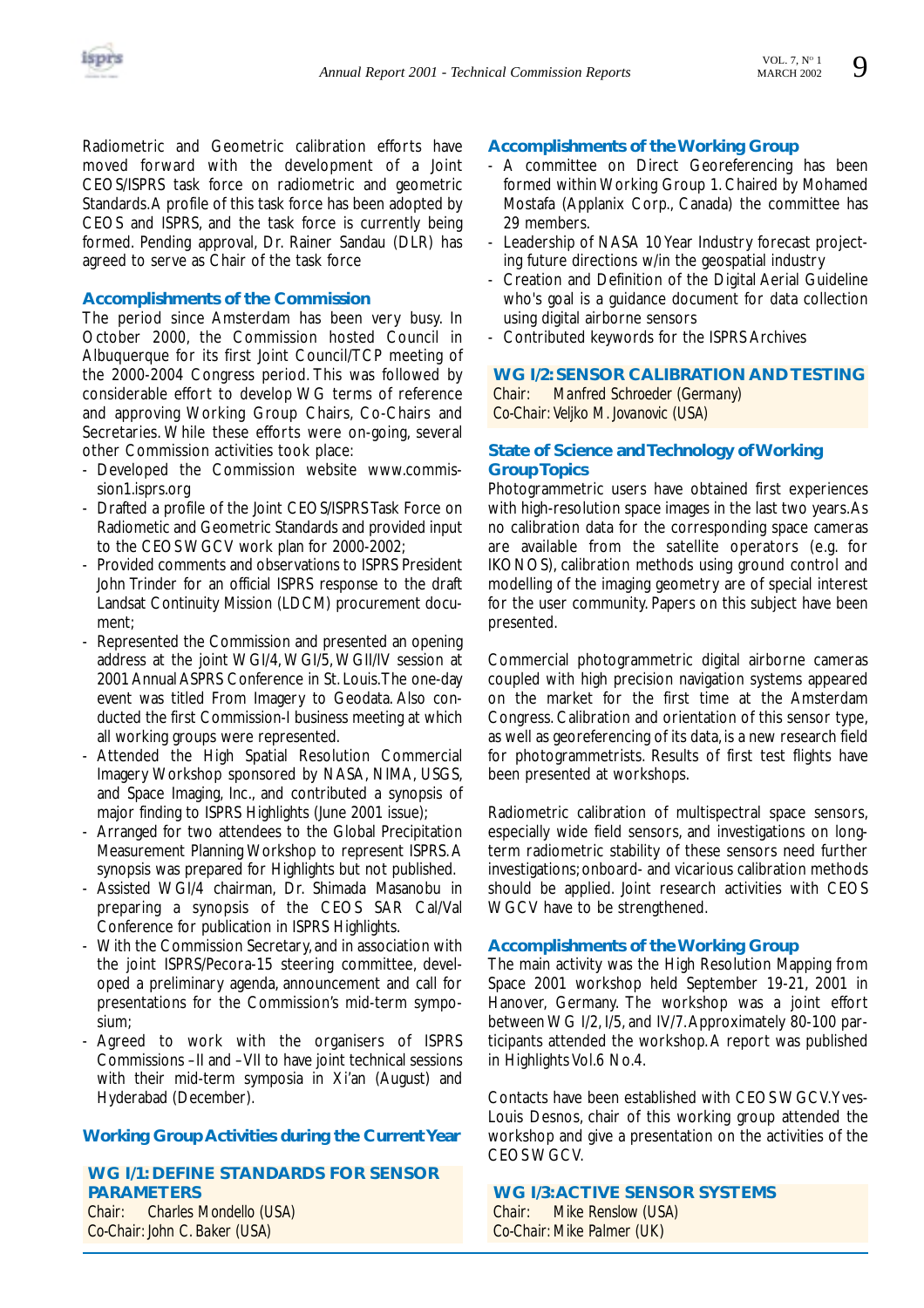

#### **State of Science and Technology of Working Group Topics**

System manufactures and operators of active sensor systems are making significant progress.A conventional LIDAR system collects data at 25 to 33 kHz, and systems are coming on-line at 50 kHz. Most LIDAR systems now have the capability to capture reflection intensity values in addition to the ranged coordinate data, which delivers an interpretable image file to compliment the LIDAR surface data. Refinements in system calibration and validation procedures for SAR and INSAR systems is resulting in vertical RMSE values of below 50-cm for X-Band, and 1-meter for P-Band verifying system performance on clear-hit targets. Using LIDAR as a calibration/validation data set for INSAR applications is in the evaluation process.

#### **Accomplishments of the Working Group**

Working Group 3 is just now getting fully organised. Currently, there are 15 members in the working group.The plan is to have two major committees, one for LIDAR systems (chaired by Renslow) and one for RADAR systems (chaired by Palmer).Within each committee it is anticipated that there will be sub-committees to address specific topical areas, such as hardware, data recording and processing, test sites and validation, and processing algorithms. Positive support has been received for the LIDAR activities, and it is anticipated that there will be similar interest for RADAR. Working Group I/3 organised and presented two ISPRS technical sessions at the Annual ASPRS Conference,April 2001, in St. Louis, MO USA. They have also organised a technical session on LIDAR for the ICORSE Conference that will be in Buenos Aires in April 2002. In addition, ISPRS Commission I activities have been included in ASPRS workshops, and participants of these workshops have been invited to participate in the Commission.

Other planned activities for the Working Group are:

- Collaborating with other Commission I WGs and WG III/3 and WG III/6;
- Developing workshop, technical sessions, and business meeting for Mid-Term Symposium; and
- Conducting a workshop to be held in Portland,OR USA in fall 2003.

A new symposium focusing on LIDAR and INSAR technology, calibration, data processing, and validation is being developed for the joint ISPRS/Pecora 15 conference in November 2002.

#### **Working Group News and Future Plans**

Joint collaboration is underway between ASPRS to develop guidelines for LIDAR data collection; the workgroup chair prepared the first draft of the guidelines. The next meeting is scheduled for Feb. 4, 2002.

**WG I/4:ADVANCED SENSOR SYSTEMS** *Chair: Masanobu Shimada (Japan) Co-Chair: Janio Kono (Brazil)*

#### **Accomplishments of the Working Group**

Working Group 4 has a sub-group that is interacting with the CEOS SAR CAL/VAL group. The membership of the working group numbers about 66. A four-day meeting at EORC NASDA was held April 2-5,2001.There were almost 60 participants from 13 countries. Sixty-six presentations and 17 posters were given in 7 sessions covering Interferometry, Polarimetry, Radiometric and Geometric Calibration, New Instrumentation, Applications (forest, ocean, and ship detection), ALOS, and ENVISAT. Each session consisted of presentations, questions, and a roundtable. The workshop covered the updated topics on the SAR CAL/VAL.The first three days and the morning of the fourth day were spent on the regular sessions.The last halfday was dedicated to a plenary session where the chair and co-chair prepared summaries and recommendations for each session. An overall summary of the meeting will be prepared and forwarded to the CEOS CAL/VAL meeting in ESRIN.A report was prepared and submitted to Highlights.

A CEOS SAR CAL/VAL workshop is planned for the end of September 2002 in the UK (most likely Farnborough).

#### **Working Group News and Future Plans**

On December 10, Commission President (Morain) and Technical Secretary (Budge) met with the principal organisers of the Future Intelligent Earth Observing Satellite (FIEOS) Conference scheduled for April 2002 in Washington, D.C. It is tentatively agreed that this meeting will be re-scheduled to become an I/4 activity at the Commission-I mid-term symposium in Denver next November. I/4 Secretary (Raad Saleh) has been briefed and will assist in preparations for converging the FIEOS Conference with I/4.

#### **WG I/5: PLATFORM AND SENSOR INTEGRATION**

*Chair: Karsten Jacobsen (Germany) Co-Chair: Ismael Colomina (Spain)*

#### **Accomplishments of the Working Group**

Much of Working Group 5's energy focused on planning the High Resolution Mapping from Space 2001 workshop hosted by the Institute for Photogrammetry and GeoInformation at the University of Hannover, September 19-21, 2001.This was a joint workshop with WG I/2 and WG IV/7.The workshop was the first meeting of WG I/5 giving the working group an opportunity to discuss further activities.The program had 39 presentations, including those by the ISPRS President and Secretary General.

The working group also contributed to the OEEPE Workshop, Integrated Sensor Orientation, which took place September 17-18, also at the University of Hannover.

#### **Working Group News and Future Plans**

Future plans include collaboration with the ASPRS DG Committee for a workshop on Direct Georeferencing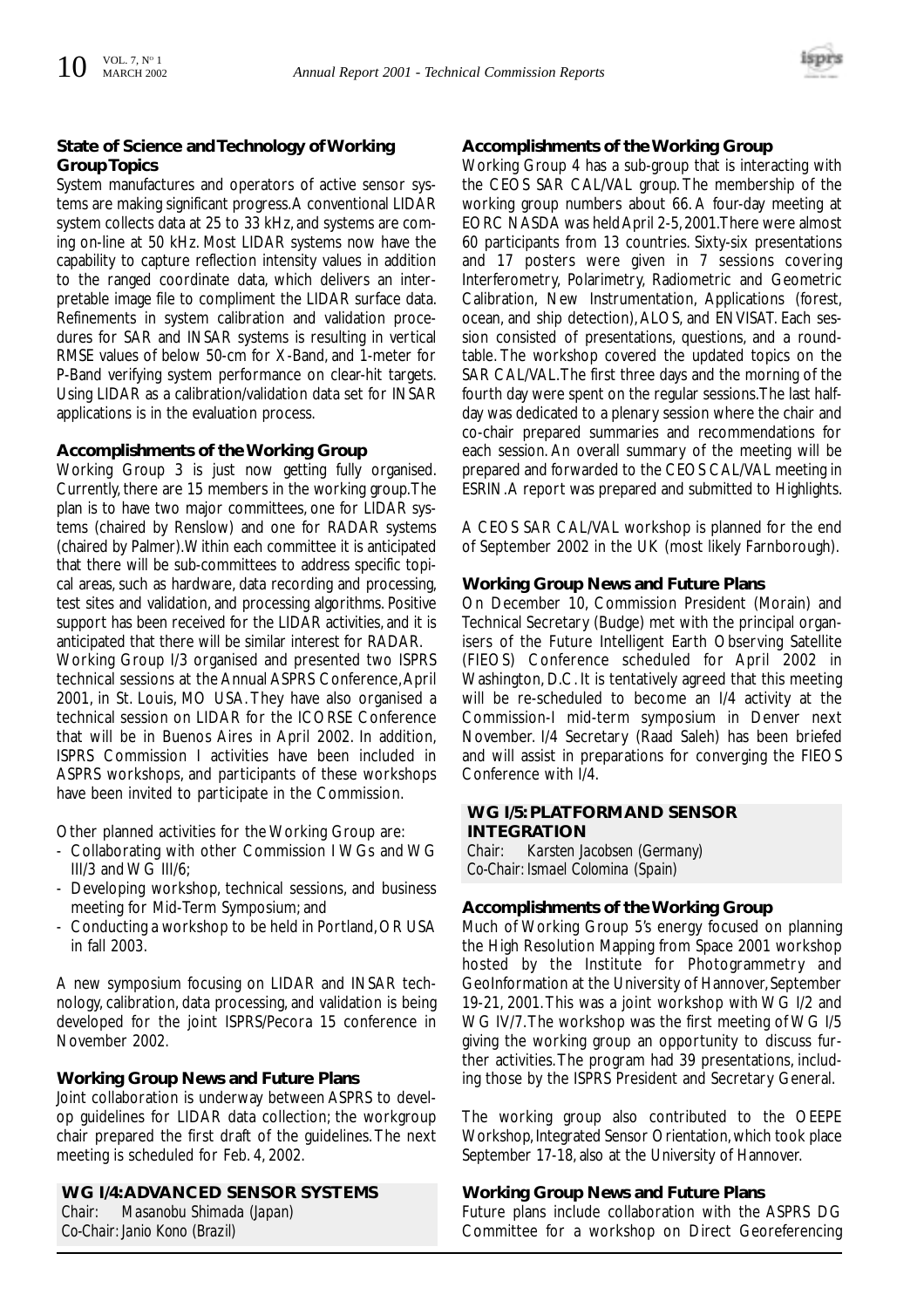that will be held at the ASPRS 2002 spring meeting, and a workshop that will be held in Barcelona, Spain in 2003.

#### **WG I/6:AIRBORNE OPTICAL SENSOR SYSTEMS**

*Chair: Brian Huberty (USA) Co-Chair: Brian Gorin (USA)*

#### **State of Science and Technology of Working Group Topics**

Airborne digital mapping cameras continue to grow in number, array sizes, and sophistication. 9000 x 9000 pixel array cameras are available from BAE as well as near realtime, multi-spectral, terrain corrected images from Airborne Data Systems cameras. In aerial film camera news, Kodak has come out with a new and improved colour infrared film - 1443. The working group will be working on developing guidelines for acquiring film and digital airborne images.

#### **Accomplishments of the Working Group**

Working Group I/6 consists of eight members and four committees.The committees and their chairs are:

- Compendium of Remote Sensing Sensors, led by Herbert Kramer (DLR).This committee focuses on the 4th edition of Dr. Kramer's publication, which is currently being printed.
- Digital Aerial Camera Standards, led by Ron Ondrejka (Consultant) in coordinations with ASPRS PDAD. This committee has been ongoing for three years and is dealing with some tough issues.
- Portable Briefcase Small Format Digital Aerial Systems Global Use, led by Robert Brock (Aerial Image Technology).This is a new committee and is still developing its agenda.
- Multispectral (Optical and Thermal) Systems for Real-Time Aerial Fire Mapping, led by Dave Fuhr (Airborne Data Systems).

Other accomplishments include:

- Call for papers for the Mid-term conference will be going out January 2002.
- Draft digital airborne camera acquisition guidelines have been developed and discussed at the fall 2002 ASPRS meeting in Florida.
- Actively working on the 9K mapping system issues for BAE, and examining the digital vs. film tradeoffs for large

format mapping systems.

- Thinking about an equivalent metric to AWAR for digital mapping cameras, which is independent of altitude and ground sampling distance, but which incorporates SNR and MTF effects across the FOV and therefore across the image plane. We have also been exploring measurement of "interior" calibration coefficients for the large format digital systems, and the lack thereof for the calibration resource at USGS.
- Contributed keywords for the ISPRS Archives

#### **Working Group News and Future Plans**

The Airborne Optical Sensor Systems WG will be meeting twice before the November 2002 Mid-Term Conference in Denver. We will first meet in conjunction with the Primary Data Acquisition Division meeting at the annual American Society for Photogrammetry and Remote Sensing;April 22-26, 2002.We will also meet May 22-24 at the newly rescheduled Veridian 5th Airborne Conference; Miami, Florida. At both the ASPRS and Veridian conferences, we will be building up the fall Midterm sessions as well as working on the guidelines for acquiring airborne images.

Future plans are to participate in the Airborne Sensors sessions at the ERIM Veridian 5th International Airborne Conference September 17th in San Francisco, CA USA; and to contribute to the ASPRS Primary Data Acquisition Division meeting and technical sessions at the ASPRS 2002 meeting in Washington, DC USA.

#### **Commission Officer Address Updates**

Commission President Morain  $email = smorain@edac.$  unm.edu. Commission Secretary Budge email = abudge@edac. unm.edu WG6 Co-Chair Brian Gorin email = brian.gorin@baesystems.com WG3 Chair Renslow coordinates Mike Renslow Spencer B. Gross, Inc. 13545 NW Science Park Drive Portland, OR 97229 U.S.A. +1 503-646-1733 x 225 +1 503-626-4818 (fax) mike@sbgmaps.com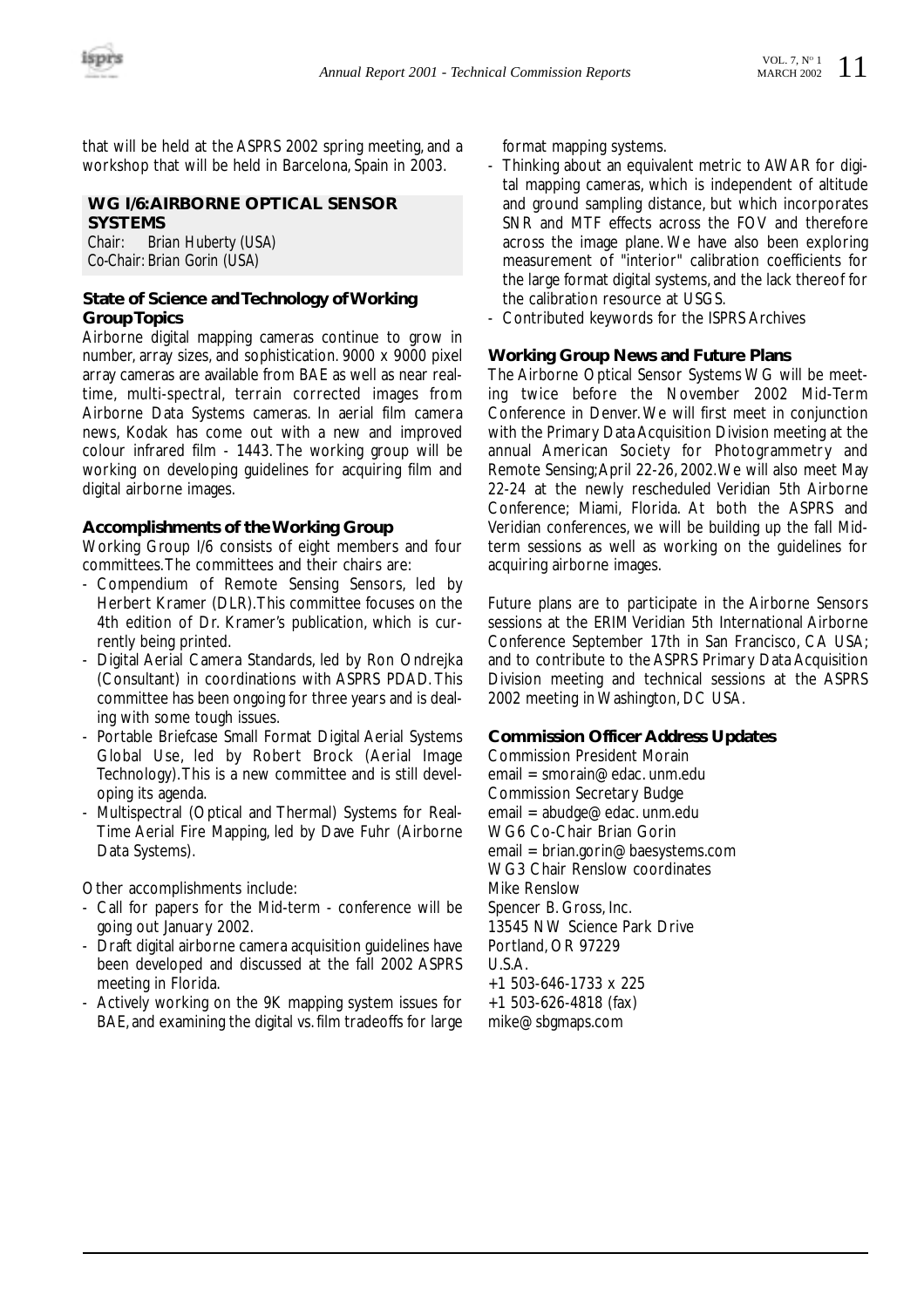

#### **TECHNICAL COMMISSION II INTEGRATED SYSTEM FOR SPATIAL DATA PRODUCTION, CUSTODIAN AND DECISION SUPPORT**

| President:            | Jun CHEN (China)  |
|-----------------------|-------------------|
| Scientific Secretary: | Jie JIANG (China) |

#### **State of Science and Technology of Commission Topics**

In the year 2001, great efforts have been made by WGs of technical commission II and significant achievements have been gained.

WG II/1 carries on their work on real-time mapping technologies. During the year 2001, the speed of Mobile Multi-Sensor Systems (MMS) technological development is still very rapid. Building a mobile mapping system by integrating off-the-shelf hardware and software components is getting easier, but it still requires significant courage, investment and efforts. Real-time mapping technologies are being applied to various applications. The continuing development of MMS is stimulating the development of intelligent processing techniques and new areas of application. More efforts should still to be made in order to achieve the same level of ground position accuracy as traditional aerial triangulation and we can expect major contributions toward the perfection and popularity of the technology in years to come.

WG II/2 is a newly-formed WG entitled "Systems for SAR and Lidar processing", established with the intention of combining interests and applications of the SAR and Lidar communities, with emphasis on the areas of commonality such as DEM generation. The focus to date has been on interferometric SAR (InSAR) and on scanning, small-footprint Lidar. Both the Lidar and InSAR fields are seeing dramatic growth in interest, development and use.At this time over 60 systems are believed to exist world-wide and the number is increasing. On the InSAR side, the systems are also improving, particularly with respect to vertical accuracy, where sub-meter (RMSE) vertical results have been demonstrated in many areas. Perhaps the major problem being addressed currently is how to obtain bare-earth under various conditions. A great deal of development effort is currently focused on the potential of longer-wavelength, multi-polarization InSAR. Over the next year there should be additional data and experience available against which to gauge the level of success of these endeavours

WG II/3 works on "Integrated systems for information services".The geo-database is often the first level in a hierarchy of data comprising geo-related, administrative, environmental or utility information, so the demands on update and completeness of geo-data are high. There is focus on the interoperability between public and private databases, Internet based distribution systems and the necessary standards for data exchange.

The integration of geo-data and imagery are of special importance for the purpose of revision and updating, which depends on to a large degree the establishment of image data standard and material developments have been reached. For "Image Data Standards",WG II/4 have some co-operation with ISO/TC211 and OGC.They participate the development of the ISO 19129 on "Imagery, gridded and coverage data framework" and ISO 19130 on "Sensor and data model for imagery and gridded data".WG II/4 has also had regular information exchange with OGC.

"Design and operation of spatial decision support systems" is the topic of WG II/5. Spatial decision-making based on a combination of image-based and vector data is an important activity in many application domains. The support of decision making with knowledge-based techniques (rule-based systems) and artificial neural networks has found many useful applications reported in the literature.We observe an increased interest in combining standard GIS functionality with novel approaches taken from fuzzy logic and artificial neural network technology. The co-operation of producers of spatial decision support systems and users of these systems is increasingly recognised as an approach to provide better spatial decision support to real world problems.

WG II/6 works on "Spatial analysis and visualisation systems".They co-organised the DMGIS'2001 workshop with other WGs and nominated a new co-chair: Prof. Kraak from ITC. During 2001, the trends in interactive hypermedia cartography towards on-line contents and dynamic 3D visualisations have been highlighted, designing a spatial image-based decision support system for solving user's specific problems is another development direction.

The inter commission working group ICWG II/IV works on "Systems for automated geo-spatial data production and updating from imagery". There are many scientific groups doing research in automatic cartographic feature acquisition. One focus is on capturing of 3d objects. Automatic Aerial Triangulation and DEM generation have reached a point where it became a standard component of a photogrammetric systems. Concerning the automation of cartographic feature extraction the transition of experimental systems into practical solutions is very low. Concerning updating of GIS, besides the data capture itself the management of the updating information in the database is a relevant topic itself. Automatic update including topological changes still is nearly unsolved. Digital photogrammetric workstations more and more approach a GIS leading to integrated solutions which cover the complete process from data capture to data management, analysis, visualisation and dissemination. At present they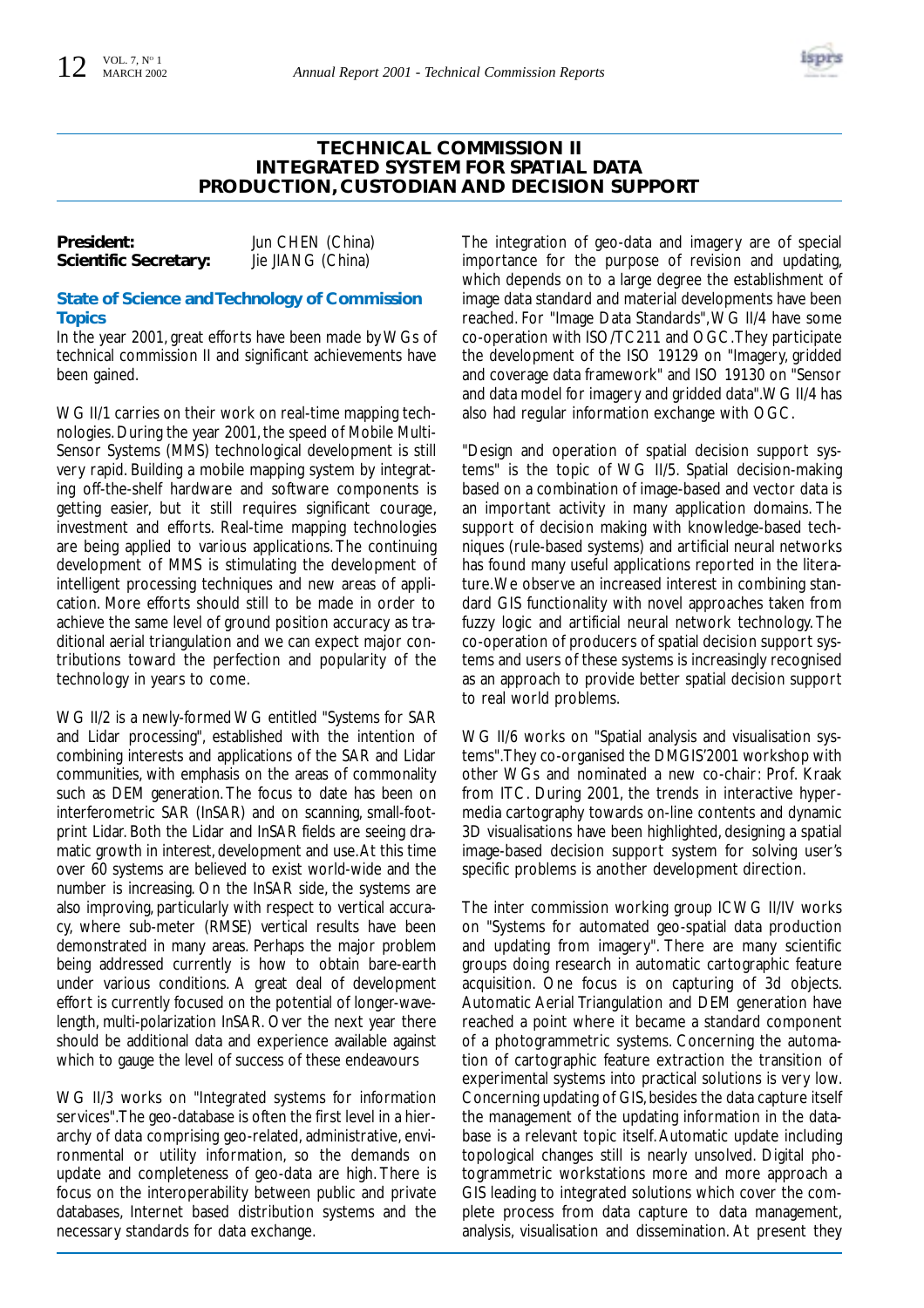

are incorporating database and visualisation functionalities, partly even in 3d.

#### **Accomplishments of the Commission**

There have been a number of important working group meetings during 2001 which are detailed in the WG reports. Of particular note are:

- The establishment of web-sites by Commission II and each its working groups.
- Close co-operation with OEEPE, CEOS, ISOTC211, ICORSE, ICA, ASPRS and other international academic organisations.
- A resource library is under construction by WG II/3.

#### **Working Group Activities during the Current Year**

**WG II/I: REAL-TIME MAPPING TECHNOLOGIES** *Chair: Rongxing (Ron) Li (USA) Co-Chair: Norbert Haala (Germany)*

#### **State of Science and Technology of Working Group Topics**

It is very clear that building a mobile mapping system by integrating off-the-shelf hardware and software components is getting easier, but it still requires significant courage, investment and efforts.The "dream" is to achieve the same level of ground position accuracy as traditional aerial triangulation.

Some new systems have been developed or are under development: a helicopter-based, portable, handheld MMS for avalanche mapping developed by the Photogrammetric Lab of the Institute of Geomatics at the Swiss Federal Institute of Technology; a portable personal MMS for the surveying community developed by the Department of Geomatics Engineering at the University of Calgary; ALMIMS (Airborne Laser-ranging and Multi-spectral Imaging Mapping System), a multi-sensor mapping system developed by the Institute of Remote Sensing Applications of the Chinese Academy of Sciences, and DORIS (Differential Ortho-Rectification Imagery System), an airborne multi-sensor mapping system that has been under development for years at the Alberta Research Council. This is, of course, not a complete list.

Real-time mapping technologies are being applied in various applications: automatic bald digital terrain model reconstruction using airborne SAR, automatic generation of hierarchical DEM for Mars Rover navigation, integrating data from terrestrial mobile mapping systems and aerial imagery for change detection purposes, integrating photogrammetric data from mobile ship-borne and airborne systems for support of conservation processes and environmental analysis, automatic building extraction from airborne laser systems, and integration of mobile phone location services into intelligent GPS vehicle navigation systems.

The continuing development of Mobile Multi-Sensor Systems (MMS) is stimulating the development of intelligent

processing techniques and new areas of application. Emerging processing techniques include: motion estimation by vision for mobile mapping with a motorcycle, motion tracking framework for mobile appliances, online GIS module for an unmanned aerial vehicle,and an innovative activevision-based approach for traffic surveillance and control.

Currently the speed of MMS technological development is still very rapid.We can expect major contributions toward the perfection and popularity of the technology in years to come.

#### **Recent Relevant Publications**

Li, R., M. Mostafa, C.V.Tao and C.Toth 2002. Section 14.3 Mobile Mapping, in the 5th Edition of Manual of Photogrammetry edited by E.M. Mikhail, J.C. McGlone and J. Bethel, to be published by John Wiley & Sons.

Grejner-Brzezinska, D. A. 2001. Mobile Maping Systems: Ten Years Later, Part I, Surveying and Land Information Systems, June 2001, pp.75-92.

El-Sheimy, Naser (Ed.) 2001. Proceeding of the 3rd International Symposium on Mobile Mapping Technology (MMS). Cairo, Egypt, January 3-5, 2001. (CD-ROM)

Pollefeys, M., R. Koch, M.Vergauwen, and L.Van Gool 2000. Automated reconstruction of 3D scenes from sequences of images. ISPRS Journal of Photogrammetry and Remote Sensing.Vol.55, No.4, pp. 251-267.

Tao, C. V., M. A.Chapman, and B. A. Chaplin 2001. Automated processing of mobile mapping image sequences. ISPRS Journal of Photogrammetry and Remote Sensing.Vol.55, No.5-6, pp. 330-346.

Mostafa, M. M.R, K-P. Schwarz 2001. Digital image georeferencing from a multiple camera system by GPS/INS. ISPRS Journal of Photogrammetry and Remote Sensing. Vol.56, No.1, pp. 1-12.

Habib, A. F. 2000. Matching Road Edges in Stereo-Image Sequences Using Data Association Techniques. Photogrammetric Engineering and Remote Sensing,Vol.66, No.1, pp.91-98.

Tao, C. V. 2000. Semi-Automated Object Measurement Using Multiple-Image Matching from Mobile Mapping Image Sequences. Photogrammetric Engineering and Remote Sensing,Vol.66, No.12, pp.1477-1485.

Mills, J. P., I. Newton and G. C. Peirson 2001. Pavement Deformation Monitoring in a Rolling Load Facility. The Photogrammetric Record.Vol.17, No.97, pp.7-24.

#### **Accomplishments of the Working Group**

The 3rd International Symposium on Mobile Mapping Technology (MMS) was held in Cairo in January 3-5,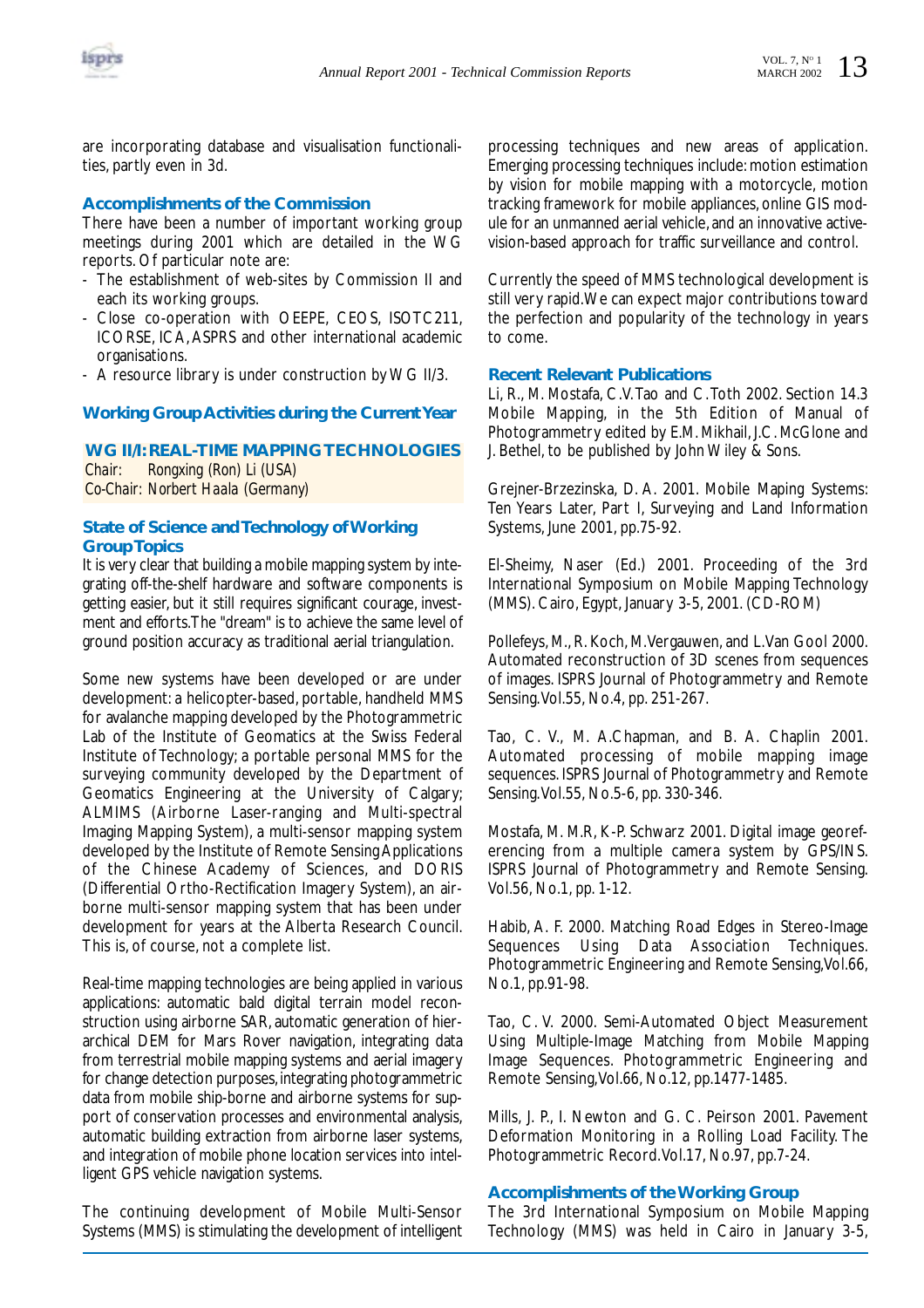

2001. It was co-organised and co-sponsored by Ain Shams University, Egypt, ISPRS Commission II (WG II/1 "Real-time Mapping Technology"), FIG Commission V (WG 5.3 "Kinematic and Integrated Positioning Systems"), IAG Special Commission IV (WG SC4.1 "Mobile Multi-Sensor Systems"), the University of Calgary, the Egyptian Survey Authority, and the Chinese National Lab for Information Engineering in Surveying, Mapping and Remote Sensing.

This symposium was very well attended and has had a significant influence on future research and development of real-time mapping technologies.The most recent R&D and application achievements of mobile mapping technology were reported to 350 participants from 29 countries.They attended 90 oral presentations in 18 sessions. The Conference brought together specialists, engineers, users, and those interested in mobile mapping technology, kinematic real-time positioning, sensor integration and calibration, feature extraction and 3-D data acquisition.

#### **Working Group News and Future Plans**

- WG II/1 will sponsor the event "Celebrating 50 Years of Geodetic Science at The Ohio State University", October 1-5, 2002.
- WG II/1 will co-sponsor the International Workshop on Mobile and Internet GIS,Wuhan,China,August 15-16,2002
- The 4rd Mobile Mapping Conference in Kunming, China, May 25-27, 2003.
- Sessions at the 20th ISPRS Congress, Istanbul, Turkey, July 12-23, 2004.
- The 5th Mobile Mapping Conference in France, 2005.

#### **WG II/2: SYSTEMS FOR SAR AND LIDAR PROCESSING**

*Chair: Bryan Mercer (Canada) Co-Chair: Charles Toth (USA)*

#### **State of Science and Technology on Working Group Topics**

The Lidar and InSAR fields are both seeing dramatic growth in interest, development and use. In the Lidar area, the major vendors are improving or incorporating system performance parameters such as pulse repetition rates, laser power, reflectance measurement, and multiple-return measurements. Widely-supported claims of vertical accuracies at the 15cm RMSE level or better are being reported although there is still some ambiguity regarding performance with respect to sloped terrain, canopy and in other unfavourable conditions.At this time over 60 systems are believed to exist world-wide and the number is increasing. On the InSAR side, the systems are also improving, particularly with respect to vertical accuracy, where sub-meter (RMSE) vertical results have been demonstrated in many areas. Perhaps the major problem being addressed currently is how to obtain bare-earth under various conditions.While software has

been successfully developed for extracting bare-earth DEMs in some conditions (low-density urban areas, patchy forests); the challenge is obtain ground elevations in heavily forested areas. A great deal of development effort is currently focussed on the potential of longerwavelength, multi-polarisation InSAR. Over the next year there should be additional data and experience available against which to gauge the level of success of these endeavours.

#### **Accomplishments of the Working Group**

A 2.5 day workshop on 'Three-Dimensional Mapping from InSAR and Lidar' was held in Banff,Alberta, Canada in July and hosted about 40 participants from Asia, Europe and North America. Participants included researchers, data providers, users, students, and system vendors. This was the first 'official' ISPRS WG meeting addressing these two technologies. About 20 presentations addressed a series of topics including InSAR/Lidar comparative performance, Lidar and InSAR applications, bald-earth processing, synergies with other sensors, and GPS/INS issues. A wide-ranging panel discussion addressed technical and more general issues of the group. Judging by the feedback, the workshop was very successful, particularly in the context of information exchange between and among these two groups.

#### Liaison Activities:

- OEEPE: Members of WGII/2 participated in an OEEPEsponsored Lidar/InSAR workshop which was held in Stockholm in March. This was particularly useful as there had been data exchanges to allow performance inter-comparison.
- CEOS: A Cal/Val Terrain Mapping Sub-Committee presentation was made as part of the Banff Workshop.
- Other: Members participated in various relevant workshops or conferences including the kick-off meeting of the International Lidar Mapping Association (Denver, February),ASPRS 2001 (St. Louis,April),WGIII/4 workshop on 'Land Surface Mapping and Characterisation Using Laser Altimetry' (Annapolis, October), ASPRS/MAPPS 'Measuring the Earth' workshop (St. Petersburg, October), and Photogrammetric Week 2001 (Stuttgart, September).

Forthcoming:

- ICORSE:Together with WGI/3 (Mike Renslow), we will organise and participate in an ISPRS-sponsored session on InSAR and Lidar at the ICORSE symposium in Buenos Aires in April 2002.
- Various: There are several conferences relevant to WGII/2 in the coming year including our own Commission II symposium (Xi-An, China:August, 2002).

#### **WG II/3: INTEGRATED SYSTEMS FOR INFORMATION SERVICES**

*Chair: Poul Frederiksen (Denmark) Co-Chair: Chongjun Yang (China)*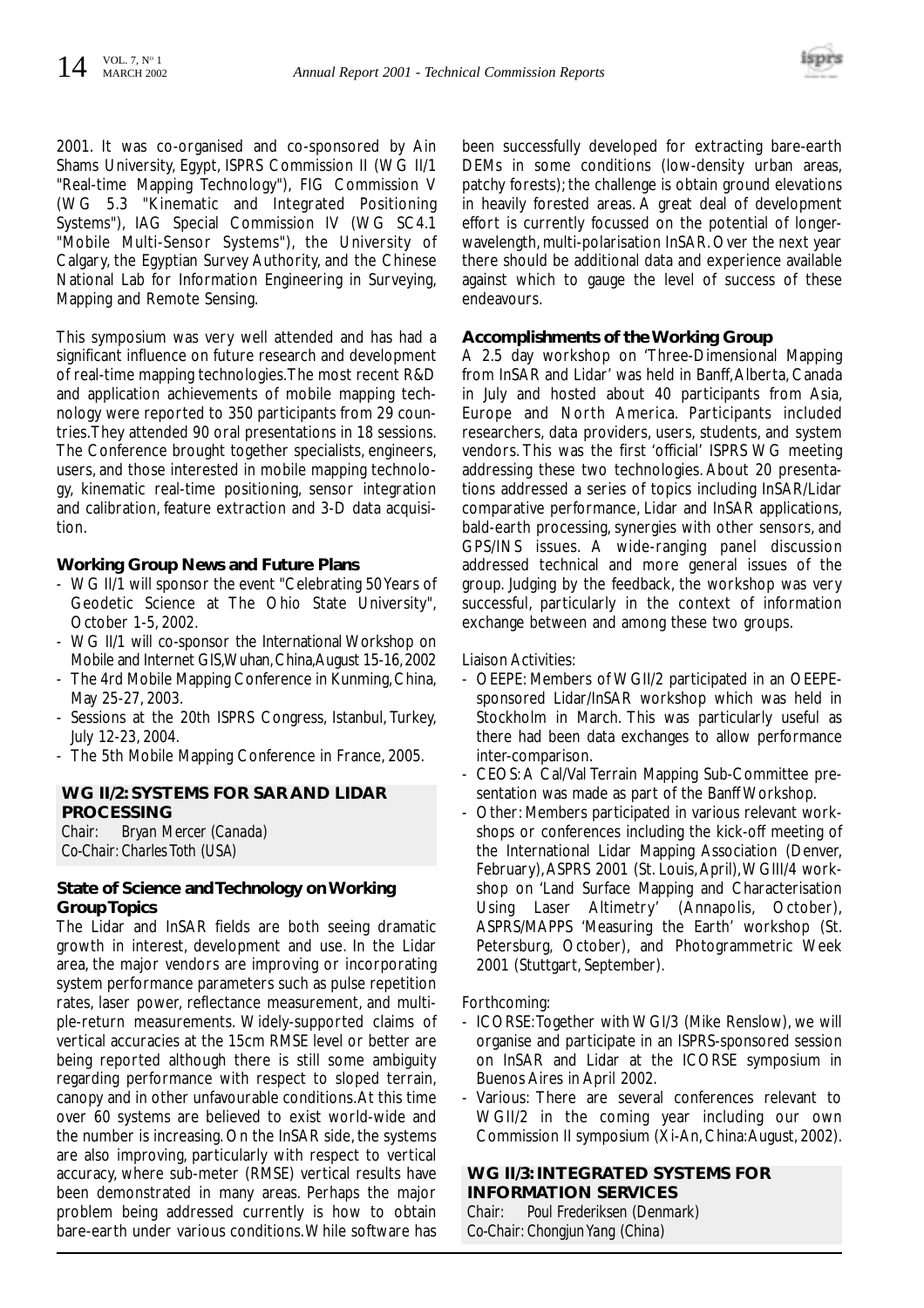#### **State of Science and Technology of Working Group Topics**

The demands on updating techniques for geo-spatial databases are increasing. It has become a crucial factor for the operability, usefulness and maintenance of geo-databases. The geo-database is often the first level in a hierarchy of data comprising geo-related, administrative, environmental or utility information, so the demands on update and completeness of geo-data are high. It is expected that future systems for geo-information services will be based on generally accepted keys like addresses and that the databases will contain geometry information, geo-referenced satellite images, aerial photos and various derived products. There is focus on the interoperability between public and private databases, Internet based distribution systems and the necessary standards for data exchange. Key words are: change detection, plus/minus data, updating frequency, reliability, object dependent updating and Internet based software solutions for distributed updating.

#### **Accomplishments of the Working Group**

The working group participated in the preparation of The 3rd ISPRS Workshop on Dynamic and Multi-dimensional GIS – Geoinformatics & DMGIS'2001 at the Asian Institute of Technology, Bangkok, Thailand, May 23 – 25, 2001.A WG business meeting was included in the conference programme and conducted in co-operation with WG II/5.

WG II/3 organised and sponsored an international workshop related to the WG terms of reference.The meeting "International workshop on Information Technology and Flooding Management" was held in Beijing, September 16 -17, 2001. More than 50 delegates from 10 countries attended the workshop.

A WG II/3 web-site has been designed and implemented. The activities, news, discussions, and readings related to WGII-3 terms of reference are presented (http://www. digitalearth.net.cn.wgii-3htm).The web-site is registered in a number of Internet search engines such Yahoo, Google, AltaVista, Chinese Yahoo, Sohu, Sina etc.The WG II/3 website can be reached by plain key words like "WGII-3", "integrated systems", "information service" or "ISPRS". After the first 6 months of operation, more than 100 visits have been registered per day.

WG II/3 is regularly informed by CEOS through the CEOS mailing list.

#### **Working Group News and Future Plans**

In order to promote the development of WG II/3 related activities and awareness, a resource library is under construction. It consists of the links and web-sites related to the terms of reference of the WGII/3, such as Professors & Young pioneers – Research, Symposia & Organisations – Education, Universities & Institutes – Software, Systems & Applications – Readings, Materials and Resources - News lists & Mail lists.

The WG will contribute to the organisation of the midterm Commission II symposium in Xi'an in August 2002 with a WG II/3 session.

In Spring 2003 it is planned to joint efforts with WG II/5 and DMGIS for a workshop at ITC in The Netherlands.

Dr.Poul Frederiksen, has moved to a new position in Topographic Department of Kort & Matrikelstyrelsen - National Survey and Cadastre.

#### **WG II/4: IMAGE DATA STANDARDS**

*Chair: Wolfgang Kresse (Germany) Co-Chair: Liping Di (USA)*

#### **Accomplishments of the Working Group**

Presently the membership list contains 59 people from 13 countries

An unofficial meeting held on October 13th 2000 at the Berlin International Congress Center, Berlin, Germany. The meeting was attended by 5 people from 2 countries.

The first official meeting was held on June 18th and 19th 2001 in two DIN buildings (Germany Institute for Standardisation), Berlin, Germany. The meeting was attended by 14 people form 6 countries.This meeting was a joint one with the ISO TC211 project team of ISO 19130 "Sensor and data models for imagery and gridded data"

The scope of the ISO project 19130 is the following:

- It will specify a sensor model describing the physical and the geometrical properties of each kind of photogrammetric, remote sensing and other sensors that produce imagery type of data.
- It will define a conceptual data model that specifies, for each kind of sensor, the minimum content requirement and the relationship among the components of the content for the raw data that was measured by the sensor and provided in an instrument-based coordinate system, to make it possible to geolocate and analyse the data.

The discussions in Berlin laid the basis for the first draft of the new international standard.

Joint meeting with the project team ISO 19130 in June 2001 (see above)

Participation of WG members in the development of the ISO 19129 "Imagery, gridded and coverage data framework" and of the ISO 19130 "Sensor and data model for imagery and gridded data" standard:

During the week October 22nd – 26th 2001 the ISO/TC211 plenary met in Adelaide,Australia.At October 22nd the project team of ISO 19130 had its meeting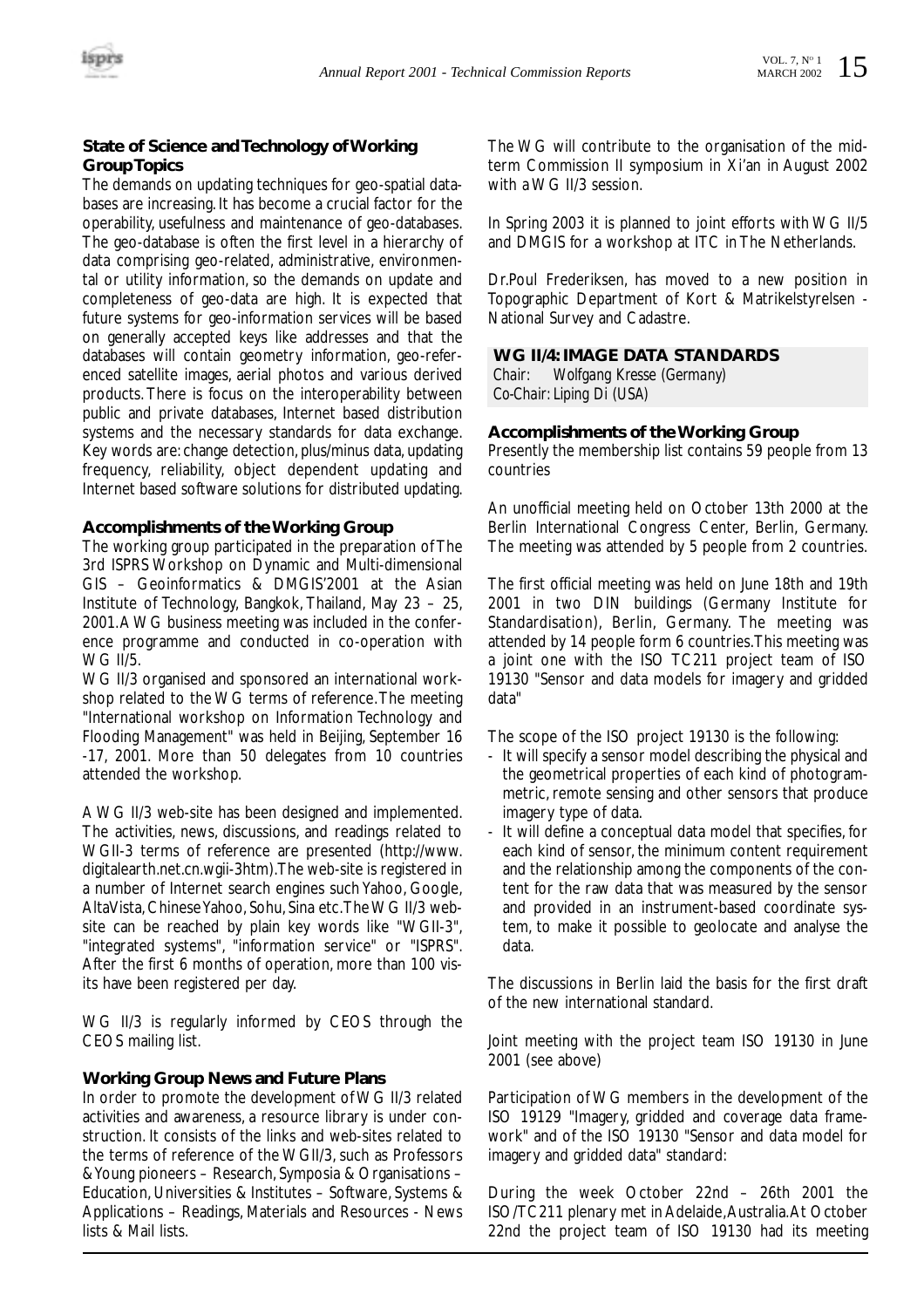

which was the next one after the joint meeting in Berlin in June 2001.At October 23rd the meeting of the project team of ISO 19129 took place.

The project team of ISO 19130 published a Working Draft (WD) to the plenary of ISO/TC211.The WD contains a first detailed approach to the coming standard.The most important topics are digital frame camera, pushbroom- or swath-type sensors, SAR/InSAR, lidar, and hydrographic sonar. Another topic deals with the coordinate systems being involved.WG members have helped ISO with their profound technical expertise many times.

The project team of ISO 19129 published a Working Draft (WD) to the plenary of ISO/TC211 as well. The most important topics are the creation of metadata listings,quality aspects, a standardisation of product levels and the definition of services which denote modules of a workflow.

One of OGC experts in photogrammetry and remote sensing is a member of ISPRS WG II/4. Thus OGC gets regular updates about the progress of our work.Also WG II/4 is always well informed about OGC proposals.

**WG II/5: DESIGN AND OPERATION OF SPATIAL DECISION SUPPORT SYSTEMS** *Chair: Wolfgang Kainz (The Netherlands) Co-Chair: Qiming Zhou (Hong Kong)*

#### **State of Science and Technology of Working Group Topics**

Spatial decision-making based on a combination of imagebased and vector data is an important activity in many application domains.The underlying paradigm of field versus object-based models has become an extensively researched area in many disciplines ranging from theoretical to application oriented.The support of decision making with knowledge-based techniques (rule-based systems) and artificial neural networks has found many useful applications reported in the literature. We observe an increased interest in combining standard GIS functionality with novel approaches taken from fuzzy logic and artificial neural network technology.The co-operation of producers of spatial decision support systems and users of these systems is increasingly recognised as an approach to provide better spatial decision support to real world problems.

#### **Accomplishments of the Working Group**

- Establishing of a mailing list of members who have indicated their interest in active participation in the WG activities.
- Presentation of the WG and discussion of activities at the 3rd ISPRS Workshop on Dynamic and Multi-Dimensional GIS, Bangkok, Thailand, May 23-25, 2001. This was a joint presentation with WG II/6 - Spatial analysis and visualisation systems and WG II/3 - Integrated systems for information services.
- Presentation and invitation of the International Institute

for Aerospace Survey and Earth Sciences (ITC) to host the 4th ISPRS Workshop on Dynamic and Multi-Dimensional GIS in the Netherlands in the spring of 2003.

#### **Working Group News and Future Plans**

The WG has planned the following activities for the coming year:

- Co-organisation of the International Workshop on Mobile and Internet GIS in Wuhan, China, August 15-16, 2002.
- Organisation of a special session at the Commission Symposium at Xian, China,August 20-23, 2002
- Presentation of a review paper at the Xian Symposium

The chairman of the WG, Prof. Dr. Wolfgang Kainz, has accepted a position of full professor of cartography and geoinformation at the Department of Geography and Regional Research, University of Vienna, Austria, and will assume this new post as of February 2002.

#### **WGII/6: SPATIAL ANALYSIS AND VISUALISATION SYSTEMS**

*Chair: Zhilin Li (Hong Kong) Co-Chair: Menno-Jan Kraak (The Netherlands)*

#### **Accomplishments of the Working Group**

The WG II/6 together with other sister working groups (WG II/3, WG II/5, WG IV/1, WG IV/2, WG V/5) of the ISPRS, the CPGIS, the National Key Lab for Information Engineering in Surveying, Mapping and Remote Sensing (LIEMARS), the Asian Institute of Technology (AIT) organised the 3rd International Workshop on Dynamic and Multi-dimensional GIS, during 23-25 May 2001, at Asian Institute of Technology, Bangkok. It was a very successful meeting. More than 150 participants from 30 countries (regions) attended the meeting. 20 technical sessions were scheduled and nearly 100 paper were presented.The meeting also attracted exhibitions from various countries such as China, Canada and USA. The following session topics are very closely related to the terms of references of this working group:

- 3-D visualisation;
- Spatial relations and reasoning
- Spatial Analysis

A joint business meeting with WG II/3 and II/5 has been held during the workshop.

A web-site for the Working Group has been set up at the Hong Kong Polytechnic University. The address is: http://www.lsgi.polyu.edu.hk/isprs\_c2wg6/

#### **Working Group News and Future Plans**

The WG II/6 and WG IV/2 (Federated databases and interoperability), WG II/1 (Real-time Mapping Technologies), WG II/5 (Design and operation of spatial decision support systems), together the LIESMARS of Wuhan University have planned an International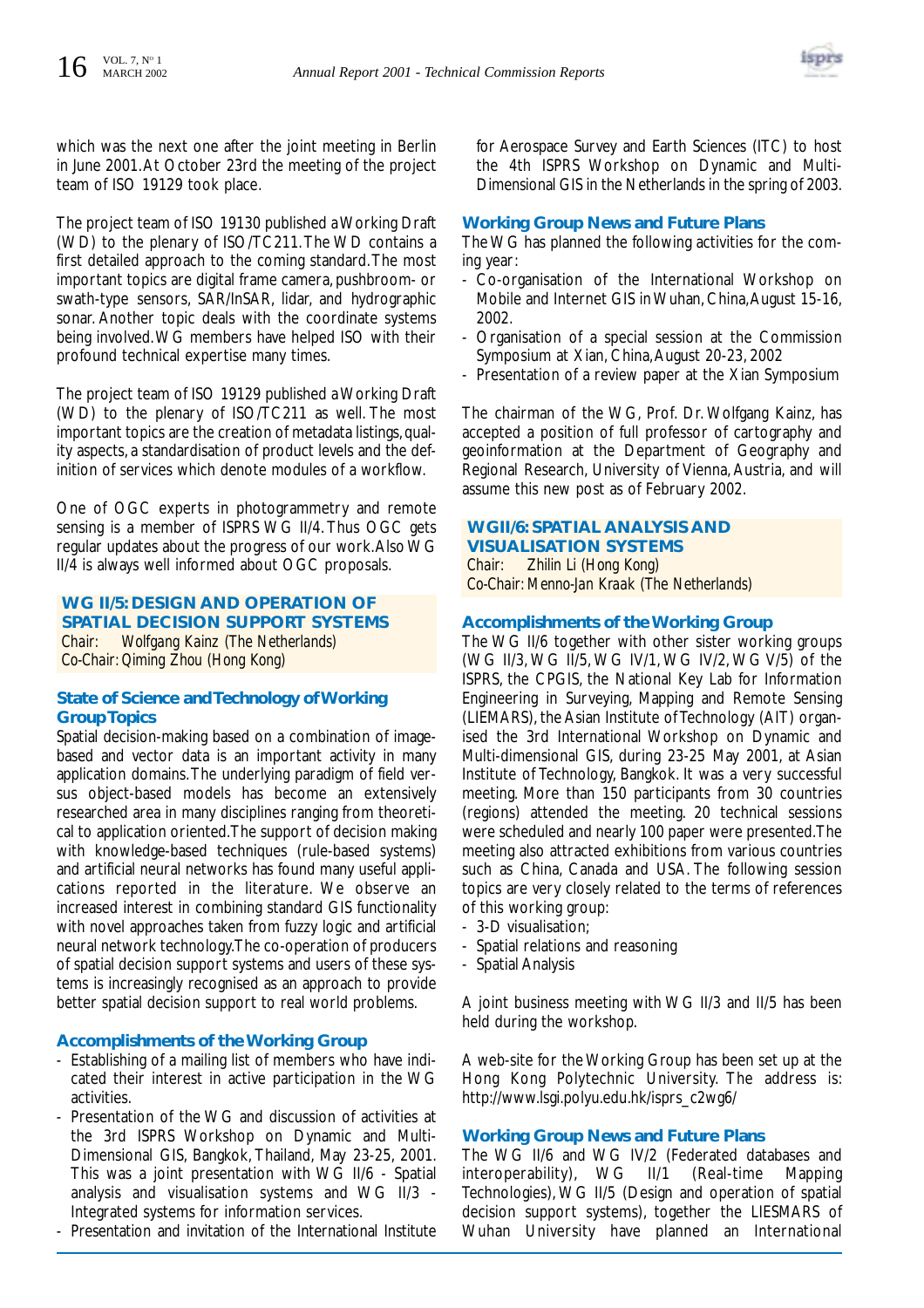Workshop on Mobile and Internet GIS, as the pre-symposium workshop of the Commission II's Xi'an Symposium. The workshop plan has already been approved by the ISPRS council. The workshop will be held during August 15-16, 2002 at Wuhan University, China.

The WG II/6 will try to make more contact with other WGs or organisations. It is intended to have a joint meeting with ICA. This linkage has become very natural because Prof. Dr. Menno-Jan Kraak of ITC is also the cochair of the ICA Commission on Visualisation.

#### **INTERCOMMISSION WG II/IV:AUTOMATED GEO-SPATIAL DATA PRODUCTION AND UPDATING FROM IMAGERY**

*Chair: Christian Heipke (Germany) Co-Chair: Ammatzia Peled (Israel)*

#### **State of Science and Technology of ICWG II/IV Topics**

There are many scientific groups doing research in automatic cartographic feature acquisition. One focus is on capturing of 3d objects.The use of sensors like laser scanners increasingly gains in importance, especially in combination with imaging sensors.The new digital sensors start to be interesting for automatic image interpretation and object extraction research.

Automatic Aerial Triangulation reached a point where it became a standard component of a photogrammetric systems. New developments are characterised by comfortable handling of large blocks and tools for simplified error analysis during the processing chain. Concerning the automation of cartographic feature extraction the transition of experimental systems into practical solutions is very low. Presently the appropriate way to incorporate automatic image analysis into operational systems is by semi-automation, which is reflected by recent developments.

Efforts have been undertaken to integrate new camera models into digital workstations in order to be able to use new digital data material for photogrammetric analysis.

Concerning updating of GIS, besides the data capture itself the management of the updating information in the database is a relevant topic itself. Automatic update including topological changes still is nearly unsolved. In many cases from the operational point of view the acquisition of the complete data set is easier than to incorporate acquired changes into an existing data set.Automatic DTM generation has been accepted by the practice some time ago, but interactive verification and editing is there to stay, especially in difficult terrain, and in large scales.

Digital photogrammetric workstations more and more approach a GIS leading to integrated solutions which cover the complete process from data capture to data management, analysis, visualisation and dissemination. At present they are incorporating database and visualisation functionalities, partly even in 3d.

In fact the co-operation and exchange between GIS and photogrammetry still is rather low, especially from the commercial point of view.There still is a lack in standardised exchange between the respective systems but the companies seem to have recognised the lack in integrated solutions for the end-user.

#### **Accomplishments of the IC Working Group**

A one-day workshop entitled "From Imagery to Geodata", April 26, 2001, took place during the ASPRS conference in St. Louis. The workshop was integrated in the annual conference of the ASPRS, held in St. Louis, USA. It was organised jointly by

- ISPRS WG I/4:Advanced Sensor Systems,
- ISPRS WG I/5: Platform and Orientation Integration
- ISPRS Inter-Commission WG II/IV: Systems for Automated Geo-Spatial Data Production and Updating from Imagery

A report by A. Krupnik is published in ISPRS Highlights Vol. 6, No. 3, Sept. 2001.

The second ICA/ISPRS Joint Workshop on Incremental Updating and Versioning of Spatial Data bases was held in Beijing 4-5.8.2001 prior to the ICA Congress with 14 participants from 11 Countries, representing Academia, National and regional Mapping Agencies, and private sector.The results of this workshop are:

- About 60 issues concerning versioning and Incremental updating were pointed out for further discussion during next year.
- A book, containing about 18 reviewed papers is sought for the end of 2002.
- Further co-operation is needed and a joint Workshop with Eurogeographics was found to be the better solution (under discussions for the end of 2002)

An OEEPE/ISPRS workshop entitled "From 2D to 3D : Establishment and Maintenance of National Core GeoSpatial Databases", was held on Oct. 8-10 2001 in Hanover, Germany.The workshop was hosted at the state mapping agency LGN and was jointly organised by OEEPE and ISPRS and conducted by ISPRS Inter-Commission WG II/IV (Systems for Automated Geo-Spatial Data Production and Updating from Imagery) and ISPRS WG IV/ 3 (Data Generalisation and Data Mining).A report by S. Nebiker is to be published in ISPRS Highlights.

A workshop tutorial on "Softcopy Photogrammetric Production: The Concepts and State-of-the-Art Technology", was integrated in the annual conference of the ASPRS, which took place in St. Louis, USA. It was organised jointly by ISPRS WG I/4 (Advanced Sensor Systems) and ISPRS Inter-Commission WG II/IV (Systems for Automated Geo-Spatial Data Production and Updating from Imagery).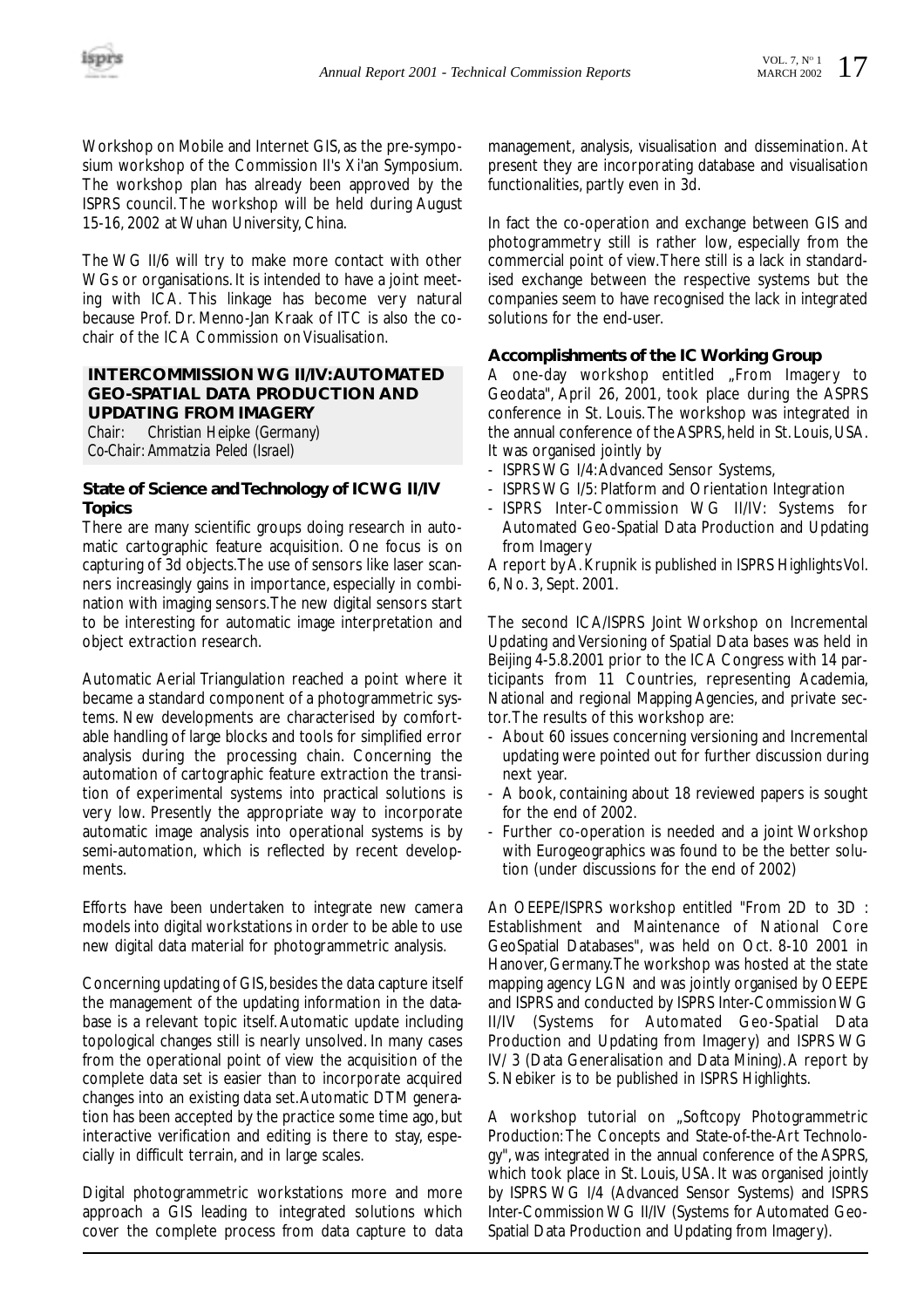

The ICWG web-site is to be found on http://www.ipi. uni-hannover.de/isprs-wg2-4.The ICWG has also sent out circular letters and working group news, which were distributed via e-mail

The ICWG has co-operated with other groups and organisations:

- ISPRS Comm. III WG's
- OEEPE
- ASPRS, Digital Photogrammetry Committee
- ICA, WG on Incremental Updating and Versioning of Spatial Data Base

#### **Working Group News and Future Plans**

- Technical Session during the ISPRS Comm. II symposium in Xian China 2002
- Technical Session during the ISPRS Comm. IV symposium in Ottawa Canada 2002
- Joint ICA/ISPRS Workshop with Eurogeographics under discussions for the end of 2002
- Special Issue of ISPRS Journal for PF & RS entitled "Fusion of geodata and imagery for revision and updating purposes", planned for 2003/04
- The 4th Joint Workshop will be held in South Africa, in Conjunction with the ICA Congress (circa August 2003).
- Workshop entitled: "Photogrammetric Image Analysis" in 2003, autumn in Munich, Germany jointly organised with other ISPRS WG's
- Technical Sessions during the ISPRS congress in 2004, Istanbul,Turkey

#### **Plans for the Future**

- The Commission will also organise technical sessions at the ISPRS Comm. IV symposium in Ottawa Canada July 2002 (ICWG II/IV)
- ISPRS Commission II is planning a special Issue of ISPRS Journal for PE & RS entitled "Fusion of geodata and imagery for revision and updating purposes" for 2003/04

#### **TECHNICAL COMMISSION III THEORY AND ALGORITHMS**

| President:            | Franz W. Leberl (Austria) |
|-----------------------|---------------------------|
| Scientific Secretary: | Rainer Kalliany (Austria) |

#### **Accomplishments of the Commission Commission Organisation and Activities**

Commission III has 8 regular working groups plus one Inter-Commission Working Group jointly with Commission V. The structure has solidified during the reporting period, with good and active leadership in each. Council has expressed concern that the Working Group in Commission III and one in Commission V, on Industrial Vision do not have enough independent momentum to operate separately. The suggestion has therefore been made to have the two groups work together, join or merge.This recommendation is currently under review by the relevant WG-leaderships.

Early on in the year, Commission III developed and submitted a proposal to the European Commission to organise the European Working Groups as a "Research Network" under the title "Photogrammetric Vision for Augmented Reality (PHOVAR)". It was proposed to have the US-WG associated with this network, without an exchange of funds. This proposal, while successfully submitted, did not get funded.

The Symposium of the Commission is set under the motto "PCV'02 – Photogrammetric Computer Vision 2002" and will take place in the week of 9th-12th September 2002 in Graz. Details are available from the web site under http://www.icg.tu-graz.ac.at/isprs/ comm3/symp2002. The symposium venue has been reserved at the Grazer Congress. Calls for papers were sent to each and every participant of the Amsterdam Congress of the ISPRS, and have been advertised via journals and calendars of events.The symposium will be held in conjunction with two other meetings, namely the:

- Annual Meeting of the Austrian Association for Pattern Recognition (AAPR), and with an
- East-West-Vision event to bring together vision experts from Eastern Europe and the West.

PCV'02 will feature three keynote speakers, one for each day of the 3-day symposium on the 10th, 11th and 12th of September; and all three from the vision community.

The conference will be preceded by a series of Tutorials on Monday, 9th September 2002.Three such tutorials have so far been committed.The East-West-Vision meeting will then follow on Friday, 13th September.

The Organization if Islamic Capital Cities (OICC) is regularly meeting with its political and technical staffs.These meetings are associated with Technical Symposia for the technical municipal staff. The most recent meeting was held in Cairo (Egypt) in February 2001.The request was made to have ISPRS attend the meeting and to present a paper on 3D Geographic Information Systems.This invitation was accepted by the undersigned as President of Commission III, and a paper was given on Virtual Habitats.

A meeting was held between the Presidents of Commissions III and V in Thessaloniki at the occasion of the International Conference on Image Processing (ICIP)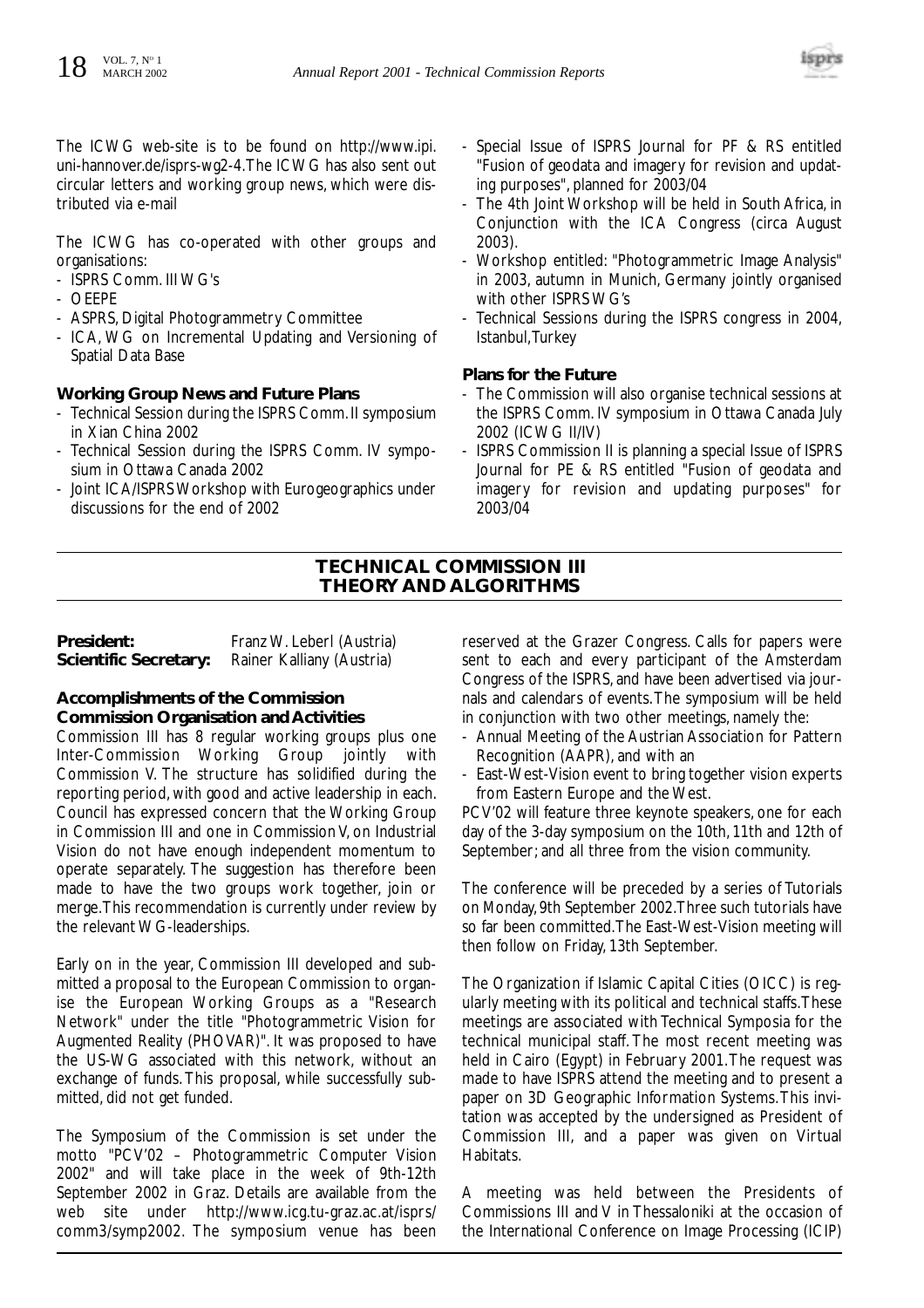in November 2001. A report on the ICIP is presented below. The co-ordination of Commissions III and V is important given the interests of the two Commissions. Commission V addresses Theories and Algorithms in the context of close range photogrammetry. Commission III covers the Theories and Algorithms of Photogrammetry not only for the aerial and satellite cases, but independent of any application and distance between sensor and object.This leads to an overlap in the interests of the people contributing to the two Commissions. It was agreed that it makes sense to have some Working Groups with shared affiliations, such as the Inter-Commission WG on Image Sequence Analysis, and to follow through on the recommendation from the ISPRS leadership to co-operate in the area of Industrial Vision.

The Annual Convention of the American Society for Photogrammetry and Remote Sensing is the most important annual event for photogrammetry with an attendance in excess of 2000 people and a large exhibit.The undersigned attended the 2001-event in St. Louis and met with various WG-chair-people to ensure that a regular flow of information takes place.

During the week of June 2001, the 3rd Ascona Workshop was held on the reconstruction of Man-Made Objects. This was used also to organise a Commission III WG Chairpersons meeting.

#### **Networking with the Computer Science Community**

One of the important initiatives of Commission III during the current inter-congress period 2000-2004 is the increased awareness that the fields of photogrammetry and computer vision are closely related.As a result a series of actions exists to ensure cross-fertilisation between the two fields of which one is embedded in computer science, and the other is embedded in surveying engineering.

The IEEE operates various societies, among them the Signal Processing Society, and is centred on the US-"market".The universe of IEEE is of course the field of electrical engineering, but with a membership in excess of 1 million, the actual membership is rather diverse. In the mid-1990's, the Signal Processing Society started an annual conference series under the heading "ICIP", and by now this has reached an attendance of more than 1000 each year, with 1600 paper submissions and an acceptance rate of about 50%. This year's conference was held in Thessaloniki (Greece), 7th to 10th October 2001, and organised by John Pitas, professor of electrical engineering of the University in Thessaloniki, home also of a photogrammetry group under Prof. Petros Patias.

ICIP offers special sessions, workshops and tutorials. ISPRS could co-sponsor such special events.There is no exhibit. The people attending the conference are from academia and from corporate research laboratories.Noticed was the strong emphasis of the conference on video processing, thus the processing of image sequences at video rates.

The IEEE Computer Society is the sponsor of the annual conference for Computer Vision and Pattern Recognition, a smaller conference with about 500 attendees and 150 papers. This year's meeting was attended by 650 people and was larger since it was held in Hawaii, 9th-14th December 2001, and the number of papers exceeded 250. Submitted were almost 1000 full papers, therefore the acceptance rate is about 25%.Also CVPR offers tutorials, workshops and special sessions; the opportunity would exist for ISPRS to co-sponsor such events.

There are three other international meetings that deserve ISPRS-attention in the computer vision area, namely the bi-annual meetings of the International Association for Pattern Recognition IAPR, the International Conference for Computer Vision ICCV, and the European Conference for Computer Vision ECCV. These meetings will receive specific Commission IIII attention in the coming periods.

Regional and national meetings are also being held, such as that by the German Pattern Recognition group DAGM, next to be held in Zurich in 2002.

#### **Issues and Concerns**

Thus far, Working Group activities are planned but not actually carried out.The transition from announcement to action should begin in 2002 and then increase in 2003, as the Congress gets organised for 2004. As presented below, all working groups are planning a major action in 2002 and a workshop in 2003, in part co-ordinated among the various groups.

The need to co-ordinate among Commissions is strongly felt in the ISPRS-leadership. Obviously, this need exists, but it has currently not reached a status beyond good will. Between Commissions III and V, the topic of Industrial Vision has specifically found some shared interest. Remote sensing is a topic that appears in all commissions, and the related "Theories and Algorithms" are not limited to any one Commission. Sensor technology is associated with the need to calibrate and model, yet that is a topic that is "owned" by both, Commissions I and III.

Remote Sensing is underexposed in Commission III. In fact one might argue that traditionally, "photogrammetry" is the topic of Commission III. The need would exist to develop a profile that includes relevant elements of Remote Sensing in Commission III. Only WG III/6 on Multi-Source Vision is explicitly and clearly addressing Remote Sensing issues, the other WGs are not.

#### **Outlook for 2002**

Of course, the year will be dominated by the symposium in September of 2002. In addition, the Vision link-up will continue by attending the vision conferences and by encourag-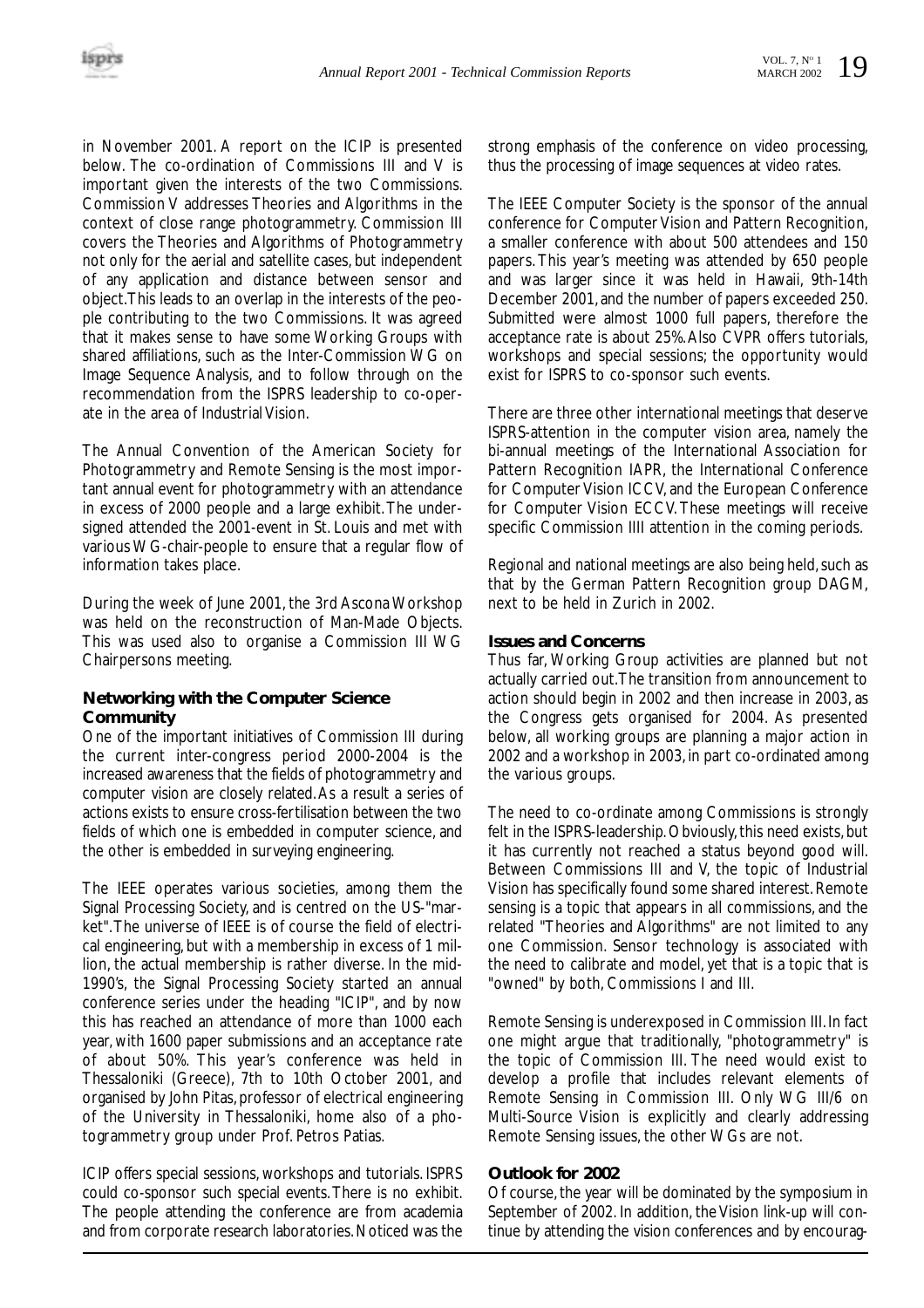

ing participation from ISPRS-affiliates.The liaison with IEEE, IAPR and SPIE is needed since these three organisations are the most prominent in dealing with imagery and the extraction of information from visual sources.This goes beyond "vision" and includes remote sensing.

At the meeting of the WG-Chairman, attended by nearly all WG-leaders, it was decided to deviate from the ISPRS tradition and to request full papers instead of abstracts only, for consideration in the Symposium. It was furthermore decided that a Special Issue should be prepared of the ISPRS J. of Photogrammetry and Remote Sensing, to appear at the beginning of 2004.

#### **Working Group Activities during the Current Year**

#### **WG III/1: SENSOR POSE ESTIMATION**

*Chair: Henrik Haggrén (Finland) Co-Chair: Ayman Habib (USA)*

#### **Accomplishments of the Working Group**

- The home page of WG III/1 was created http://www.commission3.isprs.org/wg1.
- A preliminary list of contacts was collected.
- The WG–interaction was electronic only during the year.
- The call for papers regarding to the symposium in Graz in 2002 was sent to the potential interest group.
- An initial plan for a WG meeting as an active workshop in Helsinki in 2003 has been proposed.
- Chairman Henrik Haggrén participated in international meetings regarding and promoted the WG activities as follows:
- 1-3 March 2001: OEEPE workshop on "Airborne Laser scanning and Interferometric SAR for Detailed Digital Elevation Models", Stockholm
- 18-21 September 2001: CIPA 2001 International Symposium on "Surveying and Documentation of Historic Buildings, Monuments and Sites, Potsdam, Germany.
- Co-Chair Ayman Habib participated in international meetings regarding and promoting the WG activities as follows:
- OEEPE Workshop on Integrated Sensor Orientation. Institute for Photogrammetry and Engineering Surveying, University of Hanover, (17-18 September 2001). Could not be personally there due to flight cancellation after September 11, 2001.
- Joint Workshop of ISPRS WG I/2, I/5 and IV/7: High Resolution Mapping from Space 2001, University of Hanover (19-21 September, 2001). Could not be personally there due to flight cancellation after September 11, 2001.
- ASPRS "Gateway to the New Millennium", St. Louis, Missouri (23-27 April 2001).
- Third Mobile Mapping Symposium, Cairo, Egypt, January 2001.

#### **Working Group News and Future Plans**

Both chairmen are preparing for a forceful participation

in the Commission III Symposium in Graz (Austria, September 2002). In addition, they are in the process of compiling a list of interesting activities and challenges dealing with the sensor pose estimation.This list will be the basis for the proposed working group meeting in 2003.

### **WG III/2: SURFACE RECONSTRUCTION FROM IMAGES AS INFORMATION SOURCE**

*Chair: Michel Roux (France) Co-Chair: Amnon Krupnik (Israel)*

#### **State of Science and Technology of Working Group Topics**

The goal of this WG is to broaden the traditional focus of photogrammetry on "stereo-matching" to other methods of finding shape information, and to broaden it also from the focus on the Earth's surface to non-topographic topics.

Our role is to promote the investigation of the entire range of image based shape reconstruction methods, and to motivate the interaction with the Computer Vision community, where these methods of "Shape-from-X" are developed.

Topography typically is looked at from only one side, and results in so-called 2.5D models, also typical of Shapefrom-X approaches. But objects are 3-dimensional, and need to be looked at from all sides.We should thus also broaden our perspective from 2.5D to 3D.

#### **Accomplishments of the Working Group**

- June, 3rd Ascona Workshop and Commission III WG Chairpersons meeting.
- November, IEEE/ISPRS joint Workshop on "Remote Sensing and Data Fusion over Urban Areas", Rome, Italy.
- Participation in the definition of evaluation protocols for surface reconstruction and scene analysis in collaboration with WG III/8 (to be presented at Commission III Symposium, Graz, Sept. 02).
- The WG participated in the EU-Network-Proposal "PHOVAR" initiated by Commission III.

#### **Working Group News and Future Plans**

- WG III/2 home page and news letters.
- September 2002: ISPRS Commission III Symposium, Graz,Austria.
- July 2003, organisation of a Commission III ISPRS Workshop (WGs 2, 4 and 8): "From Surface Reconstruction to Scene Analysis: Theory, Algorithms and Performance Evaluation" which will be held in Paris, France.
- Summer 2004, participation in the XX ISPRS congress in Istanbul,Turkey.

#### **WG III/3: 3D RECONSTRUCTION FROM AIRBORNE LASER SCANNER AND INSAR DATA**

*Chair: George Vosselman (The Netherlands) Co-Chair: Hans-Gerd Maas (Germany)*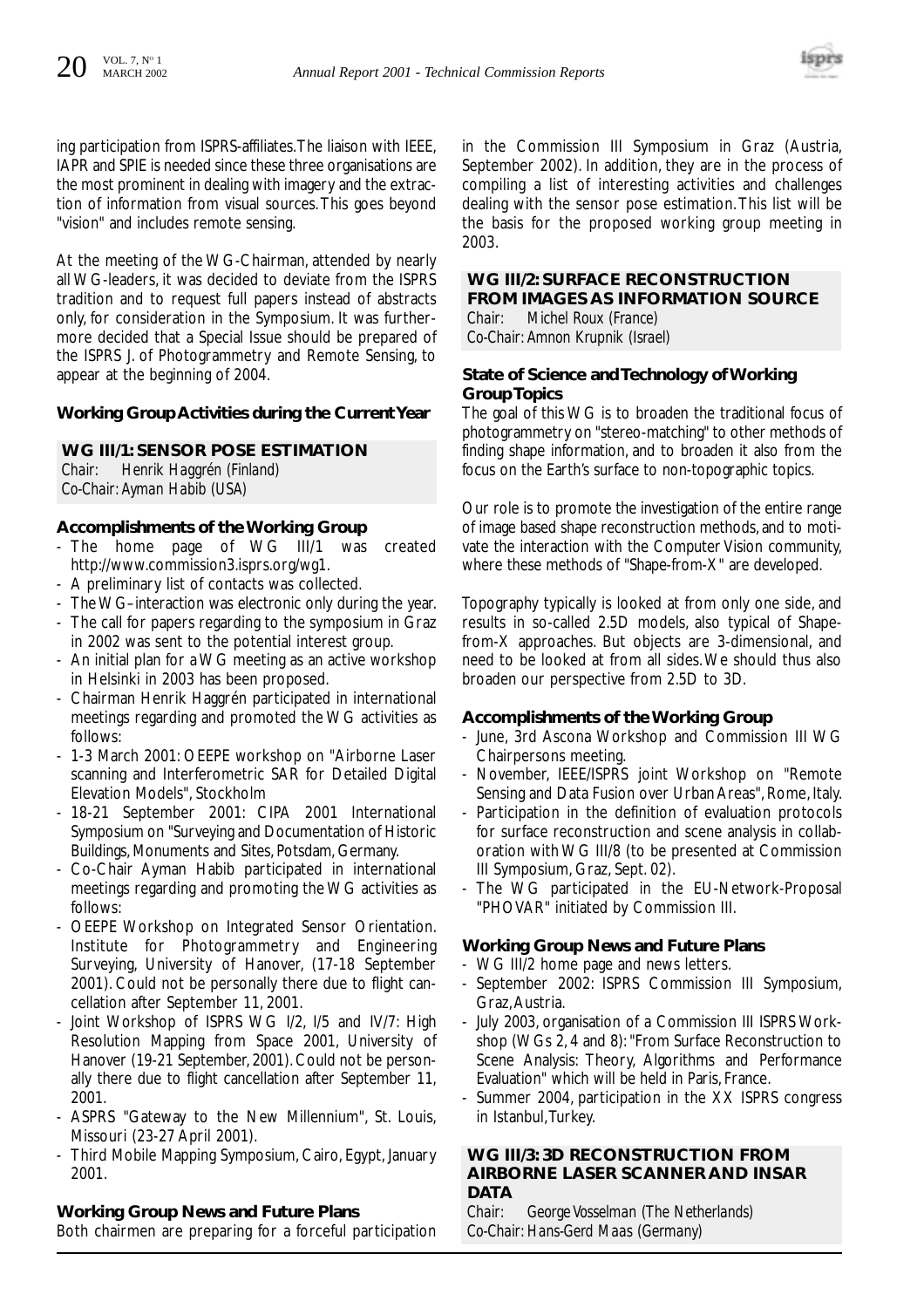

#### **State of Science and Technology of Working Group Topics**

Progress in both laser scanning and InSAR can be observed in the fields of instrument design as well as algorithm development and data processing. Instrumental developments of both laser scanners and InSAR's continue to open up new markets for cost effective, dense and accurate digital elevation models in a large variety of applications.While the techniques are being used in daily practice, the processing of the large volumes of data is still cumbersome and requires a higher degree of automation.Estimates show that 60-80% of project costs are related to quality assessment and manual classification of bare earth points.This clearly indicates the need for further development of sensor calibration and feature extraction tools.Developments to be expected are the utilisation of multiple pulse reflections and signal strength in processing point clouds, as well as explicit error modelling for calibration purposes.The ongoing trend towards higher temporal resolution of laser scanner instruments (and thus higher point densities) will improve both the quality of terrain representation and the success of filtering techniques.

The concept of waveform digitisation and analysis with the goal of improving land cover characterisation for ecosystem and climate modelling has been successfully proven in airborne systems by NASA and is planned in a space borne multi-profiler system for global coverage.

Further progress has been made on the field of 3-D building reconstruction from airborne laser scanner data with dense and moderate point density, widening scope of applications of the technique. Elementary data fusion approaches have been used in this field, and are likely to play an important role in future developments.

Over the year several events took place that are completely or in part devoted to the topics of the working group.The proceedings of these events give an up to date overview on the current state of the technology.

- Proceedings OEEPE workshop on Airborne Laser scanning and Interferometric SAR for Detailed Digital Elevation Models, March 1-3, in print on CD by the OEEPE.
- Automatic Extraction of Man-Made Objects from Aerial and Space Images in Ascona (III), proceedings 3rd Ascona workshop, June 10-15, Swets & Zeitlinger Publishers.
- Proceedings ISPRS workshop on Land Surface Mapping and Characterisation Using Laser Altimetry Annapolis, October 22-24, IAPRS, vol. 34, part 3/W4, available through RICS books, London.

Coming up in November is a special issue on laser altimetry of the PE&RS journal.

#### **Accomplishments of the Working Group**

This year the main activity of the working group has been the workshop on Land Surface Mapping and

Characterisation Using Laser Altimetry, jointly organised with ISPRS WG III/6, University of Maryland, the Ohio State University, and the NASA Goddard Space Flight Center. The workshop was held in Annapolis, Maryland, USA on October 22-24. It attracted 80 participants from various backgrounds. Around 40 papers were presented on system overviews, surface reconstruction, data geolocation, data fusion, data modelling, forestry applications, and mapping of geo-surficial processes. A report for the ISPRS Highlights is in preparation.

The working group also set up its web site http://www.commission3.isprs.org/wg3/

#### **Working Group News and Future Plans**

- Currently a comparative test is being prepared on the performance of filtering algorithms for the extraction of bare ground points from arbitrary point clouds. Materials will be distributed to interested working group members around the end of 2001.
- The working group will organise a tutorial and one or two sessions at the Commission III Symposium in Graz in 2002.
- The working group is planning to host a workshop on 3D reconstruction in Dresden in October 2003.

#### **WG III/4:AUTOMATED OBJECT EXTRACTION**

*Chair: Helmut Mayer (Germany) Co-Chair: James Bethel (USA)*

#### **State of Science and Technology of Working Group Topics**

Feature extraction can be done with high sub-pixel precision and also good robustness. Yet, new approaches based, e.g., on the Riesz transform allow for a more detailed modelling of the image function and therefore even better results.

Grouping is essential because feature extraction alone cannot be expected to result directly in parts of objects. Besides using more and more attributes such as the colour values of the features and their neighbourhood, grouping and matching processes are interleaved. A new trend is grouping in 3D object space using photogrammetric camera models and constraints on two or more images based on projective geometry including error propagation from probability theory.

Direct measurement of distances via laser-scanning becomes more and more important. This is true for the detection and coarse approximation of buildings from aerial data as well as for applications in close range such as 3D video communication.

In the high level the need for global models making use of the relations of all (important) objects in an image is considered to be important, though there is few work going into this direction. By means of sound statistical methods such as Bayesian networks the stochastic component can be modelled.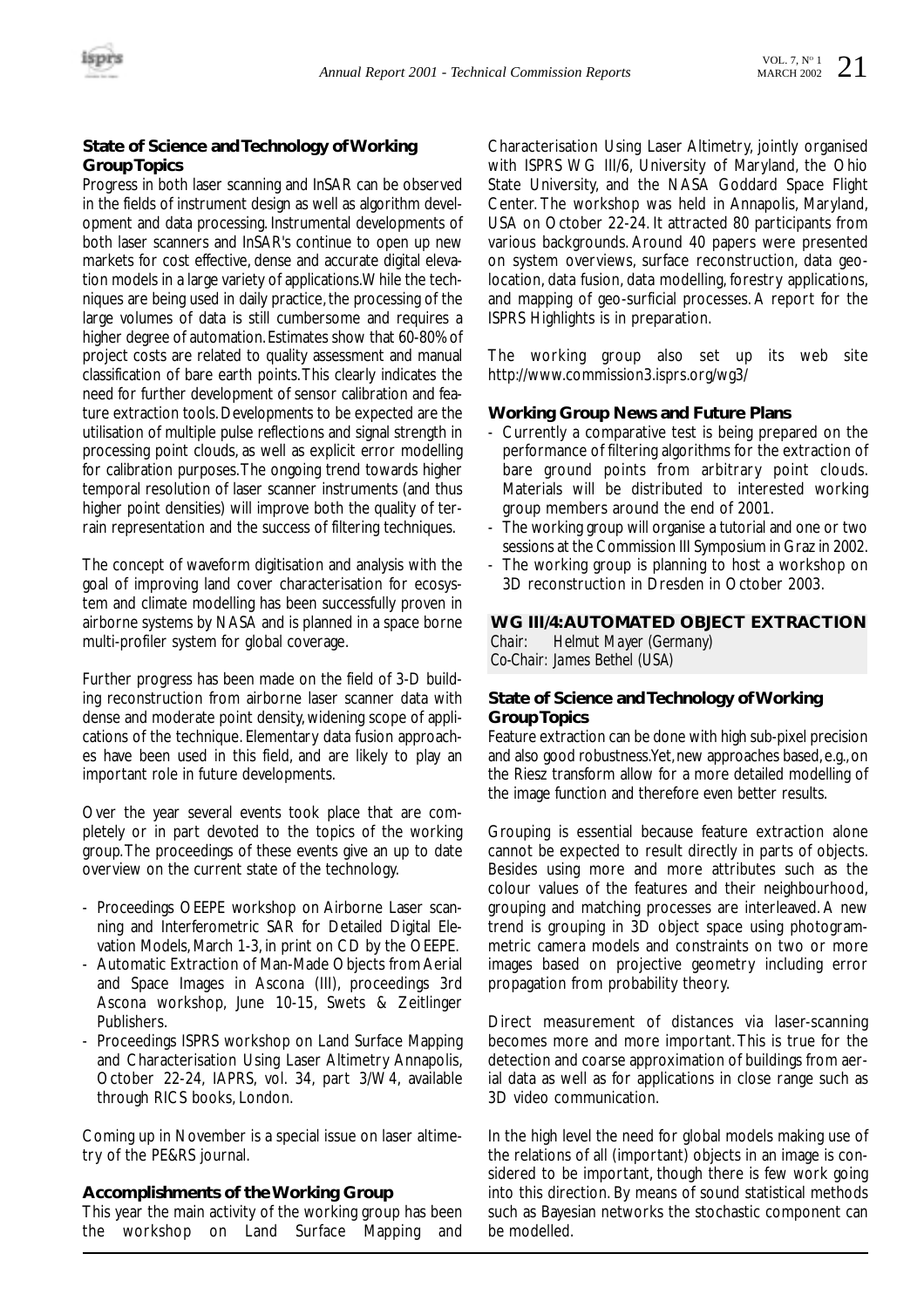#### **Accomplishments of the Working Group** Meetings:

- June 10-15, 01: WG meeting during the Ascona Workshop

Activities:

The WG is involved in the EU-Network-Proposal "Photogrammetric Vision for Augmented Reality" (PHOVAR) initiated by Commission III.

#### **Working Group News and Future Plans**

*Plans for Meetings:*

- May, 28-31, 2002:Working group meeting during ECCV 2002 in Copenhagen, Denmark
- September 9-13, 2002: Session at the Symposium of Commission III in Graz,Austria
- September, 2003: Conference on "Photogrammetric Image Analysis" Munich, Germany in co-operation with WG II/IV, III/5, III/6 as well as possibly III/2 and III/8. (Involved: Albert Baumgartner, Konrad Eder, Christian Heipke, Olaf Hellwich, Felicitas Lang, Jürgen Peipe, Carsten Steger, Christian Wiedemann, Helmut Mayer and Heinrich Ebner)
- July, 12-23, 2004: Sessions at the ISPRS Congress in Istanbul,Turkey

Plans for Activities:

Test for performance evaluation of systems for the automatic extraction of man-made and natural objects together with - WG III/7 and III/8

- WS in conjunction with ICCV in Beijing, China, 2003

#### **WG III/5:ALGORITHMS FOR INDUSTRIAL VISION**

*Chair: Carsten Steger (Germany) Co-Chair: Stefan Scherer (Austria)*

#### **State of Science and Technology of Working Group Topics**

Line sensor cameras are becoming increasingly popular in industrial applications. Currently, there is a growing need for camera calibration in these applications. While there are a large number of calibration approaches for aerial and space-borne line sensor cameras, there do not seem to be easy-to-use techniques for offline or online calibration in industrial settings.

In applications where extremely high measurement accuracy is required, there must be a linear relationship between the energy received by the sensor elements on the camera and the grey values in the image because almost all measurement techniques (edges, grey-value moment-based techniques, etc.) explicitly or implicitly assume this linear relationship. Currently, there are no easy-to-use techniques for offline or online radiometric calibration in industrial applications.

Depth-from-focus is used in a number of applications.

Currently, these systems assume that the focal plane is flat. Usually, this will not be the case, and hence neglecting this distortion causes measurement errors because the depth is reconstructed incorrectly. Hence, in depthfrom-focus applications there is a need to calibrate the focal plane distortion.

A growing number of applications where the pose of objects must be determined, e.g., for alignment purposes, is solved using so-called geometric or shape-based pattern matching methods, as is evidenced by the growing number of machine vision software vendors that release software tools with this capability. Geometric matching is preferred because of its robustness to non-linear illumination changes, occlusion, and clutter. Current systems are capable of recognising planar objects under similarity transformations (translations, rotations, and size changes) in real time (i.e., at up to 30 frames per second).They are not capable of recognising planar of three-dimensional objects under perspective transformations. On the other hand, a growing need for systems with these capabilities can be seen, e.g., for robotic pick-and-place applications. While there are numerous approaches that have been and are being investigated for 3D object recognition, state-ofthe-art systems do not achieve the necessary recognition speeds that are usually required in industrial applications.

#### **Accomplishments of the Working Group** *Meetings*

Informal WG member meeting during the 25th OeAGM/AAPR workshop "Computer Vision, Computer Graphics and Photogrammetry - a Common Viewpoint", June 7-8, 2001, Berchtesgaden, Germany.

*Communication*

- Establishment of a WWW site for the working group, http://www.commission3.isprs.org/wg5/
- List of WG-members
- Number of WG-members: 15
- Mailing of 1 WG newsletter by email

#### **Working Group News and Future Plans** *Plans for Meetings*

- Sessions at the Symposium of Commission III in Graz, Austria, September 9-13, 2002
- Conference together with WG III/4 and III/6 and possibly other WGs in Munich, Germany, 2003
- Sessions at the ISPRS Congress in Istanbul, Turkey, July 12-23, 2004.

#### **Co-ordination between Commissions III and V**

The request has been noted that this WG should align itself closely with its sister WG in Commission V.We have not yet acted on this recommendation, but will do so before the Symposia series begins.

#### **WG III/6: MULTI-SOURCE VISION**

*Chair: Olaf Hellwich (Germany) Co-Chair: Beata Csatho (USA)*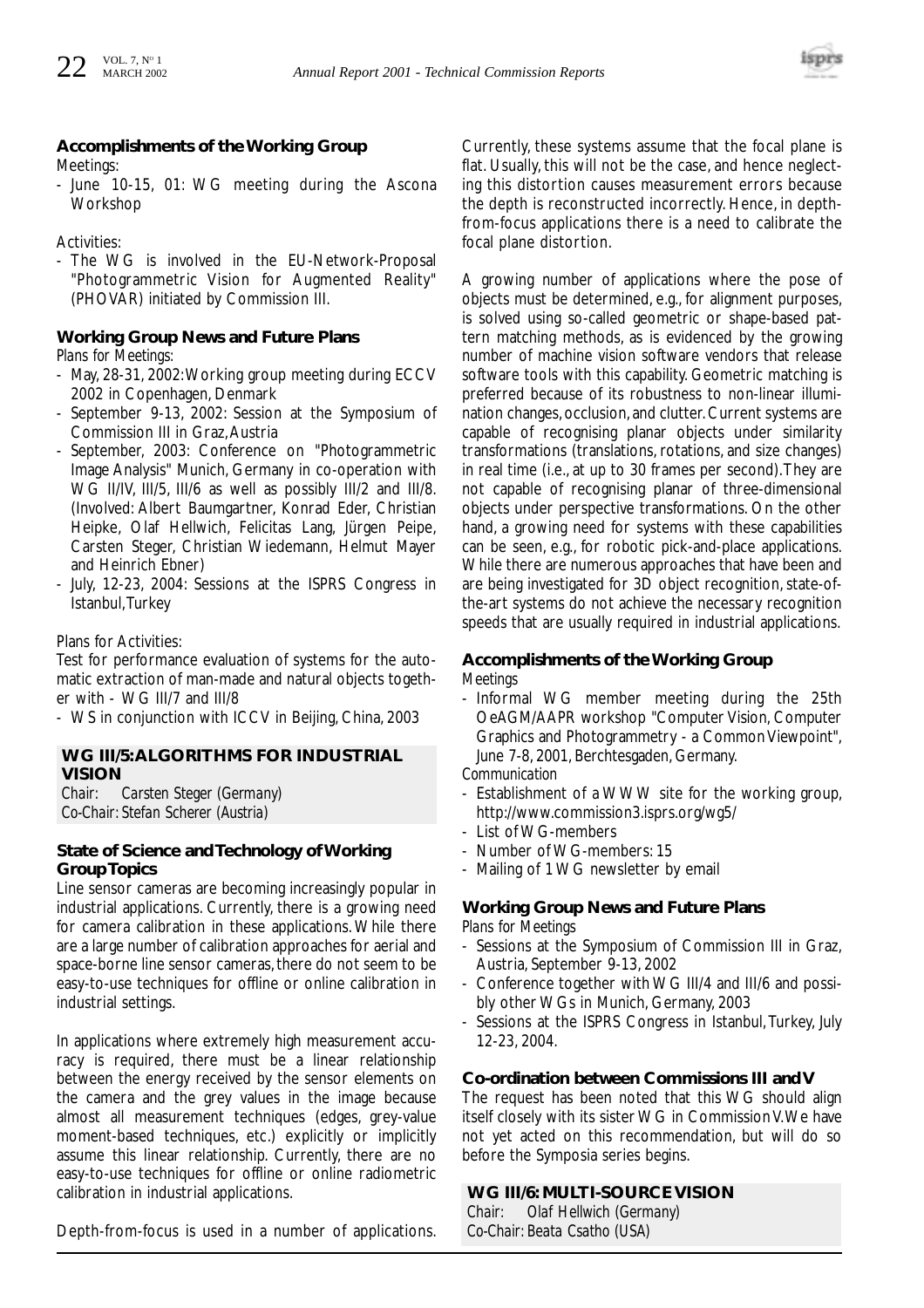#### **State of Science and Technology of Working Group Topics**

Sensor as well as data fusion is increasingly applied. Nevertheless, frequent practical application does not occur to a degree corresponding with the technical potential of fusion.The reasons are threefold: (1) knowledge about various sensor systems is not available in many practical cases, (2) data fusion methodology is considered a too complex domain, (3) costs of data acquisition are considered too high. Regarding items (1) and (2), WG III/6 tries to ease difficulties by organising workshops fostering exchange of expertise and discussions among peers, and by conducting a data fusion contest objectively evaluating potential, advantages and disadvantages of multi-sensor data fusion.

#### **Accomplishments of the Working Group**

- July 11, 2001: Joint GRSS/ISPRS Session "Multi-Source Vision" at IGARSS 2001
- November 8-9, 2001: IEEE/ISPRS joint Workshop on "Remote Sensing and Data Fusion over Urban Areas"
- October 22-24, 2001: Joint Workshop on "Land Surface Mapping and Characterisation Using Laser Altimetry"
- The WG participated in the EU-Network-Proposal "Photogrammetric Vision for Augmented Reality (PHO-VAR)" initiated by Commission III.

#### **Working Group News and Future Plans** *Plans for Activities*

- June, 2002: Joint GRSS/ISPRS Session at IGARSS 2002, with a title to be defined.
- September 9-13, 2002: Session at the Symposium of Commission III in Graz,Austria
- tbd: Second IEEE/ISPRS joint Workshop on "Remote Sensing and Data Fusion over Urban Areas" in Berlin, Germany
- September, 2003: Conference on "Photogrammetric Image Analysis" in Munich, Germany in cooperation with WG II/IV, III/4, III/5, as well as possibly III/2 and III/8.
- July, 12-23, 2004: Sessions at the ISPRS Congress in Istanbul,Turkey
- Beginning 2002: Start of the data fusion contest "Information for Mapping from Airborne SAR and Optical Image Data" organised in the framework of OEEPE, IEEE GRSS, and ISPRS Commission III (for further information see IGARSS'01 proceedings, OEEPE Newsletter, EARSEL Newsletter).

#### **WG III/7: MODELLING LARGE SCALE URBAN ENVIRONMENTS**

*Chair: David M. McKeown, Jr (USA) Co-Chair: Seth Teller (USA)*

#### **State of Science and Technology of Working Group Topics**

Existing techniques for model production are labourintensive, typically requiring hundreds of person-hours even for fairly simple environments. Basic science in several areas is needed to achieve efficient, automated model generation methods. Outstanding science issues include the development of new sensors (include cameras, range sensors, and navigation sensors), and new algorithms for localising and registering multiple observations, for extracting useful models of geometry and texture from observations, and for integrating the generated models with existing GIS datasets.

Existing machine vision and photogrammetry techniques do not scale well to large, real-world data sets. Algorithmic (batch) techniques are restricted to smallbaseline camera configurations, controlled or unvarying lighting conditions, and little or no visual clutter. Realworld model acquisition conditions require sensing over extended areas, under uncontrolled (outdoor) illumination, and in the presence of significant clutter due to foliage, people, etc.All of these present challenges of scale, extent, and robustness to data corruption.

The ability to cheaply and easily capture, recreate and simulate models of the physical environment is essential to a wide variety of technology, humanistic, and security sectors, including real estate, tourism, entertainment, urban planning, archaeology, military, police, and counter-terrorism operations.

Geometric models are essential to simulation, rendering, visualisation, and analysis applications across a wide variety of engineering disciplines.These include of course computer graphics and visualisation, in settings as diverse as police and military operations training and rehearsal, assertive navigation for the visually and physically impaired, wireless communication, commercial movie-making, archaeology, urban planning and commercial real estate, virtual tourism, and physical plant maintenance and archiving. Users of geometric models and interactive simulation include the disabled, consumers, businesses, cartographers, educators, artists, and civil and military organisations.

These possibilities motivate the activities of this working group, pursuing an integrated collection of research efforts spanning photogrammetry, computer vision, computer graphics, geometric modelling, computational geometry, and computer systems engineering.The central focus of the WG is to address the end-to-end problem of capturing large-scale geometric models from photographs of real architectural scenes, in order to support applications in all of the areas above.

#### **Accomplishments of the Working Group**

The ability to cheaply and easily capture, recreate and simulate models of the physical environment is essential to a wide variety of technology, humanistic, and security sectors, including real estate, tourism, entertainment, urban planning, archaeology, military, police, and counter-terrorism operations.This is the focus of WG III/7. Over the past year the co-chairs have focused on identifying the out-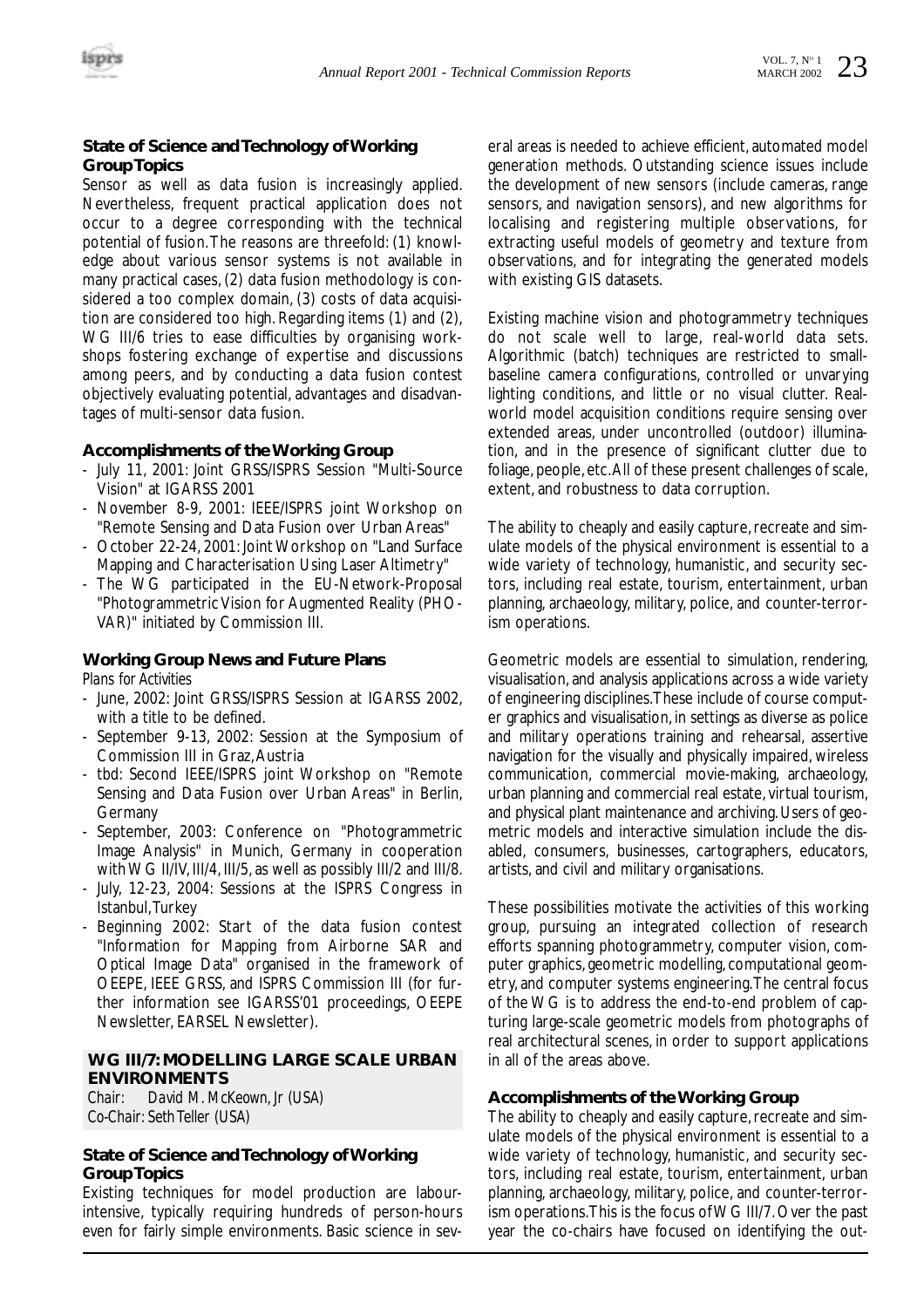

standing science and engineering issues in the model capture problem, defining the problem's application area and identifying synergistic efforts within the broader research community. We have also begun planning a workshop, to be held sometime in 2003, to bring together research, government, and commercial interests in this area.

#### **Working Group News and Future Plans**

From a variety of sources, we have begun to solicit advice and support for convening a workshop, to be held sometime in 2003, which will bring together a variety of users and developers of geometric model capture techniques. The attendees will include photogrammetry and computer vision researchers, of course, as well as cartographers and other map producers and consumers. We also hope to attract a number of commercial representatives, developers of sensors and software.The aims of the workshop will be three-fold. First, to introduce disparate members of the community. Second, to raise general awareness across communities of the sensors and algorithms available. And third, to establish what will hopefully will be a lasting, interdisciplinary research and development program for techniques in rapid, large-scale model capture.

#### **WG III/8: RELIABILITY AND PERFORMANCE OF ALGORITHMS**

*Chair: Nicolas Paparoditis (France) Co-Chair: Eberhard Gülch (Germany)*

#### **State of Science and Technology of Working Group Topics**

The conclusions of the ISPRS 1995-1999 WG II/6 workshop "3D Geo-spatial Data Production: Meeting Application Requirements" held in Paris in April 1999 was that both photogrammetric and computer vision, applied to geo-spatial data, communities were partly suffering in their publications from a lack of evaluation and comparison of their algorithms and techniques in comparison with other scientific fields.

Indeed, the evaluation tasks and protocols are most of the time not complete and rigorous enough for the published results to be optimally exploitable by other teams. This is certainly due to the fact that if evaluation had to be seriously realised within a year project or research the evaluation itself would take more than half of the project time. Moreover, data sets are often provided by a contractor and thus results of different teams can very seldom be compared on the same data source or on data of comparable quality (image quality, geometry of acquisitions). In addition, we manage complex systems mixing several algorithms. If the algorithms have not the capacity of evaluating themselves (reliability, accuracy) the construction of an efficient system is unrealistic.Very few papers address these self-evaluation and uncertainty management and propagation topics.

#### **Accomplishments of the Working Group**

The goal of this 1999-2003 commission III working group

is to start providing data, recommendations, and tools to ease comparison and evaluation within our 3D geo-spatial community.The premium very practical issue of this WG is to provide within a web-site a very complete and up to date set of free and available source data but also reference data so that all laboratories could compare their results with one another on the same data sets.This website will also host the results of the willing and volunteer teams. The second issue is to build evaluation protocols and give free on-line access to the evaluation software so that researchers can evaluate their algorithms and systems at minor costs and within a common frame. The third issue, more theoretical, concerns the management and propagation of uncertainty (meta-data from self-evaluation) within algorithms and systems. The idea is to encourage specific papers on these topics but also to draw "how-it-could-be-done"-recommendations.

The activities of the WG for 2001 have been mainly concentrated on collecting data (panchromatic & colour digital frame camera images with very stereo overlap, LASER scans, digital ground plans, 3D-CAD reference models) on the city of Amiens (France) and building a web-site to host these data.The first applications targeted by the web-site are surface reconstruction, scene analysis, and building extraction and reconstruction. The first version of the web-site will be available on-line on the 1st of February 2002.

Contacts have also been taken with OEEPE to co-operate in the definition of evaluation protocols for building extraction and reconstruction.

#### **Working Group News and Future Plans** *2002*

- Presentation of the Web-Site and the data basis at the ISPRS 2002 Commission III symposium in Graz.
- Completion of the data basis with a set of satellite stereo-images, a set of data for change detection, and a set of data for road detection and reconstruction.
- Definition of evaluation protocols through circular letters and technical meetings (Graz & Paris).
- Participation with OEEPE to the definition of evaluation protocols for a benchmark on building extraction and reconstruction.

#### *2003*

- Implementation of identified evaluation protocols.
- Delivery on the Web-Site of the evaluation software.
- Organisation by WGs II, IV and VIII of a commission III ISPRS workshop: "From Surface Reconstruction To Scene Analysis : Theory, Algorithms and Performance Evaluation" which will be held in Paris in the second week of July 2003.
- Participation to other workshops of Commission III to encourage papers and reflection on algorithm self-evaluation and management of uncertainty in complex systems.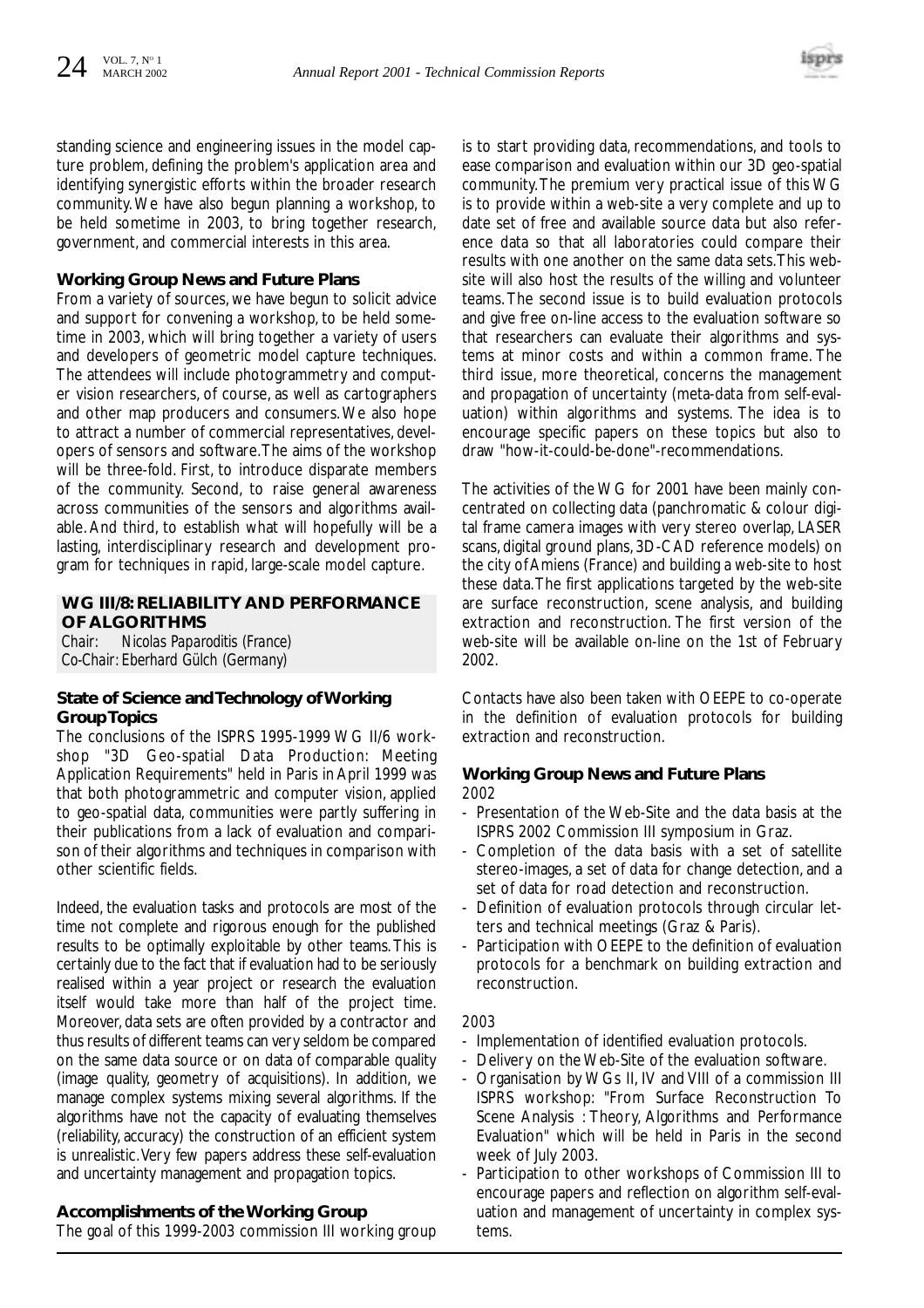

#### **IC WG III/V: IMAGE SEQUENCE ANALYSIS**

*Chair: Marc Pollefeys (Belgium) Co-Chair: Guoqing Zhou (USA)*

#### **State of Science and Technology of Working Group Topics**

Image sequence analysis has been playing an important role in many applications in computer vision, machine vision and robot vision and is also gaining interest in several fields of digital photogrammetry, especially in digital close-range photogrammetry. Examples of the application of image sequence analysis in digital close range photogrammetry are 3-D object tracking, the analysis of dynamic processes, deformation measurements, monocular or stereoscopic mapping of the environment of an autonomous robot, mobile mapping systems, biomedical motion analysis, 3-D data gathering for computer animation, and many others. Image sequence analysis techniques are also gaining interest in aerial photogrammetry in the context of automated triangulation techniques.

Sensor fusion and integration is of major importance especially in the field of mobile robots, where the information retrieved from vision systems is combined with data from other sensors like distance meters, odometers, inertial navigation systems or range images acquisition systems, but also plays a role in aerial triangulation, where INS and GPS are used as additional sources of data.The integration of rather different types of sensors requires a careful handling of redundant information and thorough error modelling.

New developments of hardware components are mainly related to the storage of digital image sequences and to the development of high-speed cameras. Digital video systems now coming onto the consumer market at very reasonable prices will considerably simplify the acquisition of monocular image sequences in the near future.The general increase of computer speed will allow real-time solutions for an increasing number of image analysis tasks in the future.

#### **Accomplishments of the Working Group**

- A web-site has been set-up for the working group: http://www.commission5.isprs.org/icwg.5\_3
- IWG V/III participated in the organisation of VAST 2001 (Virtual Reality, Archaeology and Cultural Heritage) together with WG V/2 and WG V/4, and of the IEEE Workshop on Stereo and Multi-Baseline Vision (9-10 December 2001, Kauai, Hawaii).
- Tutorials/courses on 3D structure and motion recovery from image sequence were given at 3DIM 2001, SIGGraph 2001 and CVPR 2001.

#### **Working Group News and Future Plans**

- European Conference on Computer Vision 2002, 27 May - 2 June 2002, Copenhagen, Denmark.
- Workshop on Vision and Modelling of Dynamic Scenes, 2 June 2002, Copenhagen, Denmark.
- Photogrammetric Computer Vision (ISPRS Commission III symposium), 9-13 September 2002, Graz,Austria
- ISPRS Commission V symposium, 2-6 September 2002, Corfu, Greece.

#### **TECHNICAL COMMISSION IV SPATIAL INFORMATION SYSTEMS AND DIGITAL MAPPING**

**President:** Costas Armenakis (Canada) **Scientific Secretary:** Yuk-Cheung Lee (Canada)

#### **State of Science and Technology of Commission Topics**

The topics of the Commission cover wide and diverse scientific and applications fields. The complexity of spatial applications has significantly increased, and thus it requires knowledge-based solutions, while it is becoming apparent that the separation between geo-spatial applications from their theoretical aspects is not leading to optimal solutions.The Commission should evolve to cover the theory, technology and applications of the geo-related topics.

The smooth integration between data collected by air and space borne sensors with spatio-temporal databases is evolving. There is need to better define, understand and further investigate and develop the relations between image objects and the corresponding spatio-temporal databases to allow for transparent integration of imagery in spatial information systems including image-based databases and content-based image retrieval.

Imagery is not only regularly used as one of the most important thematic layers in the geographic information systems but is also used in integrated 3D dynamic representations of the landscape engaging also the cognitive processes.As geospatial information systems are evolving from 3D to 4D modelling and representation, imagery and other sensors (i.e. SAR, LIDAR) significantly contribute through their multi-view/sensor geometry (3D) and through their multi-temporal coverage (4D).

The IKONOS-2 and QuickBird 2 satellites and the airborne digital sensor systems (e.g.ADS40) have renewed the interest in high resolution digital imagery. Besides the geometric aspects, automated processes for feature extraction using various image analysis techniques are strongly pursued. Texture-based segmentation as well as object-oriented segmentation and classification are being investigated to deal with the changes in spectral response from pixel to pixel in high resolution imagery.There is also increased interest for 3D determination and the DEM extraction due to the along track capabilities of these sensors as well as from airborne SAR and LIDAR altimetry mapping.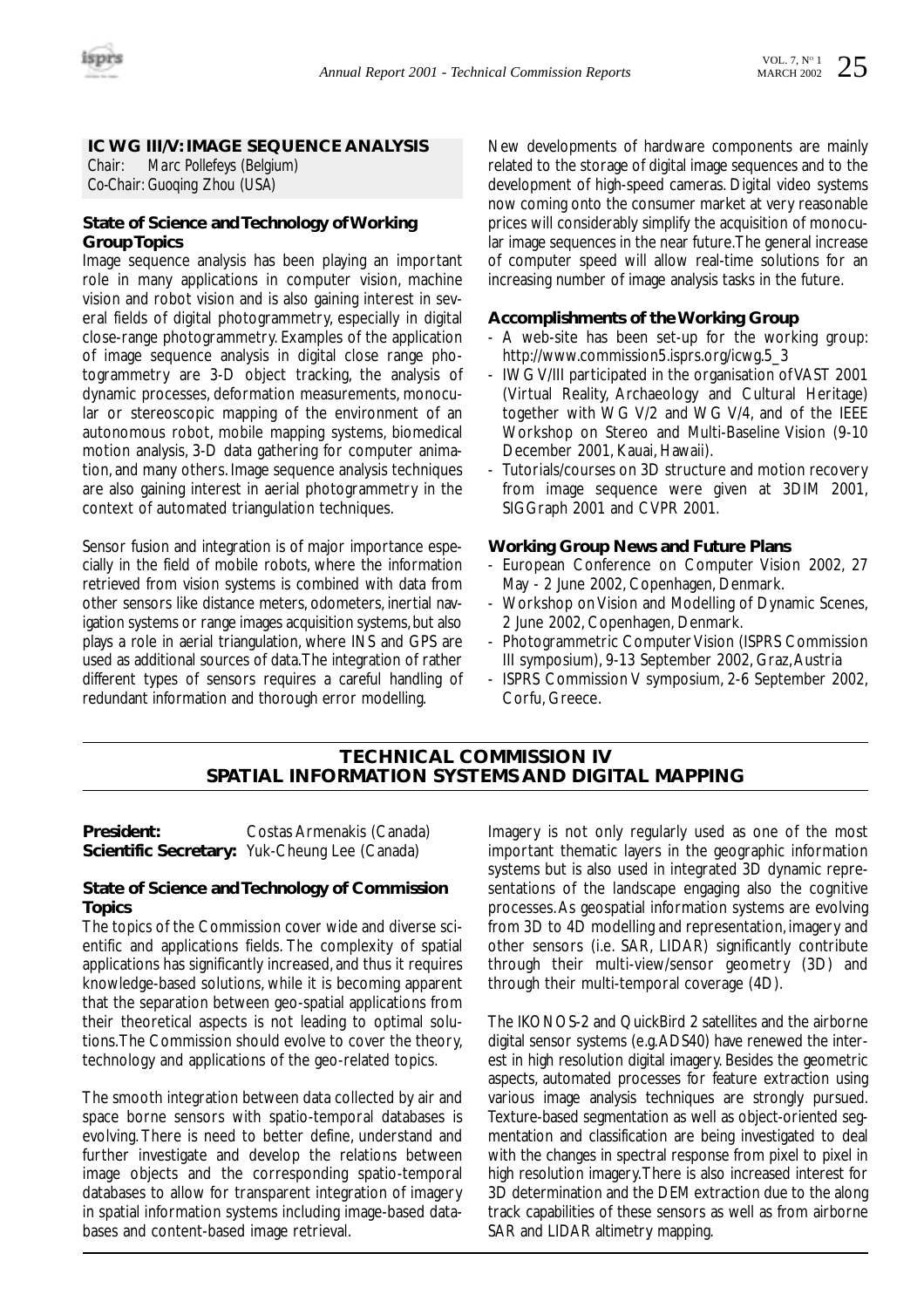Activities such as change detection and database updating are high in the agenda in many organisations as they do not solely serve topographic revision operations but tracking and monitoring purposes as well including spatiotemporal analysis based on images-based change detection. Integration of imagery, geospatial theories and analysis procedures are required to quantify spatial trends, processes, correlations and patterns. Regarding the spatiotemporal modelling and analysis the work is directed towards a) modelling data or object-classes (including their operations) using formal languages and formalism (e.g. UML), and b) modelling processes (natural or not) involving spatial data using algorithmic approaches and formal rules.Work also continuous into the investigation of database-based driven processes. Rapid operations for data acquisition, processing and visualisation are more and more in demand aiming at 'mapping on-the-fly'. Landscape modelling, visualisation and VR are becoming the means for digital mapping.

The complexity of applications requires integration and fusion of the heterogeneous geodata. Digital geospatial frameworks are expanding in local, regional and global levels, thus increasing the interest for geospatial interoperability and in distributed and large databases. Geospatial frameworks for critical infrastructures are being developed to deal with sustainable development and emergency mapping and management. Theory, rules and tools need to be developed and tested for image fusion as well as for the vertical and horizontal integration of geodata, including tools for access, integration and fusion geospatial data as well as data aggregation and data mining. Management of data quality is necessary. National topographic organisations are moving in to object-oriented topographic databases and in to the establishment of National GeoSpatial Infrastructures.

The web-based developments are moving beyond web mapping (delivery of a map image via the web) to web feature manipulation allowing dynamic access and exploitation of vector data and their attributes. Particular attention should be paid to the activities and development of ISO/TC211, OGC (OpenGIS Consortium) and GITA (Geospatial Information and Technology Association, former AM/FM International).

Extraterrestrial mapping activities moved beyond the mapping of the Mars and include mapping of asteroid 433 Eros and of comet Borrelly.

Today geo-information is used in many areas and in many ways both locally and globally. Its use has been expanded beyond traditional topographic mapping and spatial applications.We see it being used to support sustainable development, in geo-spatial infrastructures, resource management, environmental databases and assessments, mobile mapping and location based services, tourism, agriculture, disaster relief, communications, insurance, real estate, and entertainment just to mention few, while issue-oriented approached are gaining momentum. Commission IV must stand to the challenge and lead in these new developments.

#### **Accomplishments of the Commission**

The efforts of the Commission during its first year were focused on promoting and facilitating the scientific and technical activities of the Working Groups according to their respective terms of references, on establishing cooperation and synergy among the WG of the Commission and with other Commissions, on establishing co-operation with other geospatial societies and on starting the preparations for the mid-term Symposium of the Commission.

As it can be seen from the working groups activities, the working groups of the Commission have been quite active and organised, co-organised and contributed into a number of scientific events. The events of September 11 naturally had a significant effect on two US held workshops. Lone of them, organised by WG IV/9, was cancelled and is held as "virtual workshop". WG IV/8 continues its work on publishing Volume 2 of the book on Global Environmental Databases, while WG IV/1, WG IV/6 and WG IV/7 are preparing special issues for the ISPRS Journal.

Commission IV and its Working Groups co-operated with other spatial societies, such as the ICA (WG IV/3 and WG IV/9), CEOS (WG IV/8), FIG Commission 3 (Commission IV), CIPA WG 8 (WG IV/7), OEEPE (WG IV/1 and WG IV/3) and the IGU Commission on Geographic Information Science (joint Symposium in 2002). It is also involved with international initiatives such as the Global Mapping project (WG IV/8), and sponsored and participated in events such as MARISY 2000, 3rd ISPRS Workshop on Dynamic and Multidimensional GIS (May 2001), ASIA GIS (July 2001), and the International Conference on Spatial information for Sustainable Developments (organised by FIG, ISK and UN Centre for Human Settlements, October 2001).

The preparations for the mid-term Symposium of the Commission are in progress. It will be held jointly with the 10th Spatial Data Handling meeting. This collaborative event, which also includes the Annual Conference of the Canadian Institute of Geomatics, will foster closer relations and provide opportunities for greater interaction among the geomatics communities involved in research, development, applications and management of geo-spatial data and information. More than 180 extended abstract proposals have been submitted to Commission IV.

#### **Working Group Activities during the Current Year**

**WGIV/1: SPATIAL AND TEMPORAL DATA MODELLING AND ANALYSIS** *Chair: Yvan Bédard (Canada) Co-Chair: Wenzhong (John) Shi (Hong Kong)*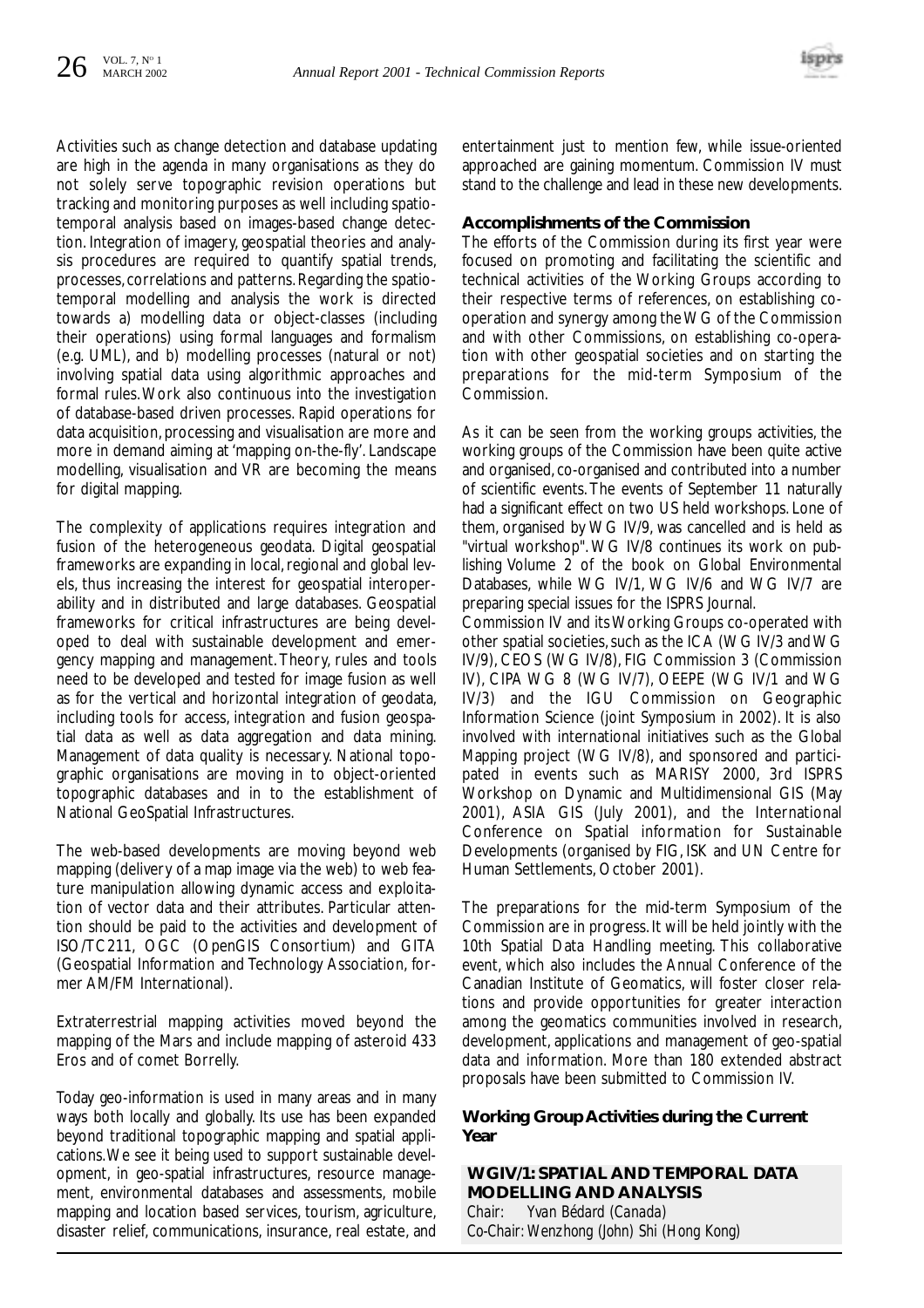#### **State of Science and Technology of Working Group Topics**

There is a lot of research and development taking place in the area of Spatial and Temporal Data Modelling and Analysis. These activities are taking place mainly into two directions: modelling data or object-classes (including their operations) using formal languages and formalisms (e.g. UML) and modelling processes (natural or not) involving spatial data using algorithmic approaches and formal rules. Among the issues still under investigation are (1) the fundamental concepts used to describe space and time, especially in the context of multidimensional databases, (2) the development of spatial and temporal extensions to traditional formal language or formalisms in order to facilitate the design and development of spatio-temporal databases, either in transactional or in multidimensional systems, (3) more efficient techniques and improve their performance but also their ease of use and intuitiveness, (4) methods to better describe 3D models as well as the operations performed on these models and their implication on spatiotemporal analysis, (5) shifting from a traditionally transaction-based paradigm to an analysis-based paradigm better geared for spatio-temporal exploration and decision-support,or in other words from the traditional monoscale normalised spatio-temporal data models to the more recent multi-scale denormalised multidimensional data models where parallel space and time dimensions may coexist as well as several levels of information granularity (in order to support all levels of decision-making), and (6) innovative methods and techniques to deal with the spatial, temporal and thematic quality of data, especially methods that are better suited for the end-user or that are more powerful to express the quality of the data.All these issues pose important challenges both to fundamental researchers as well as to applied researchers. Relationships with and limitations of today's solutions to find that today's methods and technologies are still very limited with regards to all these issues. However, their underlying inherent complexity pose major challenges in terms of fundamental concepts and of practical feasibility, creating the need for such R&D activities.

#### **Accomplishments of the Working Group**

The year 2001 has been a year of renewal for the WG. After the arrival in September of 2000 of a new team to chair and co-chair the WG and some time of adaptation, new activities have taken place. Although some of these activities will really bear fruit only in 2002, the following have taken place during 2001:

- Completed the revision of the terms of reference of WG IV/I as well as to the renewed Terms of reference of Commission IV (end of 2000)
- Planning of activities for years 2001, 2002, 2003 and 2004.
- A web site has been built especially for the WG IV-1. It is similar to the ISPRS and Commission IV sites but provides information more specific to IV-1 (ex. Members, terms of reference, activities, links of interest and a forum). In particular, this web site will serve to attract WG1 members, strengthen networking and build an

official list of members of the WG (this list can be used for further contacts and to email information about our activities).The site is practically completed and is being tested before being publicised (planned for February 2002). The site present address is http://sirs.scg.ulaval. ca/isprs\_wg4-1/default.asp

- The WG will contribute to the paper reviewing process for Commission IV of the joint symposium between ISPRS Commission IV, SDH (Spatial Data Handling) and CIG (Canadian Institute of Geomatics) to be held in Ottawa in July 2002.Also, members of WG IV/1 submitted several papers.
- The WG will participate in the organisation of the incoming (March 2002) joint OEEPE/ISPRS Workshop on Spatial Data Quality Management organised by the Istanbul Technical University, Division of Photo-grammetry, and the General Command of Mapping, National Mapping Agency of Turkey,Ankara.Also participation to the presentation of papers.
- Co-organisation of the 3rd ISPRS Workshop on Dynamic and Multi-Dimensional GIS and 10th Annual Conference of CPGIS on Geoinformatics, May 23-25, 2001, Bangkok,Thailand.
- A half-day tutorial entitled "UML for Modelling Spatial Database Application" is being prepared to be offered at the joint symposium in Ottawa (see above).
- Preparation of a proposal for a Special Issue of the ISPRS Journal, jointly with Commission II, on "3D Spatio-Temporal Modelling and Analysis".
- Co-operation with other groups and organisations: ISPRS Comm.IV WG's, ISPRS Comm II, OEEPE, SDH (Spatial Data Handling), CIG (Canadian Institute of Geomatics), CPGIS (Chinese Professionals in Geographic Information Systems)

#### **Working Group News and Future Plans**

- January 2002: finalise the feeding and testing of WG IV/1 web site
- February 2002: initiate action to attract membership to the WG IV/1 (the web site will strongly support this action)
- February 2002: submit the proposal for an ISPRS Journal Special Issue, with Commission II, on "3D Spatio-Temporal Modelling and Analysis"
- March 2002: Participation to the OEEPE Workshop on Spatial Data Quality Management organised by the Istanbul Technical University, Division of Photogrammetry, Istanbul and the General Command of Mapping, National Mapping Agency of Turkey,Ankara.
- October 2-3, 2003: workshop of WG IV/1 to be held at Laval University Centre for Research in Geomatics in Quebec City, Canada.
- Technical Sessions during the ISPRS congress in 2004, Istanbul,Turkey.

#### **Address Updates of WG IV/1 Chairs**

Chair: Yvan Bédard Web: http://sirs.scg.ulaval.ca/yvanbedard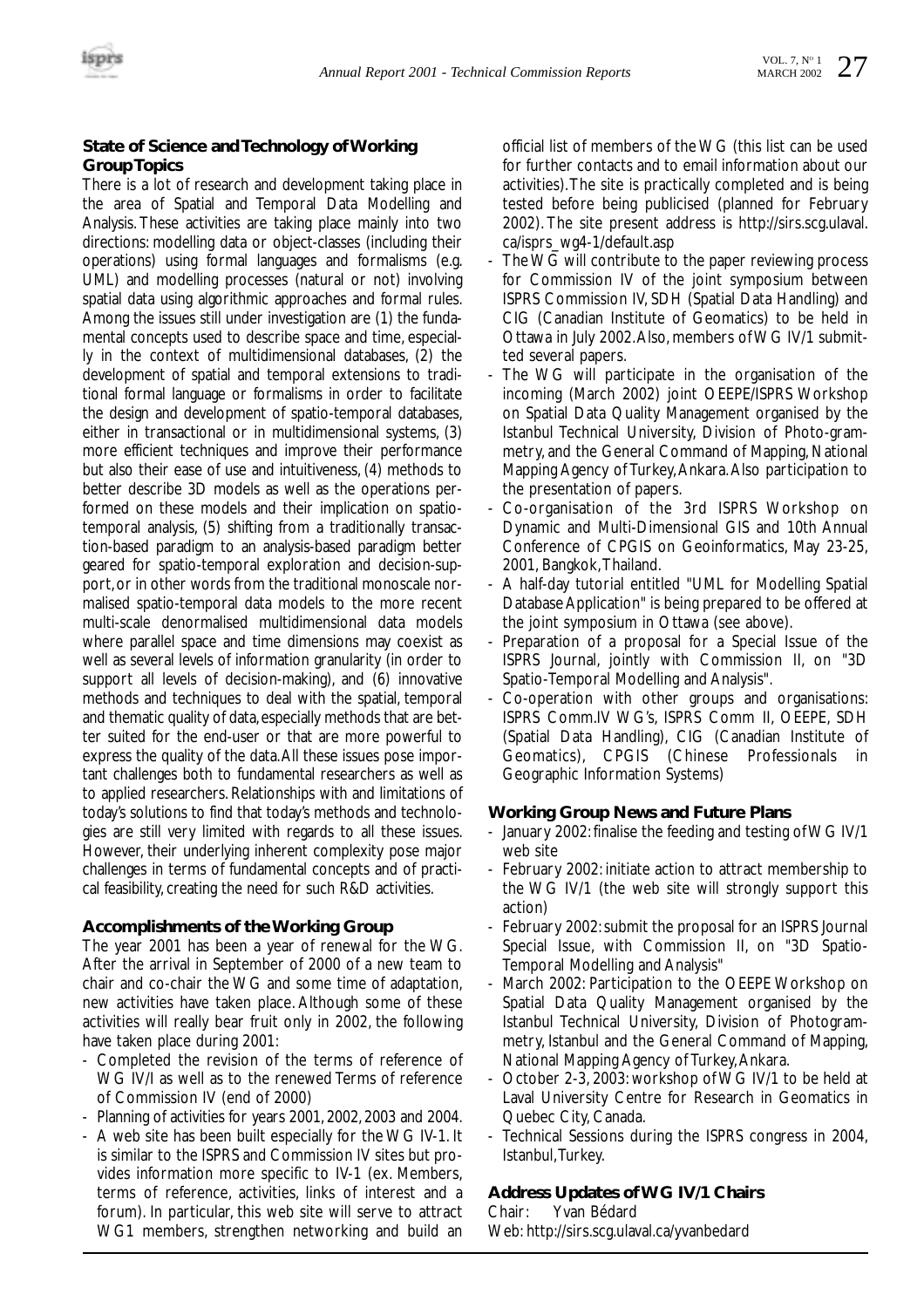

#### **WG IV/2: FEDERATED DATABASES AND INTEROPERABILITY**

*Chair: Jianya Gong (China) Co-Chair: Rolf A. de By (The Netherlands)*

#### **State of Science and Technology of Working Group Topics**

The concept of the federated spatial databases is evolving to deal with autonomous systems. Interoperability is expanded into distributed object environments as well as in dealing with the semantic aspects (semantic interoperability, geosemantic proximity).Web-based mapping is evolving to web-based data manipulation, while e-commerce type of applications is being adapted by national organisations.

#### **Accomplishments of the Working Group**

- WG IV/2 co-organised Geoinformatics & DMGIS'2001 at AIT, Bangkok,Thailand, May 23-25, 2001 together with The Association of Chinese Professionals in Geographic Information systems (CPGIS), ISPRS WG II/3 "Integrated systems for spatial Information Services", ISPRS WG II/5 "Design and operation of spatial decision support systems", ISPRS WG II/6 "Image-based Systems for Spatial Analysis and Visualisation", ISPRS WG IV/1 "Spatial and temporal data modelling and analysis", ISPRS WG V/5 "Quick response and distributed computing for close-range applications", Asian Institute of Technology (AIT) and the National Key Lab, for Information Engineering in Surveying, Mapping and Remote Sensing (LIESMARS).Prog.Gong Jianya,Chair of WG IV/2 and Miss Shi Lite, Secretary of WG IV/2 submitted papers and attended the conference. During the conference, they held a session related to "Federated Databases and Interoperability" with four papers submitted.The conference went on successfully with about 60 scholars and professionals in attendance.
- "International Workshop on the Map and Internet" was held in Guangzhou, China,August 30-31, 2001 together incorporated with ICA Commission "Map and Internet".After the workshop, a two-day trip to Wuhan University was led by Prof. Gong Jianya and Miss Shi Lite with 12 scholars from USA, Canada, Australia, Finland, Austria and Philippines.
- The WG IV/2 web was finished in October 2001. You may visit the web-site at http://www.geostar.com.cn/ wgweb/homepage.htm or http://www.commission4isprs. org/wg2. Links to ISPRS and other relevant web-sites are established.

#### **Working Group News and Future Plans**

The working group is seeking to expand its WG membership. Now it has 12 members. An online registration form is established on the WG web-site. Anyone who is interested in joining us may register online or submit a paper application (in preparation). A joint workshop "International Workshop on Mobile and Internet GIS" is planning to be convened in Wuhan University, China, August 15-16, 2002 with other ISPRS WGs. The first

announcement is in preparation and is to be released soon on the website and by mails.

#### **WG IV/3: DATA GENERALIZATION AND DATA MINING**

*Chair: Monika Sester (Germany) Co-Chair: Dianne Richardson (Canada)*

#### **State of Science and Technology of Working Group Topics**

Diverse aspects related to the topics of the WG have been addressed in the workshops mentioned below. Among others these are issues of the automatic generation of different aggregation levels of spatial data. Such techniques are related to cartographic presentations of static maps, moreover, however to the presentation of interactive visualisations in the Internet. Furthermore, these issues are relevant for the updating of spatial data sets through different generalisation levels.

#### **Accomplishments of the Working Group**

A WG-web-site has been established, introducing the aims of the Working Group, as well as diverse links, activities, and a gallery of related projects (www.ikg.unihannover.de/isprs)

The Working Group has participated in the organisation of two Workshops:

- 8-10 October, 2001: Joint OEEPE / ISPRS workshop, Hanover, Germany – From 2D to 3D – Establishment and Maintenance of National Core Geospatial Databases.The slides of the presentations can be found under http://www.ipi.uni-hannover.de/isprs-wg2-\_4/oeepe -isprs-2001.html
- 29-31 October, 2001: Joint Workshop with ISPRS WG IV/6 "Challenges in Geospatial Analysis, Integration and Visualisation", Athens, Georgia, USA, http://www.crms. uga.edu/wg\_iv6/joint\_workshop.htm

Furthermore, one of the chairpersons, Monika Sester, coorganised and participated in the Workshop of the Commission on "Map Generalisation" organised prior to the ICC in Beijing (1-3 August, 2001).To establish links with ICA is one of the WG's ToR.These links are on a good track, especially, since one of the chairs of the WG, Dianne Richardson, is also chair of the Commission on "Map Generalisation". Also, there is a close involvement in the organisation of the Spatial Data Handling Symposium.This ensures that the subjects relevant for diverse communities are identified and common research activities can be planned.Such topics are multi-scale approaches,2D and 3Dvisualization, as well as interpretation of spatial data sets.

#### **Working Group News and Future Plans**

- 9-11 July 2002: Organise and hold sessions related to the topics of the WG during the ISPRS Symposium in Ottawa, Canada. Currently, a total of 16 abstracts have been submitted to the WG.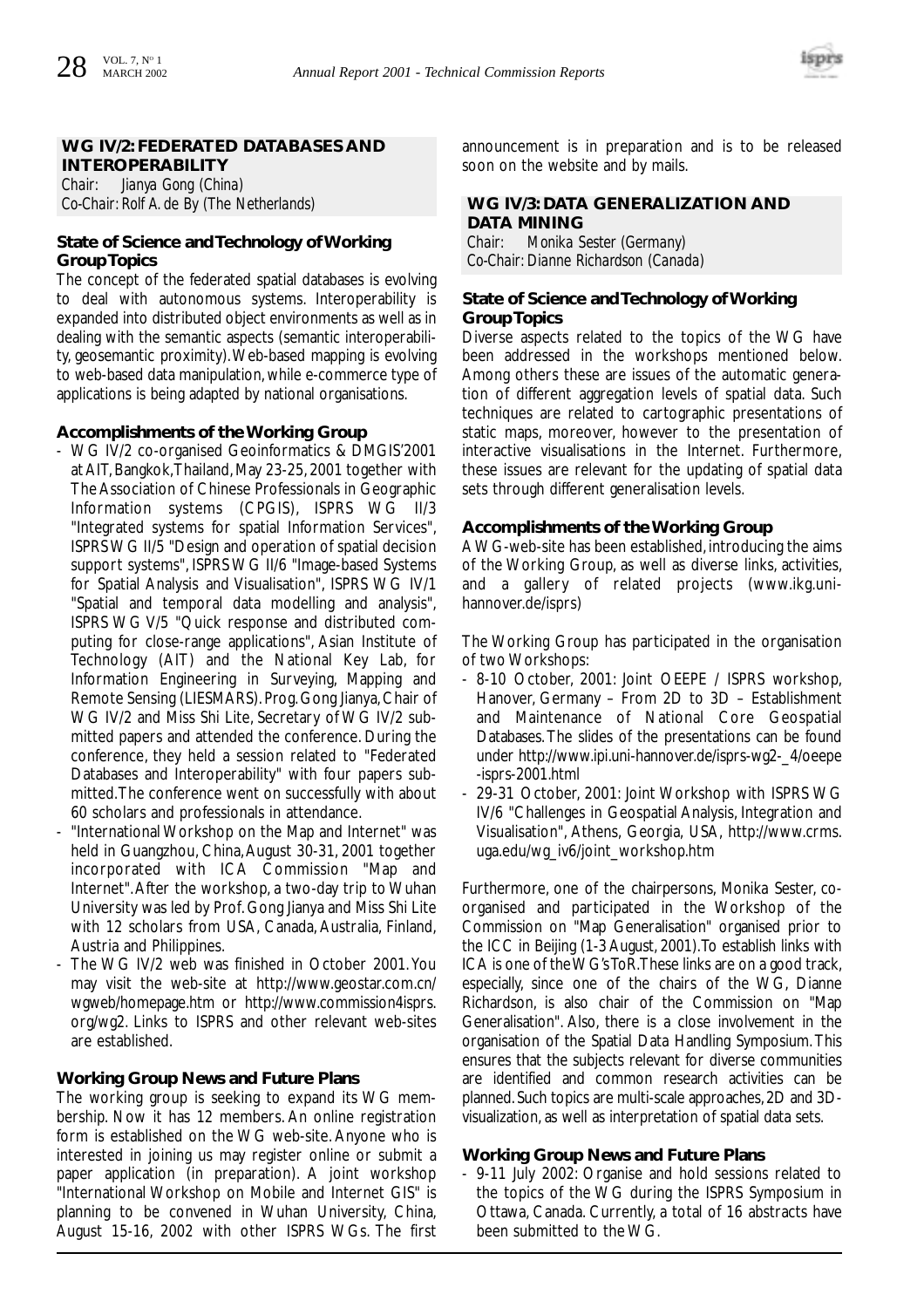

- 7-8 July2002: As a pre-conference to the ISPRS/SDH/CIG-Symposium in Ottawa there will be a workshop on "Multi-Scale Representations of Spatial Data".The workshop will be organised jointly between the ISPRS Working Group IV/3 of Commission IV and the ICA Commission on Map Generalisation (CMG). The aim of the workshop is to bring together experts from different disciplines working on multi-scale aspects of spatial data (Cartography, Image Interpretation, Visualisation, etc.).There will be a focus on the elaboration of mutual use of the techniques and methods developed in the respective disciplines, and thus explore commonalties between the different domains.

### **WG IV/4: SPATIAL DATA INFRASTRUCTURES**

*Chair: Parth Sarathi Roy (India) Co-Chair: David Holland (UK)*

#### **State of Science and Technology of Working Group Topics**

Specialised and critical infrastructures are put in to place to serve specific applications such as location-based services, mobile GIS, biodiversity, population management, cyber cities and emergency/disaster management. Geospatial data infrastructures are expanding to include the height layer. Handling of metadata for warehouses is facilitated with the developments of integrated web catalogue services, while modelling of multiple representations into spatial warehouses is investigated to handle various scales. For the expansion of large databases the concepts of incremental approaches can support the redefinition of database schema.

#### **Accomplishments of the Working Group**

The WG has so far 4 members.

The WG organised a workshop within the objectives of the working group entitled "Spatial Data Infrastructure for Disaster Management" during the National Symposium of Indian Society of Remote Sensing at Ahmedabad, India from on 13th December 2001.The main themes for discussion during the workshops were

- Priorisation for SDI for Disaster Management
- Quality Evaluation Procedures and Standardisation of SDI
- Data exchange policies and Networking of Institutions for virtual Spatial Data Warehousing

#### **Working Group News and Future Plans**

A workshop on "Spatial Data Infrastructure for Sustainable Natural Resource Management" will be held during the ISPRS TC VII symposium at Hyderabad, India from 3rd to 6th December 2002.

#### **WG IV/5: IMAGE-BASED GEOSPATIAL DATABASES**

*Chair: Peggy Agouris (USA) Co-Chair: Dimitris Papadias (Hong Kong)*

#### **State of Science and Technology of Working Group Topics**

The activities of this WG extend beyond photogrammetry and image analysis into the intersection of GIS and databases. Major advancements in these fields are commonly becoming available in the major conferences of these communities, including VLDB (Conference on very large Databases), DEXA (Databases and Expert Systems Applications),and PODS (Principles of Database Systems).

Trying to summarise this year's advancements in databases, the following issues can be identified as dominant:

- Content-based queries of geospatial datasets.
- Spatio-temporal analysis (especially image-based change detection).
- Modelling database content and communicating this information to multiple users in various modalities.
- Digital libraries and web-based GIS environments.

As an indication of the current state-of-practice in this area, the recent events in New York emphasised the upgraded role of digital imagery in both extracting and communicating geospatial information. In an invited tour of the Manhattan Emergency Centre of Operations, the WG Chairperson had the opportunity to witness the production cycle established to provide support for emergency personnel, rescue operations, and overall co-ordination of activities. Digital imagery captured by satellites and helicopters flying over lower Manhattan immediately after 9/11, and annotated by expert analysts, substituted the by then obsolete maps of that area.

#### **Working Group News and Future Plans**

For 2002 the main focus of our activities will be the Commission IV Symposium.

During 2001, the WG Chair (together with the Chair of WG V/5) managed to attract funding by the US National Science Foundation (NSF) to hold a workshop in 2003 in the US (most likely in New England). We will begin with workshop announcements and will contact publishing houses within 2002.

#### **WG IV/6: LANDSCAPE MODELLING AND VISUALIZATION**

*Chair: Marguerite Madden (USA) Co-Chair: Jochen Schiewe (Germany)*

#### **State of Science and Technology of Working Group Topics**

During the Workshops reported below the following topics were identified as being the most important to be addressed:

- Integration of geospatial theories and analysis procedures into GIS packages to address the analysis of GIS data sets (i.e. procedures to quantify spatial trends, processes, correlations and patterns).
- Developments of intelligent/transparent GIS procedures for lineage tracking, user notification of opera-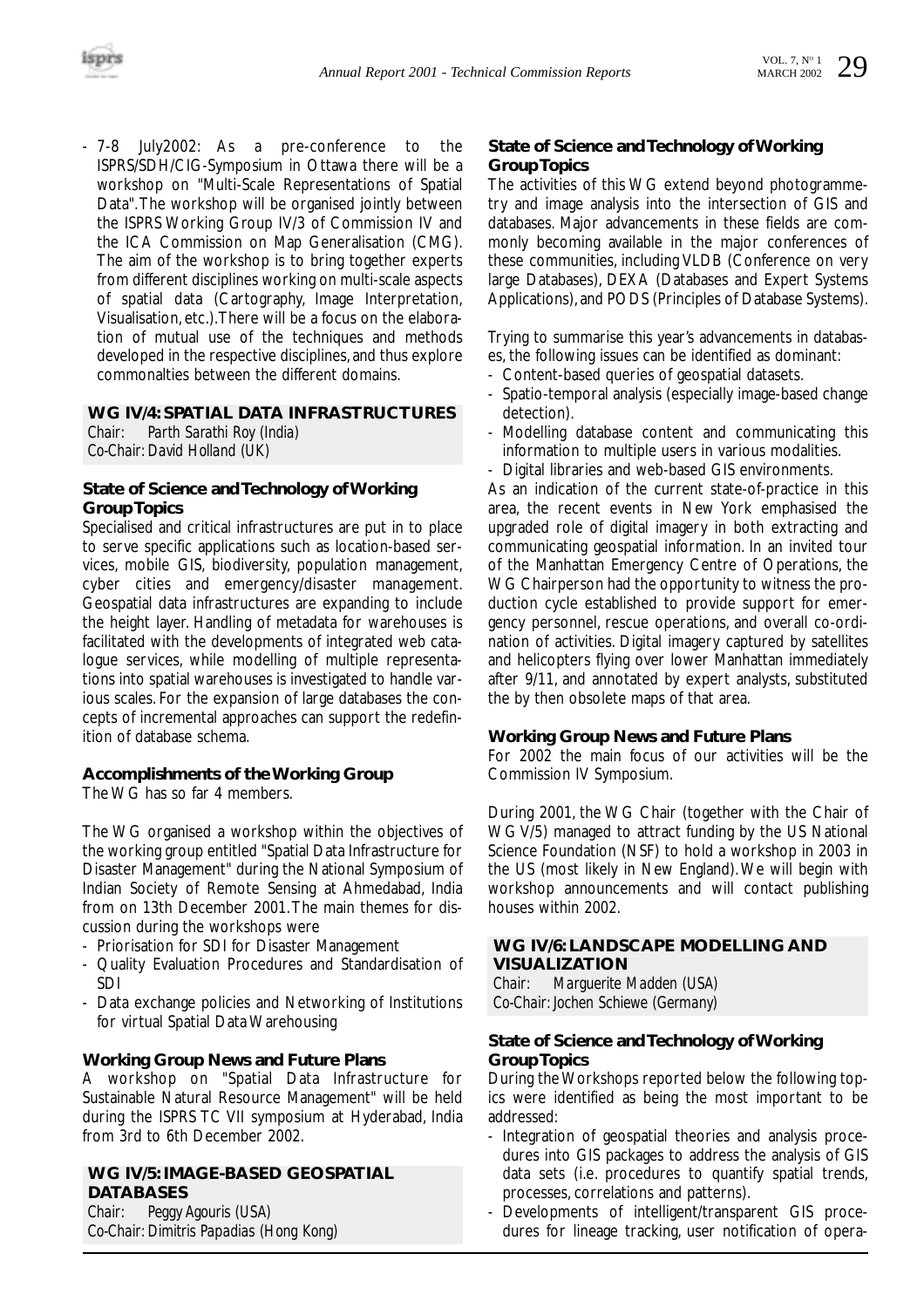

tions suitable for particular data types, creating/using metadata, quality-fitness of data for targeted uses).

- New theories, models and techniques for high-resolution data including model-driven interpretation, multiscale/hierarchical analysis, fuzzy spatial objects and application-dependent procedures.
- Better incorporation of prior knowledge for the analysis of remote sensing data and remote sensing/GIS integration.

In summary it is hoped that the discussions of the October 2001 Joint Workshop held in Athens, Georgia will be continued among the workshop participants via the Internet over the coming months. Plans are underway for members of the four Commission IV Working Groups to meet again at the Commission IV Symposium to be held 9-12 July, 2002 in Ottawa, Canada.

#### **Working Group News and Future Plans**

The WG will be responsible for a special issue of the ISPRS Journal of Photogrammetry and Remote Sensing. There is a Call for Papers for this special issue, entitled: "Challenges in Geospatial Analysis and Visualisation". Guest editors: Marguerite Madden, Center for Remote Sensing and Mapping Science, University of Georgia, USA, and Jochen Schiewe, Institute for Environmental Sciences University of Vechta, Germany. The planned publication date is December 2002

This issue of the ISPRS Journal of Photogrammetry and Remote Sensing is focused on the use of innovative techniques for geospatial data analysis and visualisation.As an outgrowth of a Joint ISPRS Working Group Workshop held in Athens, Georgia, in October of 2001, topics of the theme issue are related to the resolutions of ISPRS WG IV/3 (Data Generalisation and Data Mining), WG IV/5 (Image-Based Geospatial Databases) and WG IV/6 (Landscape Modelling and Visualisation).

#### **WG IV/7: DATA INTEGRATION AND DIGITAL MAPPING**

*Chair: Michael Hahn (Germany) Co-Chair: Ryosuke Shibasaki (Japan)*

#### **State of Science and Technology of Working Group Topics**

Overall WG IV/7 contributed quite a number of high quality papers to the symposium mentioned below and workshop focussed on investigations on various aspects of air- and spaceborne image data integration. IKONOS stereo and multi-spectral imagery was of special interest for high resolution mapping investigators and quality aspects of pan-sharpening and other integration issues have been addressed.The successful launch of the QuickBird satellite this year and also the new digital airborne camera systems will certainly further increase the interest in high resolution topographic, thematic and 3D urban mapping.

3D data and data bases, internet developments and its relation to 3D virtual reality applications may lead to a number of new issues in the area of data fusion at image, feature and information level. VR of landscape and city models integrates multiple resolution raster and vecto data and requires homogeneity about scale, radiometric and geometric properties of the data. Interactive communication with the VR environment and streaming of those data over the Internet introduce new conditions and lead to new challenges in the area of data integration.

#### **Accomplishments of the Working Group**

A Web page (http://www.fht-stuttgart.de/fbv/fbvweb/priv/ hahn/c4\_wg47.htm) has been set up which gives details about the current WG activities. Further, the WG objectives and the forthcoming events support by the WG are announced on this page.

With circular letters the WG informed its 60 WG members about the following activities:

- A symposium on ASIA GIS 2001 was organised by Ryosuke Shibasaki in Tokyo, 20 - 22 June, 2001.About 90 papers were presented covering topics like spatial analysis, land use/cover, mobile and web GIS, and relatively new topics like spatial IT, GXM-L, pseudolites.Around one fifth of these papers was closely related our TOR.
- Michael Hahn contributed to the organisation of a joint workshop of WGs I/2, I/5 and IV/7. This workshop on High Resolution Mapping from Space was held on 19.09.-21.09.2001 at the university of Hanover. WG members actively participated to this workshop with presentations related to topographic mapping, data integration and visualisation of fused image data. The table of contents of the proceedings can be found on our home page.
- The WG chairmen contributed to the preparation of a joint workshop of working groups IV/3, IV/5, WG IV/6, WG IV/7 "Challenges in Geospatial Analysis, Integration and Visualisation" in Athens, Georgia, October 2001.The unsettled situation after September 11 was a major reason why active participation of our WG was not feasible.

#### **Working Group News and Future Plans**

The major upcoming WG IV/7 activity for 2002 will be the midterm symposium of Commission IV on 'Geospatial Theory, Processing, and Applications'.Around 30 abstracts related to our WG have been submitted and the review and assignment to sessions will be finished by the end of December 2001.

#### **WG IV/8: GLOBAL ENVIRONMENTAL DATABASES**

*Chair: Ryutaro Tateishi (Japan) Co-Chair: David Hastings (USA)*

#### **Accomplishments of the Working Group**

The main activity of the current year was to prepare drafts for the book titled "Global Environmental Databases,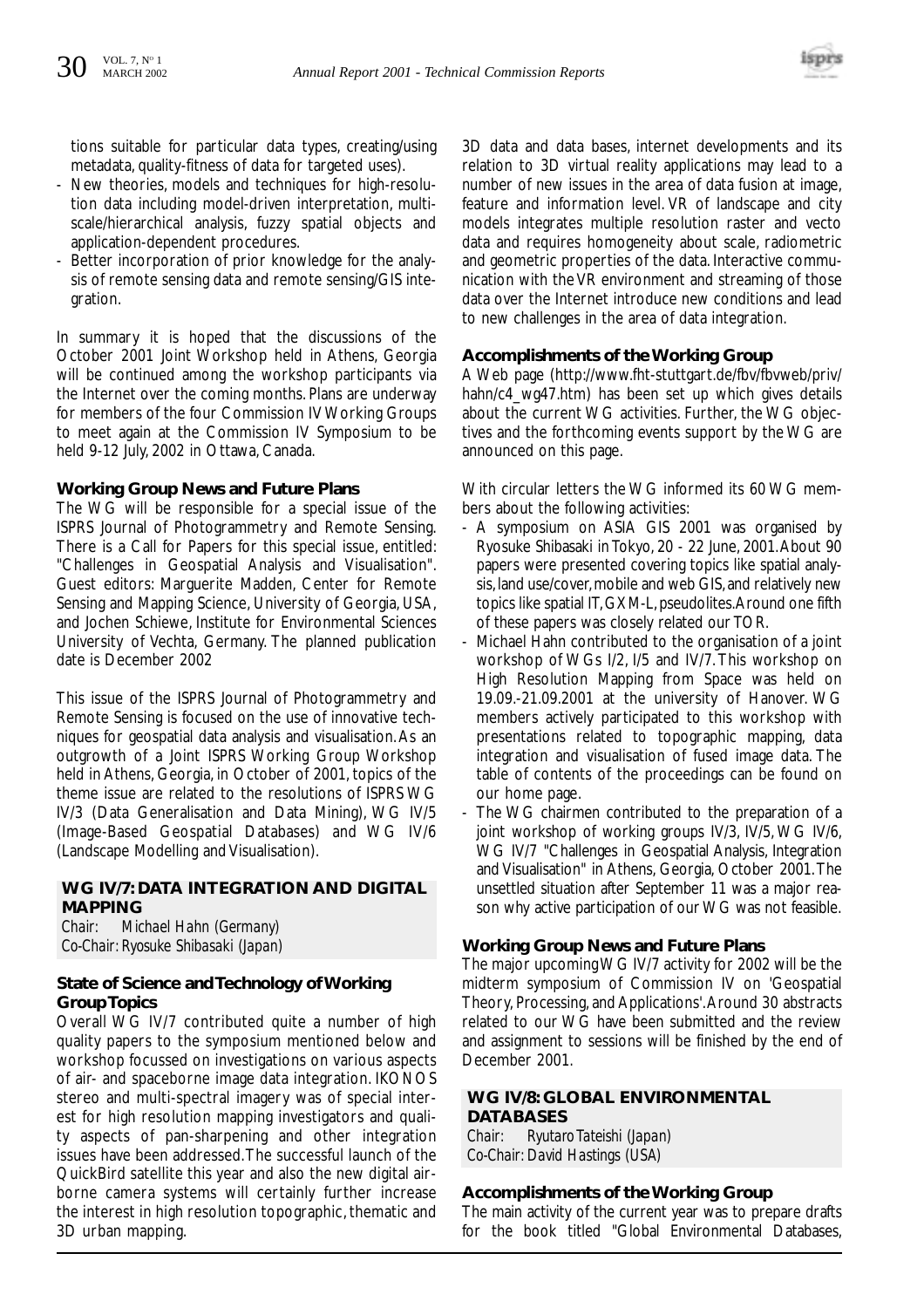Volume 2" which will be published at the time of Commission IV Symposium in July 2002.This book publication is the continuing activity from the previous WG IV/6 (Global Databases for Environmental Monitoring) during 1996-2000 which published the so-called Volume 1 book of "Global Environmental Databases" (available from http://www.geocarto.com/B001.html or http://www.amazon.com).The Volume 2 includes chapters on climatic data, land use data, land cover biophysical data, livestock data, disaster data for the specific data and chapters on spatial information infrastructure, cultural bias, meta data for the common subjects.The background of this book publication activity is based on the recognition of the awareness for the present situation of the development of global environmental databases, that is the lack of harmonisation/standardisation among various efforts of the database development.

Another activity is the discussion through "The Virtual Workshop on Data Issues" (http://hypernews.ngdc.noaa. gov/HyperNews/get/virtual.html).

In addition to the above activities, the co-operation with the Committee on Earth Observation Satellites (CEOS) Working Group on Information Systems and Services (WGISS) Global Datasets Task Team is going on to develop "the Portal to Global Environmental Datasets" http://www.ngdc.noaa.gov/seg/tools/gis/portalhome.html. In addition, the Global Mapping Task Team of CEOS is working on a book project on map projections, somewhat modelled after the books on Global Environmental Databases (several of the principles of the CEOS book project participated in the ISPRS book project workshop). Our Working Group hosted two workshops on the CEOS projection book project.

Furthermore the co-operation with "Global Mapping" project (http://www1gsi.go.ip/iscgm-sec/index.html) on the theme of the development of land cover ground truth database has started.

In addition, we have been exploring fostering additional research on new methods of topographic mapping, such as the Shuttle Radar Topography Mission, and LIDAR topography. This work is being explored with the CEOS Terrain Mapping Subgroup, and the CEOS Global Datasets Task Team.

#### **WG: IV/9: EXTRATERRESTRIAL MAPPING** *Chair: Randy L. Kirk (USA) Co-Chair: Jan-Peter Muller (UK)*

#### **State of Science and Technology of Working Group Topics**

The past year has seen the completion of several unprecedented datasets for extraterrestrial mapping and the initiation of plans that will result in even more spectacular observations in the coming half-decade. In February 2001, the NEAR-Shoemaker spacecraft ended its one-year exploration of asteroid 433 Eros by obtaining images with centimetre resolution and then gently landing on the surface. Over the course of the mission, 160,000 images were returned, permitting the Multispectral Imager team to construct a highly detailed digital shape model and global image mosaics. Many of the highest resolution images, including significant stereo coverage, have yet to be exploited for mapping. The NEAR Laser Rangefinder obtained global ranging data that provide an independent estimate of the shape of Eros and elucidate small-scale topographic features. In contrast with the length NEAR mission, the September flyby of comet Borrelly by the Deep Space 1 probe was over in a matter of minutes, but the MICAS imager on board succeeded in obtaining images of the 8 km-long nucleus with resolutions as good as 50 m and excellent stereo convergence. These images support not only geologic interpretation but also first-ever quantitative topographic mapping of a comet nucleus.

The Mars Global Surveyor spacecraft completed its primary mission in January and entered mission phase, one of the main goals of which is for the Mars Orbiter Camera to obtain numerous high-resolution (1.5 to 3 m/pixel) images, including stereo coverage, of candidate landing sites for the 2003 Mars Exploration Rovers. In June, the Mars Orbiter Laser Altimeter (MOLA) ceased mapping after obtaining 640 million measurements of the martian surface and atmosphere. The absolute accuracy of the MOLA dataset, after a global adjustment based on orbit track crossings, is believed to be <10 m vertically and ~100 m horizontally, making it the primary standard for martian geodetic control for the foreseeable future. Mapping Scientists should expect plenty of high-resolution images to tie to this control. In early November, the 2001 Mars Odyssey spacecraft successfully entered orbit and tested its THEMIS camera, which will image a large fraction of the planet with up to 18 m/pixel resolution in several visible wavelengths and obtain global infrared imager at 100 m/pixel. Also in November, NASA announced the selection of the HiRISE camera for its 2005 Mars Reconnaissance Orbiter. This instrument is intended to combine ultrahigh resolution (0.25-0.5 m/pixel) with large image size (typically 20,000x40,000 pixels). Like the Mars Orbiter Camera, it will be pointed off-nadir part of the time to permit stereo-mapping.

#### **Accomplishments of the Working Group**

The major event planned by the Working Group in 2001 was a Workshop/Symposium on "Planetary Mapping 2001" to be held at the U.S. Geological Survey facility in Flagstaff, Arizona in mid-October.The title expressed the deliberate broadening of scope compared to past "Mapping of Mars" workshops, in part because of the extraordinary success of the NEAR mission. In addition to oral and poster sessions, the two-day workshop was to include a roundtable discussion on mappers' needs for orientation data and related software, led by Chuck Acton of NASA's Navigation Ancillary Information Facility (NAIF).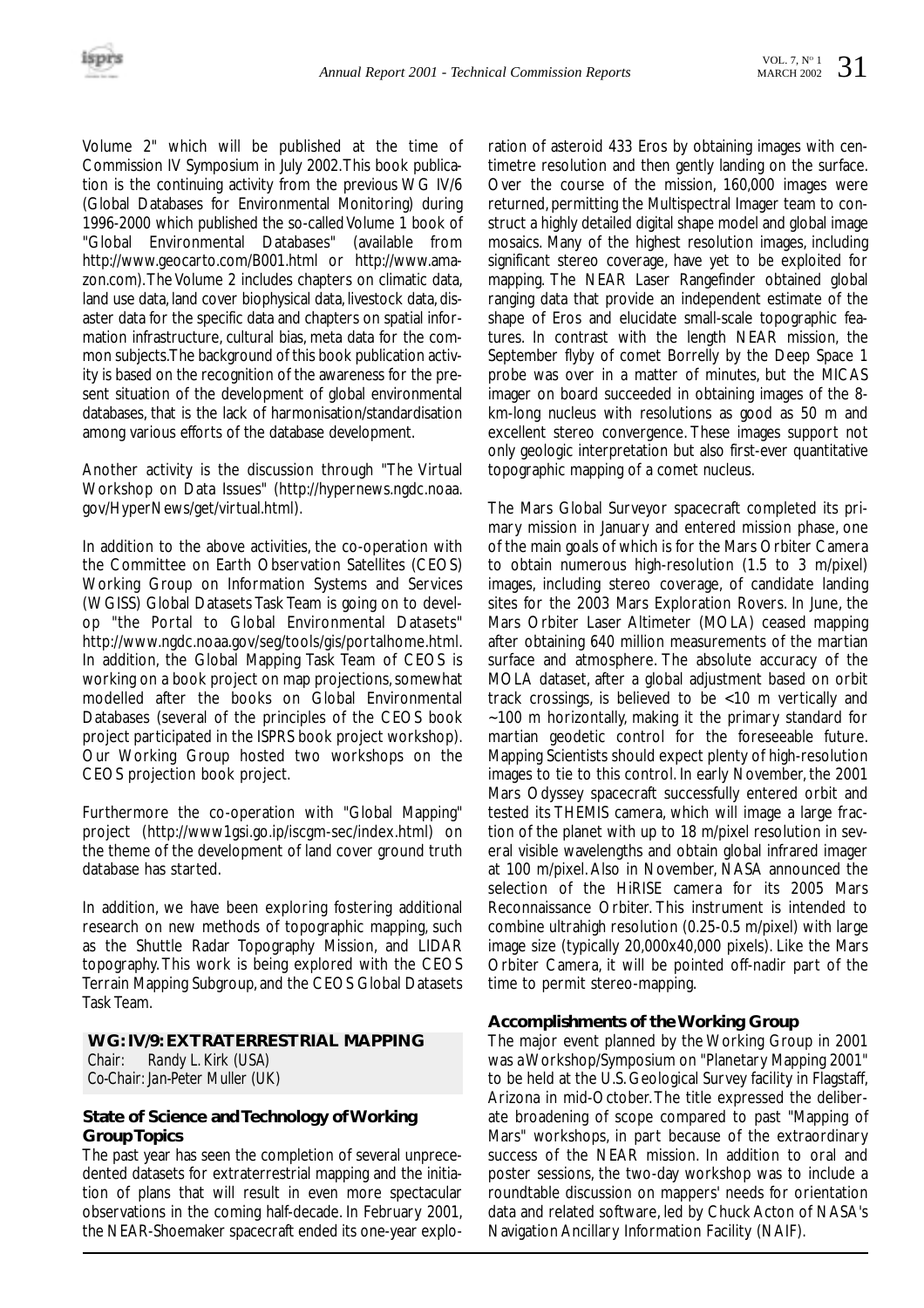

Unfortunately, in the wake of the September 11 terrorist attacks, restrictive travel policies and conflicts with other meetings being rescheduled forced a majority of speakers to cancel their plans to attend the workshop. The WG considered rescheduling the event, but could not find a suitable date given the many other scheduled (and rescheduled) meetings in the fall quarter. The workshop was therefore cancelled as a physical meeting, but participants were invited to share their research through a "virtual workshop" to be hosted on the WG web-site (http://www.flag.wr.usgs.gov/USGSFlag/Space/lsprs/index. html; follow the "Meetings" link). Authors who had contributed short abstracts for the meeting were invited to expand these into mini-papers and/or to supply electronic presentations. Contributions received by the end of November will be included on the site shortly thereafter. The workshop authors were also strongly encouraged to report on their research in an Extraterrestrial Mapping session at the 2002 Commission Symposium.

A particularly significant paper submitted to the workshop by Thomas Duxbury (JPL) and colleagues concerns efforts of the NASA Mars Geodesy/Cartography Working Group chaired by Duxbury to determine authoritative values of cartographic constants for Mars. Members of the NASA group (which has considerable overlap with the ISPRS WG) used Mars Global Surveyor MOC and MOLA data to define a reference ellipsoid and prime meridian for Mars with uncertainties of a few hundred meters or less. They also recommend the use of previously published rotational parameters based on tracking of the Viking and Mars Pathfinder landers.All of these parameter estimates, which have been transmitted to the International Astronomical Union (IAU) and will appear in the forthcoming report of the IAU/IAG Working Group on Cartographic Coordinates and Rotational Elements of the Planets and Satellites, are unlikely to be superseded in the coming decade. Finally, the NASA WG strongly recommends the use of planetocentric latitude and east longitude as a single coordinate system for future Mars carto-

graphic products.This recommendation is currently under review by NASA.

WG Chair Randy Kirk attended the International Cartographic Congress in Beijing in August and delivered a paper in the planetary mapping session on current USGS efforts to revise the control networks and global maps of Mars and the Galilean satellites of Jupiter, including the suggestions for Mars cartographic coordinates and coordinate system just described. In discussions with the International Cartographic Association Commission on Planetary Mapping, chaired by Dr. Kira Shingareva (Moscow State University), Kirk renewed the agreement to pursue joint activities of the ICA Commission and the ISPRS WG.A glossary of planetary mapping terms is now partly completed, with the ICA members supplying definitions of planetary geologic terms that may be new to cartographers and the WG to define cartographic and photogrammetric terms for geologists. When complete, this material will also be added to the WG web-site.

#### **Working Group News and Future Plans**

An extensive revision of the ISPRS-ET web-site has already started and is the main activity planned for the near future.The USGS has taken primary responsibility for maintenance of the site, so that the URL given above is now the primary site; reestablishment of a European mirror site at the University College London is planned for the near future.We have begun the long-anticipated creation of an archive of planetary DEMs and orthophotomosaics on the site (follow the "Products" link), starting with a series of USGS 1:500,000-scale topographic maps of Mars compiled from Viking Orbiter imagery.A substantial backlog of USGS and other Mars DTMs at a variety of scales will follow, as well as maps of the Moon and Venus. We will also be redesigning the site to comply with U.S. Government accessibility requirements, and adding links to other sites relevant to the Working Group, such as the Planetary Interactive GIS-on-the-Web Analysable Database (PIGWAD) at http://webgis.wr.usgs.gov.

#### **TECHNICAL COMMISSION V CLOSE-RANGE AND VISION TECHNIQUES**

**President:** Petros Patias (Greece) **Secretary:** Alexandra Koussoulakou (Greece)

#### **State of Science and Technology of Commission Topics**

Following the developments and debates of the last two years regarding the interdisciplinary character of the Commission (see Annual Reports of 1999 and 2000), "Close Range and Vision Techniques" emerged as a title describing in the most representative manner the state and the activities of Commission V. Methods and techniques in close range have become a widely adopted measurement

tool in industrial metrology, machine and robot vision, medical science, archaeology, architecture and construction management. Digital imaging and recording technology innovations, on the other hand, have spanned a wide scientific spectrum over the last few years, offering a significant opportunity for Commission V to broaden its focus and become more interdisciplinary in its activities. These are summarised in the Commission's Terms of Reference; a more detailed view is provided by the current and planned activities of the Working Groups, which follow.

#### **Working Group Activities during the Current Year**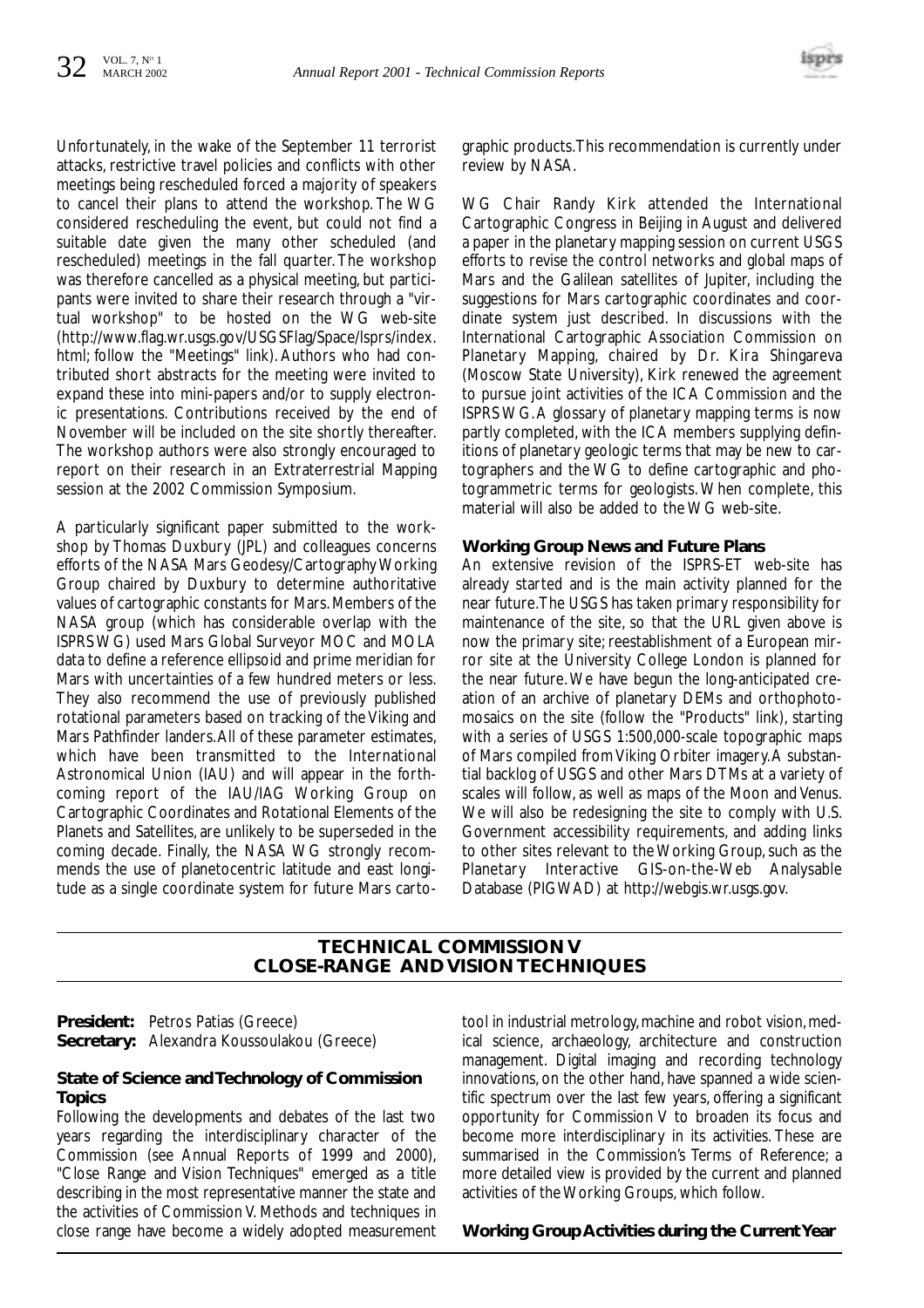#### **WG V/1:AUTOMATION FOR VISION METROLOGY SYSTEMS AND INDUSTRIAL APPLICATIONS**

*Chair: Stuart Robson (UK) Co-Chair: Thomas Luhmann (Germany)*

#### **State of Science and Technology of Working Group Topics**

Photogrammetrists have solved the key issues associated with point measurement and multi-photo geometries and are able to demonstrate accuracy, precision and reliability for all but the most stringent of tolerances. There is a need to build upon these skills by increasing our exploitation of new algorithms and ideas most notably from machine vision, computer graphics and animation.

On the hardware side, we are seeing a mass market driven increase in the abilities of both CCD and CMOS imaging systems that, coupled with increasingly powerful low cost CPUs and memory, can begin to provide more integrated, automated and above all user-friendly photogrammetric measurement systems able to directly deliver answers, such as pose or strain, rather than simply coordinates.

A key example of this state of our science and technology is line photogrammetry where the next goal is to deliver accurate reconstructions of complex objects. Here the basic concepts have been proven and adopted, but there is significant new work required, both in the algorithms required and in our ability to acquire images not only with an appropriate imaging geometry, but also with an appropriate quality.

The last few years have seen a move by many established vision metrology research workers into industry, either being employed by existing companies or forming new companies and consultancies. This trend, particularly in Europe, has resulted in a growth in industrial applications but a more Intellectual Property Rights oriented culture with much new work not being reported at any level of technical detail. Despite this close to market nature, we are in a healthy state with new researchers from other disciplines entering the field to complement those in industry who in turn are able to exploit new technologies as they become available.

In summary, the major influence over the duration of this working group can be expected to be brought about through the integration of a diverse group of researchers as the successes of point base photogrammetry are expanded through accurate and automated feature and surface based measurement.

#### **Accomplishments of the Working Group**

Seeing its principal activity as the organisation of technical meetings, the Working Group has been very quiet during 2001 because two established meetings that comprehensively cover the working group terms of reference were already organised:

SPIE supported Videometrics and Optical Methods for 3D Shape Measurement. 22-23 January 2001, San Jose, California. Directly of relevance to this WG were two technical sessions on calibration and performance evaluation, and sessions on single and multiple sensors, 3D shape measurement systems, object tracking and dense surface acquisition. Proceedings, edited by Sabry El-Hakim and Armin Gruen, are available as SPIE Volume 4309 (ISBN 0- 8194-3987-8).

Participation in the Optical 3-D Measurement Techniques V conference in Vienna,Austria from October 1 to October 4, 2001.The working group chairmen both presented papers and the co-chair chaired a technical session at the extremely well attended and organised conference. This meeting, which has traditionally focussed on a cross discipline of the activities of Commission V, contained technical sessions on vision metrology; multi-sensor systems and machine guidance and new measurement techniques. Whilst laser-scanning technologies dominated the other technical sessions, the meeting still managed to draw many researchers and practitioners associated with our WG. Papers given at the meeting are available as conference proceedings, edited by Armin Grun and Heribert Kahmen. (ISBN 3-9501492-0-1).

An informal WG business meeting was held in Vienna in October, with the main topic being the planning of a working group technical meeting to be held in early 2003.

#### **Working Group News and Future Plans**

Plans for 2002 are centred on the participation of Working Group V/1 in the forthcoming Commission V Conference in Corfu.

Plans are on-going for a workshop meeting in 2003.This meeting, entitled "Vision Metrology Systems - Automation for Optical 3-D Measurements" will be held at University College London, between 14th and 16th of April. A first announcement of the meeting will be made in January 2002 and distributed by email. In addition to the traditional photogrammetric audience, strong support for this workshop is anticipated from researchers and practitioners in machine vision.

#### **WG V/2: SCENE MODELLING AND VIRTUAL REALITY**

*Chair: Sabry El-Hakim (Canada) Co-Chair: George Karras (Greece)*

#### **State of Science and Technology of Working Group Topics**

The use of photogrammetry in modelling is now widespread as evident from papers in many symposiums organised by non-photogrammetrists.The most active application is culture heritage and architecture. Many examples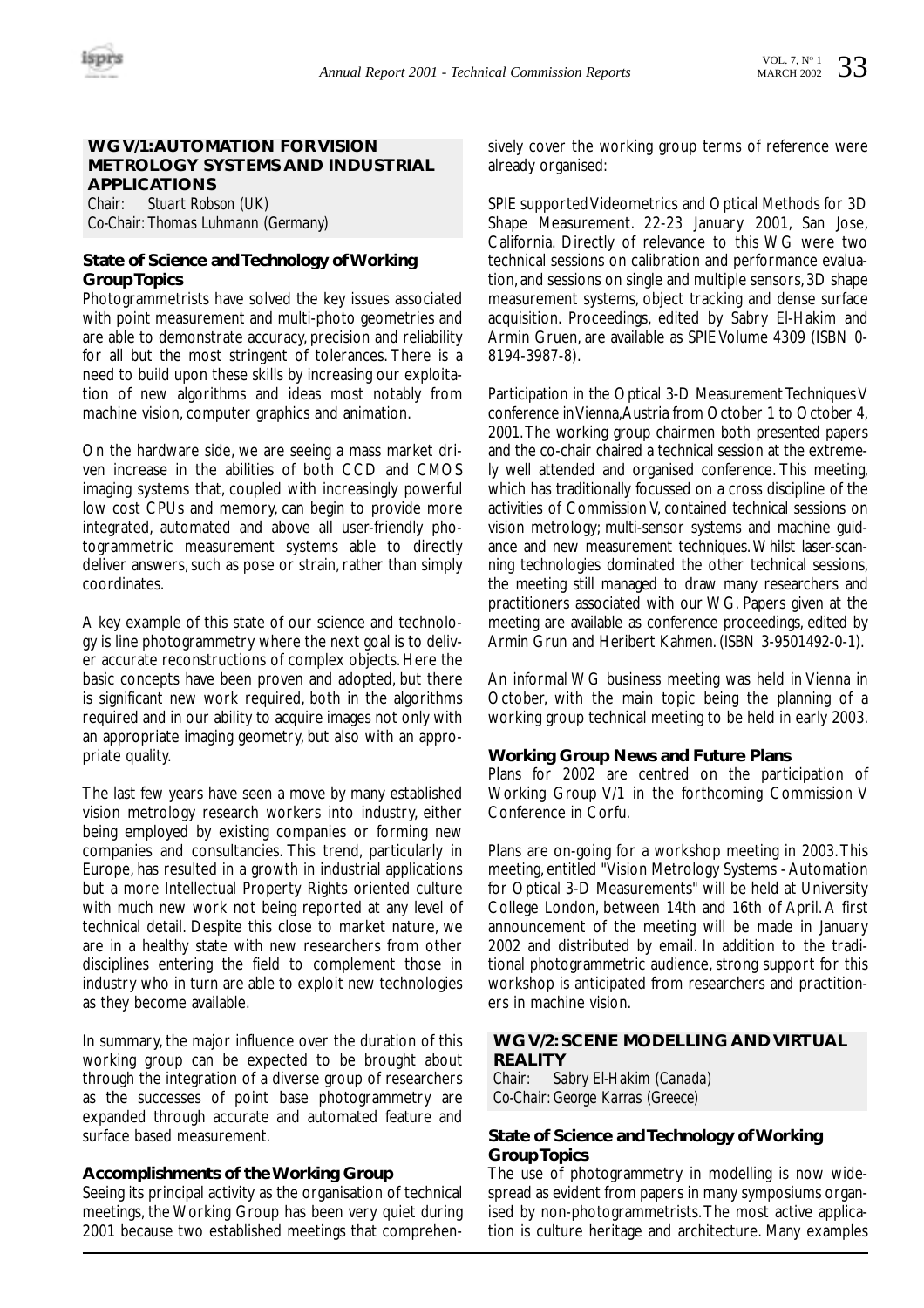

are becoming available over the past year using both photogrammetry and range sensors. In the visualisation area, the trend has shifted from expensive immersive CAVEtype systems powered by supercomputers to interactive desktop PC-powered systems. Research activities are focusing on increasing the level of automation of the whole process from data collection to model creation. Some success has been reported, particularly in the computer vision community. Under certain conditions, a model can be created fully automatically using uncalibrated cameras with approaches based on projective geometry and robust algorithms. However, to achieve the desired accuracy and effectiveness under various practical conditions, more efforts are still needed.

The working group has 48 active members. It maintains a web site with links to all the members web pages, relevant events, large collection of applicable links, and test data.

#### **Accomplishments of the Working Group**

The following Conference was organised by the WG during 2001:

- Videometrics and Optical Methods for 3D Shape Measurements VII, Part of SPIE Symposium on Electronic Imaging, 21-26 January 2001, San Jose, California.

Also, the WG co-Organised or co-operated on the following conferences:

- International Symposium on Virtual and Augmented Architecture (VAA01), June 21-22, 2001, Dublin, Ireland. Sponsored by University of Dublin, Trinity College, Edinburg University, and CAMERA project
- International Conference on Virtual Reality, Archaeology, and Cultural Heritage, VAST2001, 28-30 November 2001, Athens, Greece. Organised by the European Association for Computer Graphics-Eurographics.
- International Workshop: "Visualisation and Animation of Landscape" in connection with the International Year of the Mountains 2002, 26 February - 1 March 2002, Kunming, China, Asian Institute of Technology (AIT), Yunnan University, U.Tokyo, and ISPRS.

#### **Working Group News and Future Plans**

The following Conference will be held in 2002 and organised by the WG:

- Videometrics VIII, Part of SPIE Symposium on Electronic Imaging, January 2003, San Jose, California (date and location to be confirmed).

#### **WG V/3: MEDICAL IMAGE ANALYSIS AND HUMAN MOTION**

*Chair: Frank van den Heuvel (The Netherlands) Co-Chair: Hans-Peter Meinzer (Germany)*

#### **Accomplishments of the Working Group**

At end of 2000 an active search for working group members was started.The number of members is still limited. Not many photogrammetrists are active on the topics of the working group and people from the medical field interested in the activities of the working group are reluctant to join. New members are expected to join after the publication of the theme issue of the ISPRS journal (August 2002), and the symposium (September 2002).

A working group web-page has been established (http://www.geo.tudelft.nl/frs/medical/isprs-wg.html). This page contains the terms of reference, the activities, and the list of members of the working group and links.

The chair is guest editor of the Journal of Photogrammetry and Remote Sensing theme issue "Medical Imaging and Photogrammetry", planned publication date: August 2002. Eleven papers have been submitted and are currently under review.

#### **Working Group News and Future Plans**

A tutorial is organised for the ISPRS symposium commission V titled "Medical Imaging meets Photogrammetry". September 2, 2002 in Corfu, Greece. The tutorial is expected to bring together experts from the medical and the photogrammetric field.

#### **WG V/4: IMAGE ANALYSIS AND SPATIAL INFORMATION SYSTEMS FOR APPLICATIONS IN CULTURAL HERITAGE**

*Chair: Hirofumi Chikatsu (Japan) Co-Chair: Gabriele Fangi (Italy)*

#### **State of Science and Technology of Working Group Topics**

Digital imaging and recording technology innovations over the last few years have spanned a wide scientific spectrum, which has offered a significant opportunity for Commission V to broaden its focus and become more interdisciplinary in its activities. In particular, recently developed laser scanning technology will contribute greatly to issues such as real-time data acquisition, visualisation, 3D modelling and scene reconstruction for cultural heritage. On the other hand, the number of pixels of consumer digital camera are amazingly increasing by modern semiconductor and digital technology.There are 53 kinds of high resolution consumer digital cameras on the market which have more than 3 million pixels in Japan.These high resolution consumer digital cameras will contribute to low-cost system, and the use of Internet and VR technology also will contribute to spatial information systems.

Furthermore, high resolution satellite imagery for monitoring of archaeological sites, and integrated surveying techniques with GPS are expected.

The goal of this working group is to coordinate research and activities, through sharing test data, topics, publication news letter, and organising meetings and workshops that address those terms of reference. In pursuing this goal, the following activities took place: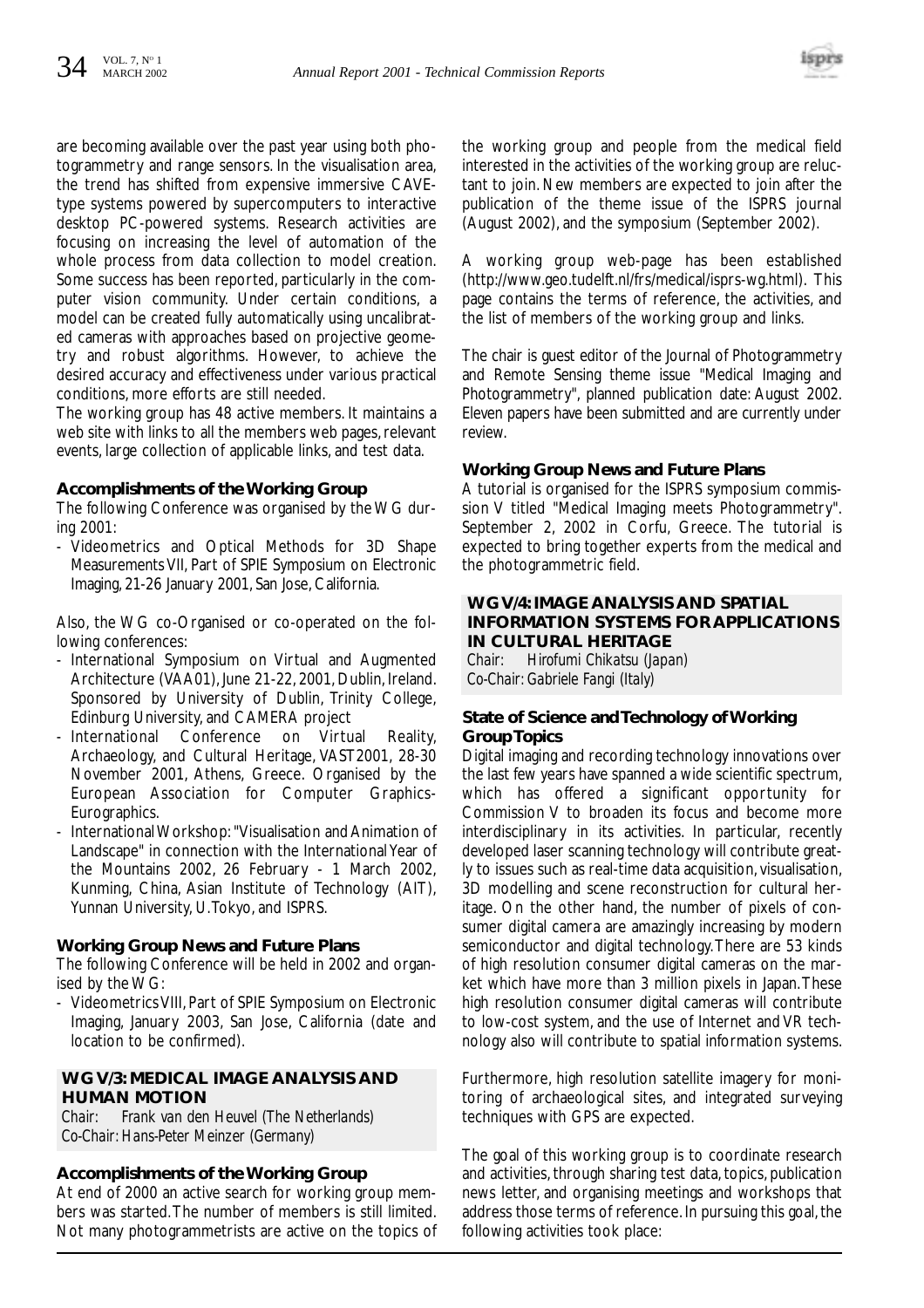

#### **Accomplishments of the Working Group**

- A homepage and several sub-pages have been set up on the WWW (http://www.chikatsu-lab.g.dendai.ac.jp/ wgv4/index.html)
- A seminar was held at Feb. 2001.
- WG V/4 co-organised the International Workshop on "Recreating the Past" - Visualisation and Animation of Cultural Heritage -which was held at Ayutthaya, Thailand, 26 Feb. – 1 March, 2001.
- WG V/4 co-organised the International Symposium on "Asia GIS 2001" in Tokyo, Japan, 20 –22 June, 2001.
- A news letter was distributed at Sept. 2001.
- WG V/4 had a technical Session in the "3rd International Image Sensing Seminar" in Gifu, Japan, 24 - 27.Sept. 2001.
- WG V/4 is co-organising the International Workshop on " Visualisation and animation of Landscape" which will be held at Kunming, China, 26 Feb. – 1 March 2002.

#### **Working Group News and Future Plans**

- Participation to the International Workshop on " Visualisation and Animation of Landscape" in Kunming/China (26 Feb. – 1 March 2002).
- Participation to the ISPRS Com. V Inter-Congress Symposium in Corfu/Greece (2-6, Sept. 2002).

#### **WG V/5: QUICK RESPONSE AND DISTRIBUTED COMPUTING FOR CLOSE RANGE APPLICATIONS**

*Chair: Anthony Stefanidis (USA) Co-Chair: Vincent Tao (Canada)*

#### **State of Science and Technology of Working Group Topics**

This WG is addressing emerging technologies and their effects on traditional photogrammetric processes.This year, as in the last couple of years, we could identify the following few issues as dominant among the themes of this workshop:

- Advancements in camera technologies and wireless communications.
- Distributed geospatial libraries.
- Video image analysis.
- Spatiotemporal applications.
- 3-D GIS.

We feel that the last issue (demand for and capability to fully analyze 3-D GIS) is the one that will drive the practice in our WG's theme over the next few years.

#### **Accomplishments of the Working Group**

This year WG V/5 co-organised two workshops. On September 3-4, 2001 we co-sponsored (together with WG IV-5) a Special Track on Image-Based Geospatial Databases, during the workshop on Query processing and Multimedia Issues in Distributed Systems (QPMIDS'2001). The meeting was held in Munich, Germany.The workshop was held as part of the Annual Meeting on Databases and Expert Systems Applications (DEXA'01). Workshop proceedings (including special track articles) were published by IEEE Press. The DEXA conference program may be found at http://www.dexa.org/dexa01/. On May 23-25 we co-sponsored "Geoinformatics 2001", held in Bangkok, Thailand. The Conference was organised by CPGIS (The Int'l Association of Chinese Professionals in GIS) and ISPRS Commission II.A summary report on the event may be found at http://www.acpgis.org/newsletter0102/10th cpgis\_annual\_meeting.htm.

We also established the WG Web page: www. spatial.maine.edu/~tony/ISPRSWGV5.html, with information on our activities and an on-line call for participation questionnaire.

#### **Working Group News and Future Plans**

For 2002 the main focus of our activities will be the Commission V Symposium.

During 2001, the WG Chair (together with the Chair of WG IV-5) managed to attract funding by the US National Science Foundation (NSF) to hold a workshop in 2003 in the US (most likely in New England). We will begin with workshop announcements and will contact publishing houses within 2002.

#### **WG V/6:VISUALIZATION AND ANIMATION**

*Chair: Armin Gruen (Switzerland) Co-Chair: Shunji Murai (Japan)*

#### **Accomplishments of the Working Group**

The WG participated in the organisation of the following:

- February 26-March 1, 2001: International Workshop on Recording the Past - Visualisation and Animation of Cultural Heritage,Ayutthaya,Thailand.
- 5th Conference on Optical 3-D Measurement Techniques, Vienna, AUSTRIA. info.tuwien.ac.at/ingeo/ optical3d/o3d.htm

#### **Working Group News and Future Plans**

The WG participated in the organisation of the following:

- WG V/6, International Workshop on Visualisation and Animation of Landscape, in Kunming, China, 26 February-1 March 2002.
- 23rd ACRS in Kathmandu, Nepal, December 2002: Workshop related to the "International Year of the Mountains 2002".

#### **IC WG V/III: IMAGE SEQUENCE ANALYSIS**

*Chair: Marc Pollefeys (Belgium) Co-Chair: Guoqing Zhou (USA)*

#### **State of Science and Technology of Working Group Topics**

Image sequence analysis has been playing an important role in many applications in computer vision, machine vision and robot vision and is also gaining interest in several fields of digital photogrammetry, especially in digital close-range photogrammetry. Examples of the application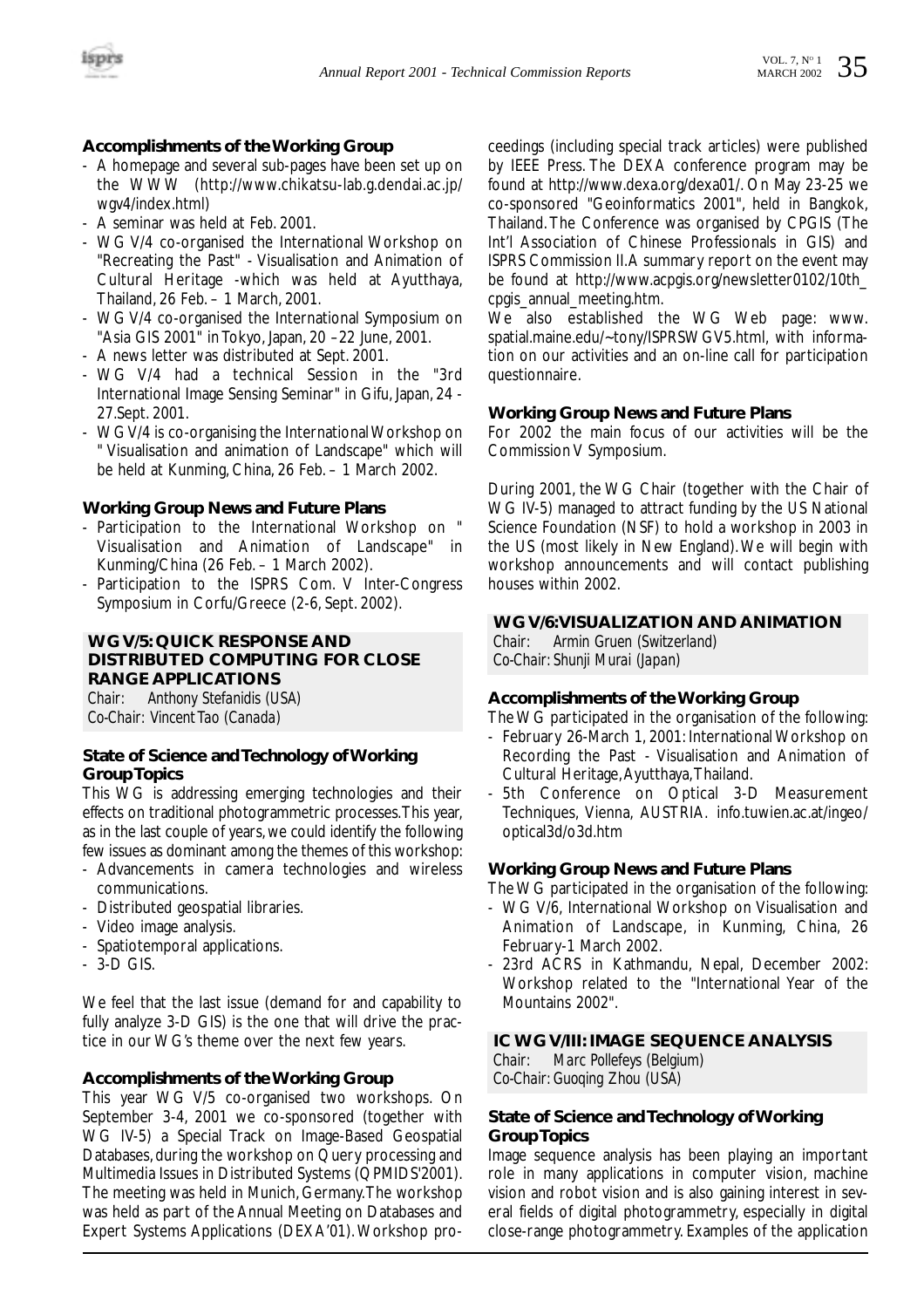

of image sequence analysis in digital close range photogrammetry are 3-D object tracking, the analysis of dynamic processes, deformation measurements, monocular or stereoscopic mapping of the environment of an autonomous robot, mobile mapping systems, biomedical motion analysis, 3-D data gathering for computer animation and many others. Image sequence analysis techniques are also gaining interest in aerial photogrammetry in the context of automated triangulation techniques.

Sensor fusion and integration is of major importance especially in the field of mobile robots, where the information retrieved from vision systems is combined with data from other sensors like distance meters, odometers, inertial navigation systems or range images acquisition systems, but also plays a role in aerial triangulation, where INS and GPS are used as additional sources of data. The integration of rather different types of sensors requires a careful handling of redundant information and thorough error modelling.

New developments of hardware components are mainly related to the storage of digital image sequences and to the development of high-speed cameras. Digital video systems now coming onto the consumer market at very reasonable prices will considerably simplify the acquisition of monocular image sequences in the near future.The general increase of computer speed will allow real-time solutions for an increasing number of image analysis tasks in the future.

#### **Accomplishments of the Working Group**

- A web-site has been set-up for the working group: http://www.commission5.isprs.org/icwg5\_3
- IWG V/III participated in the organisation of VAST 2001 (Virtual Reality,Archaeology and Cultural Heritage, 28- 30 Nov 2001, Athens, Greece) together with WG V/2 and WG V/4, and of the IEEE Workshop on Stereo and Multi-Baseline Vision.
- Tutorials/courses on 3D structure and motion recovery from image sequence were given at 3DIM 2001, Siggraph 2001 and CVPR 2001.

#### **Working Group News and Future Plans**

- European Conference on Computer Vision 2002, 27 May - 2 June 2002, Copenhagen, Denmark.
- Workshop on Vision and Modelling of Dynamic Scenes, 2 June 2002, Copenhagen, Denmark.
- Photogrammetric Computer Vision (ISPRS Commission III symposium), 9-13 September 2002, Graz,Austria
- ISPRS Commission V symposium, 2-6 September 2002, Corfu, Greece.

#### **ISPRS TECHNICAL COMMISSION VI EDUCATION AND COMMUNICATION**

**President:** Tania Maria Sausen (Brazil) **Secretary:** João Ávila (Brazil)

#### **State of Science and Technology of Commission Topics**

The status of the topics of the Commission are summarised in the following papers:

Sausen, T.M. et al, XIXth International Congress of Photogrammetry and Remote Sensing, Commission VI: Education and Communication, Photogrammetric Record, 17(97): 119-155 (April 2001);

Sausen,T.M.; Rivett, U.; Geomatics Education in Africa and South America; International Journal in the Geomatics Industry, GIM International, will be published in January 2002;

Sausen. T.M.; The China-Brasil Earth Resources Satellite(CBERS), Highlights Vol.6 Nº2, June 2001;

Singhal, A.; Internet Resources and Distance Learning, India (Report), Working Group Meeting of ISPRS TCVI/4New Delhi, India,; Highlights Vol.6 Nº2, June 2001;

#### **Accomplishments of the Commission**

The Commission President attended Map India 2001, 4th

Annual International Conference and Exhibition on GIS, GPS and Remote Sensing, 7-9 February 2001, Taj Palace Hotel, New Delhi, India and presented a paper on Remote Sensing and GIS activities: Examples from Brasil, and chaired a Technical Session on Education. ISPRS TC VI/ WG VI-4 organised a meeting of its members, on February 10th, 2001 in New Delhi at Hotel Taj Palace to discuss on the proposed activities of this group during its tenure. On this occasion were also organised a Workshop on "Developing Education Campus on the Web for GIS and Remote Sensing.

The Commission President also attended the UN Expert Meeting on Regional Centres for Space Science and technology education, Affiliated to the United nations, and Their Education Curricula at ESA Headquarter, Frascati, Italy, 3-6 September 2001, which was followed by a CEOS WG Education Meeting.

Tania Maria Sausen also attended RSPS 2001 First Annual Meeting of the Remote Sensing and Photogrammetry Society, DTI Conference Centre, 1 Victoria Street, London, 12-14th September, 2001 and presented a keynote paper on ISPRS TC VI –Education and Communication Activities, and a technical paper on The China-Brazil Earth Resources Satellite (CBERS). She also attended Primeras Jornadas Uruguayas de Teledetección,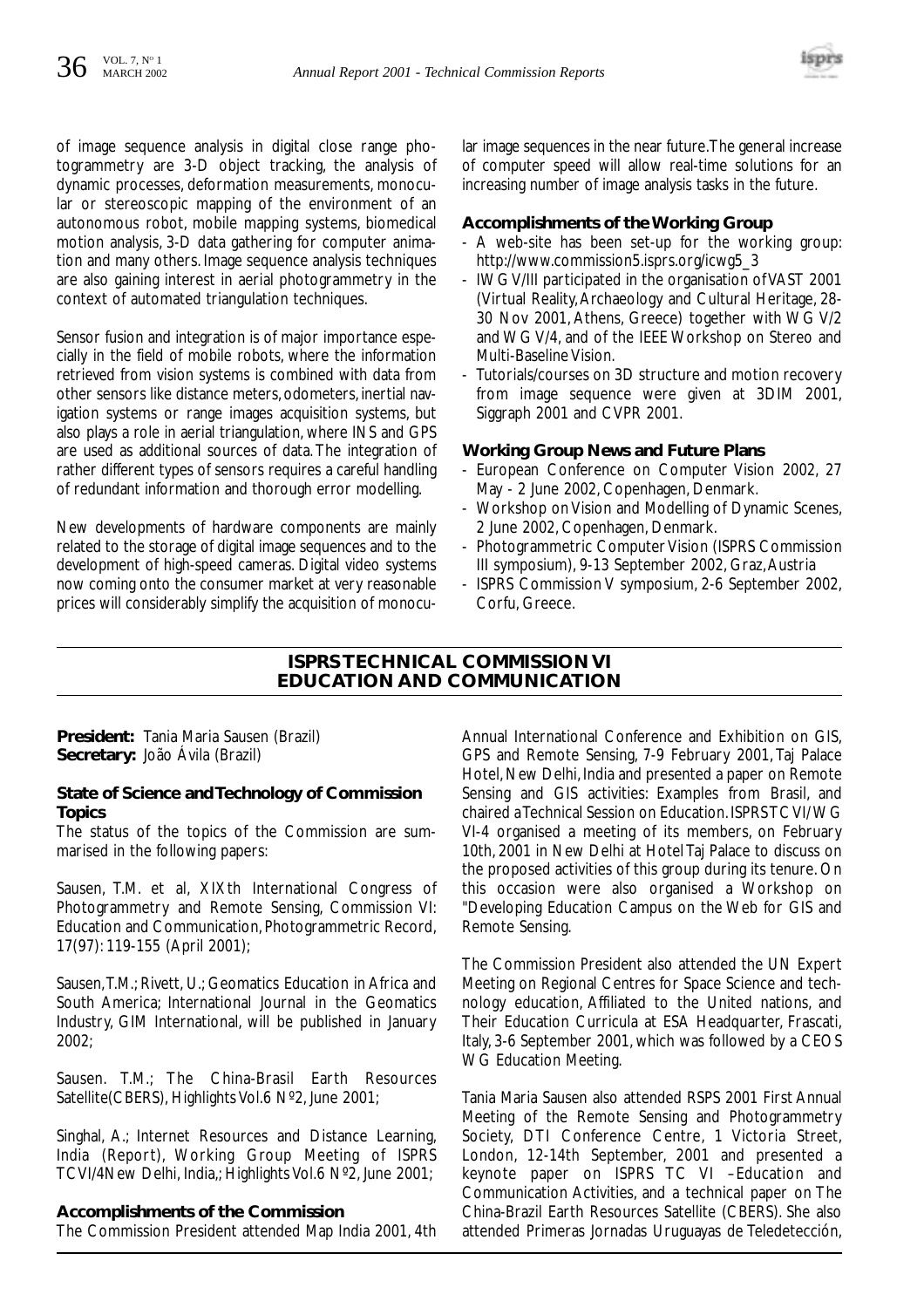in Montevideo, Uruguay, 29-31 October, 2001,and presented a paper on ISPRS TC VI –Education and Communication Activities in Latin America

During the tea year TCVI co-organised in collaboration with Working Group WG VI/3, the TC VI Seminar "Education and Technology Transfer in Photogrammetry, Remote Sensing and Spatial Information Systems in Latin America", from 8 - 10 October 2001, at Porto Alegre, Brazil within the frame of 20th Brazilian Congress of Cartography, 8th Iberoamerican GIS Conference and the 9th National Congress of Rural Engineering.

Other activities include:

- Mid Term Symposium Organisation
- Letter sent to Brazilian Science Academy, concerning an ISPRS Application for Full Membership of ICSU

#### **Working Group Activities during the Current Year**

#### **WG VI/1: EDUCATION AND TRAINING**

*Chair: Emmanuel Baltsavias (Switzerland) Co-Chair: Theodoros Bouloucos (Netherlands)* 

#### **Accomplishments of the Working Group**

The WG was established and activated quickly. A WEB page was set up in late 2000 with much information, including a structured list of educational material, esp. freely accessible material on the WEB.Thousands of such links have been found, checked and shortly commented. Most of them have been placed on the WEB.Although this information is very useful, it has not been accessed to a satisfying degree (about 430 unique visitors from all around the world).The existence of this database should become more widely known especially within ISPRS. For this reason an announcement in the last 2001 issue of Highlights has been published.The WG contacted almost all educational institutions in our field and other persons and solicited membership. Currently, we have 30 members.The members were regularly informed via e-mail on the WG activities. Furthermore, we have propagated the Educator's Network and have sent relevant information, esp. on events and educational opportunities to it.

The WG co-organised in collaboration with Technical Commission VI President Tania Maria Sausen and WG VI/3 the TC VI Seminar "Education and Technology Transfer in Photogrammetry, Remote Sensing and Spatial Information Systems in Latin America", 8 - 10 October 2001, Porto Alegre, Brazil within the frame of 20th Brazilian Congress of Cartography, 8th Iberoamerican GIS Conference and the 9th National Congress of Rural Engineering.The programme included 4 opening introductory presentations, technical sessions (11 papers), a special session "Geotechnologies for urban studies" (2 papers), a roundtable discussion "Education and Technology Transfer Exploring Opportunities for Networking with Similar Groups" which was very lively with many proposals and a

tutorial "Map updating (1:50,000 and 1:25,000) using medium and high resolution remote sensing data and GIS", which was very successful and provided a wealth of material.A quite large and interesting technical exhibition and social events rounded up the programme. Speakers came from 11 countries, while a strong presence from Brazil and secondary Argentina among the participants was noticed, leading to a truly multinational discussion, often in Portuguese or Spanish. Our WG papers were dedicated to educational opportunities at post-graduation level in Photogrammetry, Cartography, Remote sensing and GIS. All papers from European and Latin American institutions were given. Based also on the discussions it was shown that there is a great need for such programmes, esp. at M.Sc. level, in L.America, which however should be easily accessible and adapted if possible to the regional needs.The Seminar can be judged successful with participation reaching partly up to 65-70 persons. Most material of the workshop is freely available at www.photogrammetry.ethz.ch/ general/persons/jana/isprs/poa\_ brazil.html and was distributed on CD-ROM. The WG, with cooperation of WG VI/3 and UCLAS, Univ. of Dar es Salaam, is preparing another workshop "Developments and Technology Transfer in Geomatics for Environmental and Resource Management in Dar es Salaam, 25-27 March 2002. Details can be found at www.commission6.isprs. org/daressalaam/. Participation fees have been kept very low and we manage to get some financial support from the Council. Searching sponsors proved very difficult, showing a weak point where ISPRS should become more active, if activities in developing countries are to be supported. The WG has contributed to the preparations of the Com. VI Mid-Term Symposium and has distributed promotional material to its WG members. Some contacts with TCPs have been established with aim to support organisation of tutorials during the Mid-Term Symposia.

#### **Working Group News and Future Plans**

The activities for 2002 will focus on topics of our activity list (see our WEB page) not treated yet and on the 2002 events. Furthermore, we will start preparing events for 2003 in Asia. We also plan to extend our information database on our WEB site and extend it with search facilities trying to establish a searchable scientific database in our fields.

#### **WG VI/2: COMPUTER ASSISTED TEACHING**

*Chair: Mark Shortis (Australia) Co-Chair: Pierre Grussenmeyer (France)*

#### **Accomplishments of the Working Group**

A new web site for ISPRS Working Group VI/2 has been established at http://geolier.eng.unimelb.edu.au/isprs6wg2/ and contains information on activities, terms of reference, resources and Computer Assisted Teaching contests (CATCONs). Some of the content for this web site was kindly provided by Dr. Kohei Cho, Chair of WG VI/2 during 1992-2000;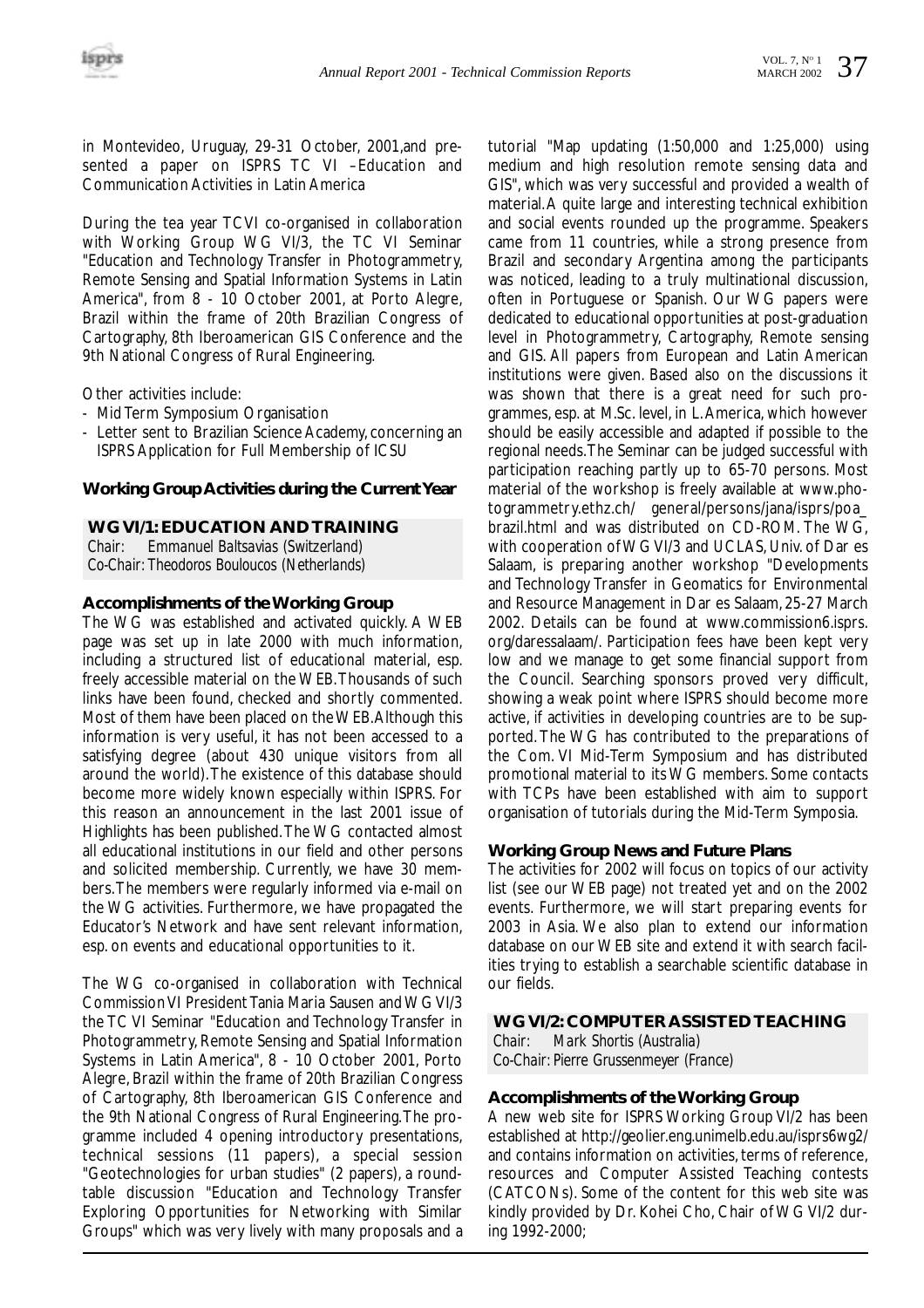

The FIG Commission 2 Working Group 2 workshop and seminar on the "Virtual Academy" held in Espoo, Finland during June 5-8, 2001 was supported by WG VI/2. More information on the workshop is available at http://ns.foto.hut.fi/fig/wg22.htm and includes a summary of the important issues identified during the workshop and a look forward to the matters to be discussed at the next meeting of the group;

WG VI/2 organised and participated in a "Special Session on Multimedia in Education" at the 5th Conference on Optical 3-D Measurement Techniques at Vienna, Austria, during October 1-3, 2001.This was the major activity of the year and comprised three presentations by Pierre Grussenmeyer and Pierre Drap, Barend Köbben, and Mark Shortis and Neil Woodhouse.The presentations covered a range of activities in photogrammetry, cartography and surveying, in accord with the general theme of the Optical 3D conference, but contained the common themes of computer assisted teaching, student-centric learning and flexible delivery.The session was moderated by the Chair of WG VI/2, drew an audience of 20-30 participants in competition with a parallel session, and generated some interesting discussion. The aims of the session were to raise the awareness of computer assisted teaching and flexible delivery in tertiary education, to establish a presence in the conference and expand the list of interested people. All three aims were achieved to varying degrees, however this process of participation in appropriate conferences must continue.

#### **Working Group News and Future Plans**

ISPRS WG VI/2 will be involved in technical sessions on computer assisted teaching, student-centric learning and flexible delivery during the Mid Term symposium of TC VI in São José dos Campos, Brasil, September 16-18.

The current web site will be expanded with additional links to resources available on the Internet. The list of active members of ISPRS WG VI/2 will be established and also published on the web site. Liaison with FIG WG 2.2 will continue wherever possible.

ISPRS WG VI/2, in conjunction with FIG WG 2.2, will organise and participate in special sessions on multimedia in education at Canberra,Australia.These sessions will be held in conjunction with the combined annual meetings of the Remote Sensing and Photogrammetry Association of Australasia, the Institution of Surveyors, Australia, the Mapping Sciences Institute of Australia and the Australian Urban and Regional Information Systems Association.The schedule for the conference is yet to be confirmed, but the meeting is likely to be held in September 2003. This will be the first time that the four organisations have held their national meetings as one conference, so there is an ideal opportunity to take advantage of interest in tertiary education across a broad range of disciplines within the spatial sciences.

### **WG VI/3: INTERNATIONAL CO-OPERATION AND TECHNOLOGY TRANSFER**<br>Chair: Illrike Rivett (South Africa)

*Chair: Ulrike Rivett (South Africa) Co-Chair: Tamara Bellone (Italy)* 

#### **Accomplishments of the Working Group**

Progress has been made with regard to the terms of reference: "Further development of international co-operation and public relations for ISPRS professions and stimulation of young professionals for co-operation in ISPRS activities". Various talks to young professionals in South Africa and Zimbabwe have led to an increased awareness of ISPRS.

Other activities include:

- Establishment of a new webpage.
- A seminar was held in Porto Allegre in collaboration with commission VI president Tania Maria Sausen and Working Group VI/1 chair Manos Baltsavias.The chair of Working Group VI/3 presented a paper and took part in one of the panel discussions.
- Organisation of a mid-term workshop in Dar es Saalam, Tanzania, in 2002 in collaboration with working group VI/1. Title: Developments and Technology Transfer in Geomatics for Environmental and Resource Management, Dar es Saalam Tanzania 25 –27 March 2002
- Contacts have been established with the local ISPRS members to promote ISPRS activities.

#### **Working Group News and Future Plans**

First steps towards the organisation of a workshop in Zagreb, Croatia, in 2003.

The chair, co-chair and secretary of the Working Group changed in July 2001. Due to the co-chair taking over the position of the chair, the transition was relatively smooth.

#### **WG VI/4: INTERNET RESOURCES AND DISTANCE LEARNING**

*Chair: Sanjay Kumar (India) Co-chair: Carlos G. Pattillo (Chile)* 

#### **Accomplishments of the Working Group**

To define and discuss on the agenda for the working group, a meeting was held on 10th February 2001 in New Delhi at Hotel Taj Palace. More than 50 academicians, researchers and professionals took part in the meeting from all over the world.There were delegates from ITC, The Netherlands, Delft University of Technology, The Netherlands, CEOS WGEdu, Indian Institute of Remote Sensing, Indian Space Research Organisation (ISRO),Anna University, Delhi University etc. In addition, few GIS industry professionals and other concerned has also attended the meeting. Dr.Tania Maria Sausen, Chairperson of ISPRS TC VI, chaired the meeting. She presented an overview of the objectives of the meeting, activities and the terms of references of the working group VI/4. Sanjay Kumar, Chairman, ISPRS WG VI/4, in his welcome address, has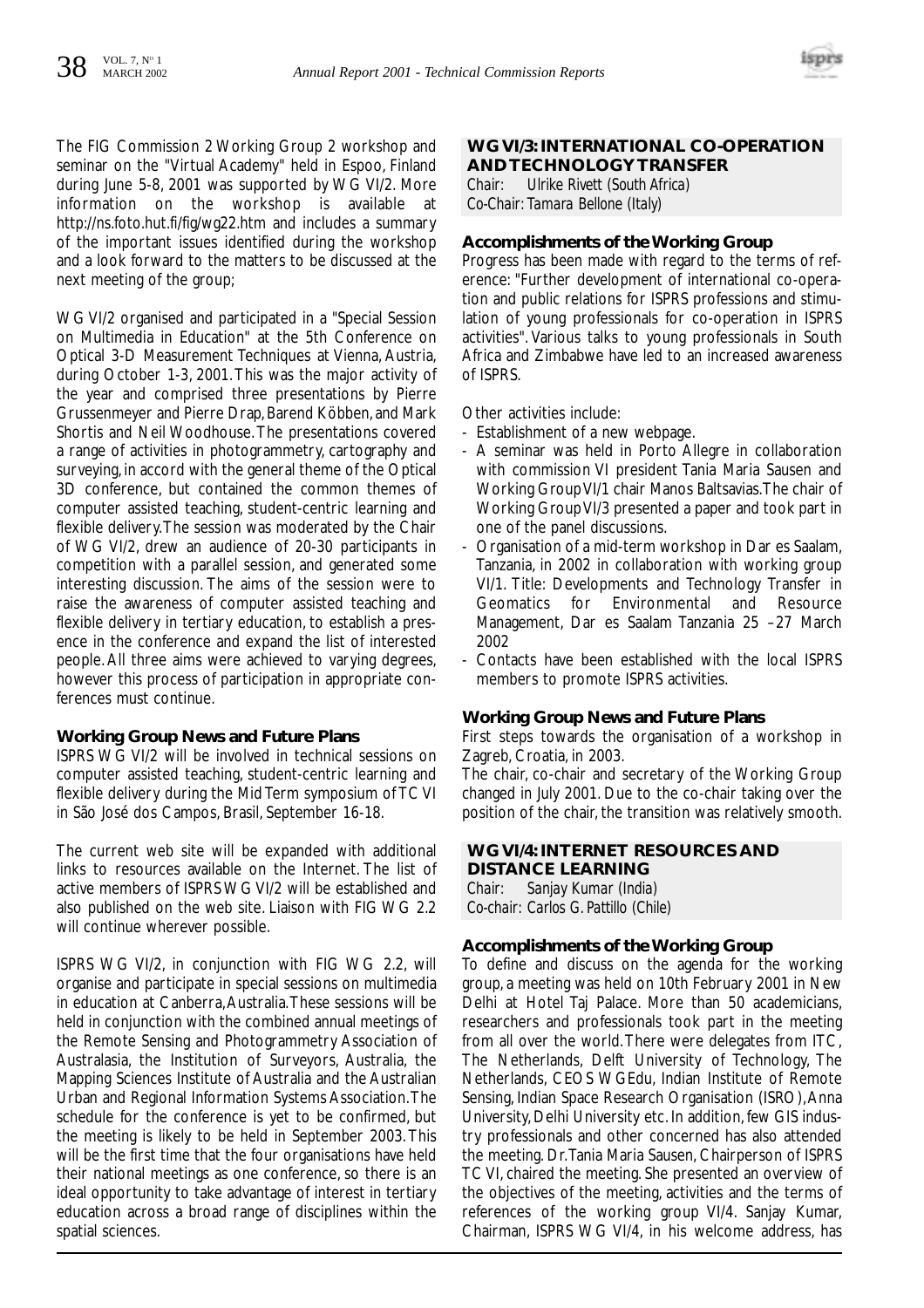emphasised on the need for developing a mechanism for distance learning in the field of Spatial Information Science (SIS) and the development of good quality training and education modules on it.The keynote address was delivered by Prof. Karl Harmsen, Former Rector, ITC, The Netherlands. In his address, he focused on the need of a global strategy for education and training in Remote Sensing and GIS.

The major papers presented during the meeting were essentially on the major topics viz.

- CEOS initiatives in education
- Perspectives on e-education in colleges and universities
- What's new in Internet and distance education
- Web-enabled education material etc.

During the concluding session, there were discussions on the proposed working plan of the WG VI/4. Working Group VI/4 proposed to launch a web-based Photogrammetry, Remote Sensing and GIS education programme. It also proposed to develop a web site for educators along with a web site on SIS education

WG VI/4 has launched a portal on SIS education<br>(www.GISdevelopment.net/education) to promote (www.GISdevelopment.net/education) to Internet Resources and Distance Learning. The main attraction of the site is the exhaustive listing of educational institutes in the developing region of the world.This section offers a compilation of the over 100 educational institutes from 23 countries in Asia-Pacific region with details of the courses, research and academics of particular institutes with contact addresses.The site also contains details of the ongoing and forthcoming training programmes in various fields of SIS.Tutorials on this section have generated interests among professionals from varied disciplines, apart from the experts from GIS, RS and Photogrammetry.This site also contains very good information of books on Geospatial technology and its applications written by accomplished authors. Details of magazines and other publications are the other attractions of this section. Apart from the listing of books and magazines, the site also carries about 50 research papers and abstracts on GIS education. The career section provided in the portal caters the needs of the career aspirants in this field.The application and technology sections provided in the site contains more than 2000 research papers on geospatial technologies and their application to different fields.These papers are the data and information banks for the prospective students and researchers.

There is a compilation of the review of over 20 conferences on "SIS Education" organised all over the world. Apart from stressing the conferences on SIS Education, the site provides information about other conferences/ workshops and related events.

An education forum was organised by WG VI/4 during 7- 9 February at Map India 2001, Asia's largest Conference and exhibition in this field.The forum provide a platform to universities and institutions, which are actively carrying out research and education in the field of Spatial Information Sciences, to share information about their courses and training programmes. In this forum, endeavour was made to discuss the possible mechanisms for promoting the distance learning on GIS through Internet. The forum tried to build an interface between industry and academia and facilitates the interaction for conceptualisation and realisation of collaborative programmes between GIS education sector and industry. IIRS (Indian Institute of Remote Sensing), Dehradun, JNT University, Hyderabad, CSSTE-AP (Centre for Space Science and Technology Education in Asia and Pacific), AIT (Asian Institute of Technology),Thailand were the major participants of this forum.

The forum realised that there is an urgent need to work on a strategy for reviving the SIS education policy, by making a look on to the issues like design of curriculum, infrastructure, distance learning, and accreditation at various stages of education from school to university.

The Working Group is also developing a Web-based Education Programme. Earth Observation education is highly demanded by planners, decision-makers and administrators who are directly involved in spatial analysis and planning.The philosophy of this education, like any other specialised education, rests in the provision and sharing of knowledge through the practical exposure to the system. However, the increased cost of the system restricts the number of training institutes in developing country like India to a countable figure. Most of the training institutions are confined only to metropolitan cities of the country.This results in the centralisation of training base, which makes it a costly affair for professionals from other parts of the country.

To bridge this gap in knowledge dissemination, WG VI/4 has worked out a proposal on developing a web-based education programme on Remote Sensing.The proposed programme essentially aims to rectify the spatial discrimination in knowledge dissemination.This involves an active and simplified art of teaching-by-teaching skills of problem solving, collaborative learning etc. The proposed course will be available free of cost to all aspirants. In the first phase of the programme, a Certificate course will be developed as a prototype on which rest of the courses will be designed.WG VI/4 endeavours to make this education available in regional languages in the near future. Since this project needs considerable investment due to the massive input of expertise, manpower and technology, WG VI/4 is looking forward for support from various agencies including ISPRS Commissions, CEOS WGEdu etc.

The concept of the prototype was demonstrated by Ravi Gupta, Secretary,WG VI/4 at the workshop organised by CEOS WGEdu at Frascati in September 2001.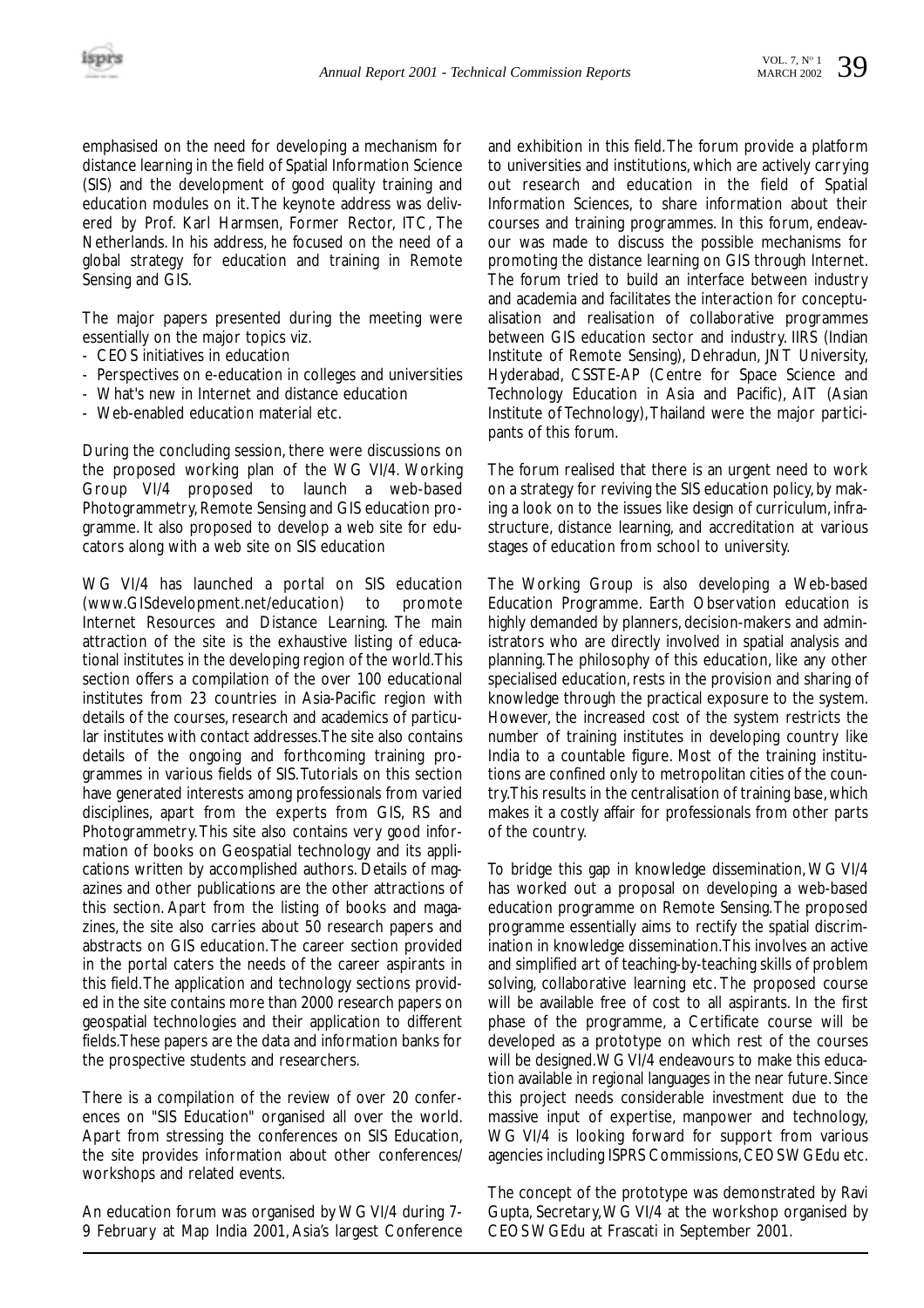

CSDMS has also brought out a special issue on Geospatial education in its magazine, GIS@development, Volume 5 Issue 1, January 2001 (http://www. gisdevelopment.net/ magazine/gisdev/2001/jan/index.shtml). Here, it is pertinent to mention that GIS@ development is the Asia's first and only monthly magazine in the field of GIS, Remote Sensing and GPS with its readership all over the world.

#### **Working Group News and Future Plans**

The future activities include the content addition to its education portal and developing a portal for educators. In the educational institutes section, few more additions have to be made like information about syllabus, about the

faculty, ongoing research projects in various institutions and other details. Also, it has been planned to add the interviews of the experts in the field of education. In continuation to its activities,WG VI/4 is planning to launch a portal for GIS and Remote Sensing teachers.The site will provide complete teaching materials to be used in classroom. It will also include the details of various ongoing research projects in various universities and institutions. It is expected that the web-site will be able to provide a common platform-enabling interaction among teachers. This portal is expected to be beneficial for the GIS community, academia, NGOs and other research organisations working on education.

#### **TECHNICAL COMMISSION VII RESOURCE AND ENVIRONMENTAL MONITORING**

**President:** Rangnath Navalgund (India) **Secretary:** Shailesh Nayak (India)

#### **State of Science and Technology of Commission Topics**

Availability of very high-resolution imagery (IKONOS, QUICKBIRD and EROS-A1) has dramatically changed the scenario in remote sensing applications, especially its use in infrastructure development and urban management. High-resolution imagery are capturing greater share of markets. However, the high cost of IKONOS data is a limiting factor in its widespread use. Rigorous models are required to correct for distortions due to platform movement and the sensor. Thematic maps up to 1:1000 scale have been prepared for their use by local municipalities. Planimetric accuracy of 2-3 m and DEM accuracy of 3-5 m depending upon land cover have been achieved. Future work should lead to integrating available cartographic data as well as extracting information on cartographic features from DEM. In coming years, many more such satellites are proposed to be launched and hopefully data cost will be more affordable.

Space-based observations are increasingly being used in all aspects of disaster management, especially for floods, cyclones, droughts, etc. However an operational system, which can integrate variety of remote sensing as well as in situ data and provides information with quick turn around time is yet be functional. Work towards definition of a constellation of satellites carrying both optical and microwave sensors is gaining importance. The detection and monitoring of surface deformation for understanding geological hazards through SAR interferometry is an important field of research.

Global change is much more than climate change. Human activities significantly affect the functioning of the Earth system.The driving forces of global change such as deforestation, agricultural practices, land-use changes, urbanisation, etc. need to be monitored continuously to understand their impact. Observations from space through various remote sensors have provided new data on the understanding of earth. Launch of Terra -1 Mission has added to this capability.

Population of the world is increasing at an alarming rate. It is likely to double by 2100. Food security demands sustainability in agriculture. Precision farming is a method of ensuring sustainable agriculture. Integrated use of remote sensing data, GPS and GIS and other input on agricultural practices could possibly help this process. Availability of multispectral data at high spatial resolution is facilitating some of these experiments. Hyperion onboard EO-1 adds observation capability in the spectral domain.

Natural resources are vital for national development. Periodic monitoring of resources through satellites has become a practice in many countries. Information on status of forest, coastal habitat, wetlands, glaciers, etc. has been generated routinely. The major requirement is to develop and validate models to integrate remote-sensing-basedinformation with in situ data, which will aid decision making. Data from ASTER (VNIR, 15 m, SWIR, 30 m,TIR, 90 m), IRS 1C/1D, Landsat and SPOT are quite useful for such studies.The future satellites will further enhance this capability. Shuttle Radar Terrain Mapping mission has provided vital digital elevation information for the entire globe.

#### **Accomplishments of the Commission**

Preparations for holding the mid-term symposium at Hyderabad, India has been an important activity. This Symposium is being organised in collaboration with the Indian Society of Remote Sensing and is hosted by the National Remote Sensing Agency, Hyderabad. It will be held during December 3-6, 2002.Three thousand five hundred copies of the first circular have already been mailed. Intercommission sessions with TC I, IV and VI have also been planned.Two pre-symposium tutorials on Sustainable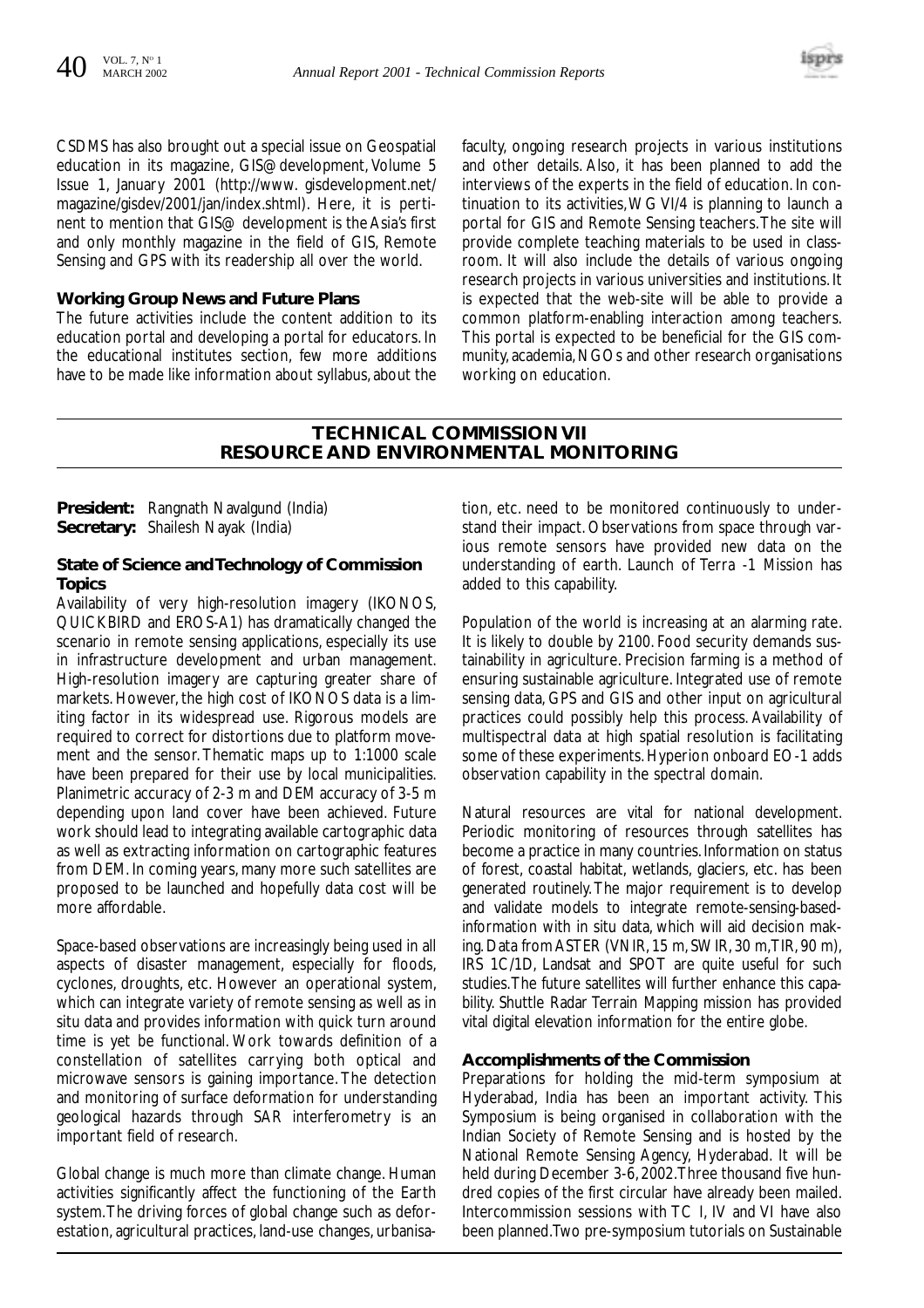Agriculture and Integrated Coastal Zone Management are planned on December 2, 2002.The details are available on web-site www.commission7. isprs.org.

Special technical sessions on Disaster Management and Spatial data infrastructure for disaster management (with WG IV/4) were organised during December 12 and 13, 2001 at the National Symposium on Advances in Remote Sensing Technology with special emphasis on High Resolution Imagery, at Ahmedabad, India. Distinguished scientists delivered lectures. Apart from this, oral as well as interactive presentations were also organised.

The President of TC VII made the following invited technical presentations on:

- Applications of Remote Sensing and GIS in Sustainable Development and Disaster Mitigation: Indian Perspective at the UK Remote Sensing and Photogrammetry Conference, during September 12-14, 2001,
- Applications of remote sensing and GIS in documentation, exploration and management of natural heritage sites and cultural landscapes: Indian experience at the Space and Time Conference, Sopron, Hungary, September 6-8, 2001,
- Scenario and Perspectives of Space in Ocean and Coastal Applications at the PORSEC Conference on December 5, 2000, Goa, India.

The Secretary of TC VII delivered the following invited talks:

- IRS P4 Ocean Colour Monitor and its applications at the Symposium on Ocean Colour Remote Sensing and the Asian Marine Environment on December 11, 2000 at AIT, Bangkok,Thailand, organised by NASDA, ESCAP and IOCCG.
- Integrated Coastal Zone Management- role of RS and GIS at the Training Course on RS and GIS for Coastal Applications and conducted tutorials on Ocean Colour held at Bogor, Indonesia, organised by SEOMEO BIOTROP during Oct 23-Nov 1, 2001. Tutorials on Ocean Colour were conducted during December 12- 15.

A two-week training course on Ocean Colour:Techniques and Applications for the participants from the South-east Asian countries was organised in collaboration with the International Ocean Colour Co-ordinating Group (affiliated to SCOR/IOC) during February 12-23, 2001, Ahmedabad, India.

A Pre-conference training module on Ocean Colour was organised during PORSEC 2000, during Nov. 30-Dec. 2, 2000 at Goa, India.

President TC – VII facilitated setting up RS Data Processing Centre at Yangon, Myanmar.

#### **Working Group Activities during the Current Year**

## **WG VII/1: FUNDAMENTAL PHYSICS AND MODELLING**<br>Chair: Karl Sta

*Chair: Karl Staenz (Canada) Co-Chair: Marc Leroy (France)* 

#### **State of Science and Technology of Working Group Topics**

Many of the WG topics have been addressed in recent workshops and conferences. Progress in the various areas, such as sensor development, calibration, data pre-processing (e.g. atmospheric correction, BRDF), modelling, advanced information extraction techniques, and applications development, have been demonstrated in the ISPRS supported events, the 8th International Symposium on Physical Measurements and Signatures in Remote Sensing (Aussois, France; January 2001) and the International Symposium on Spectral Sensing Research (ISSSR'01) (Quebec, Canada; June 2001). In addition, symposia such as NASA's 10th JPL Annual Airborne Earth Science Workshop (Pasadena, U.S.A.; February 2001), the International SPIE Conference on Imaging Spectrometry VII (San Diego, U.S.A.; July 2001), and IGARSS'01 (Sidney, Australia; July 2001) revealed the advances made in the development of imaging spectrometry (hyper-spectral remote sensing) and microwave remote sensing.

#### **Accomplishments of the Working Group**

The major activities of WG VII/1 were the participation in the organisation and execution of the 8th International Symposium on Physical Measurements and Signatures in Remote Sensing and the International Symposium on Spectral Sensing Research (ISSSR'01).

The 8th International Symposium on Physical Measurements and Signatures in Remote Sensing was divided in 10 sessions with 37 oral and 85 poster papers.These sessions covered topics such as land cover classification and scaling issues, data correction and pre-processing, signatures in optical and microwave remote sensing, geo/biophysical parameter retrieval, and data assimilation in models.Two special sessions focused on earth observation (EO) data requirements and future space missions.About 200 scientists have participated. Proceedings of the Symposium are available.

One major conclusion of the symposium was that the physics of measurement and spectral signatures would remain an active area of research for some time to come despite the evolution of this field over the last years.The trend in EO data requirements is related to an improvement of existing temporal, spatial, and spectral resolution. A consideration of two or all three requirements is a challenge for future space-borne systems.A need for dedicated sensors for the observation of variables related to specific applications has emerged as a recommendation from the symposium. Especially the terrestrial component of the carbon cycle was mentioned as an application area.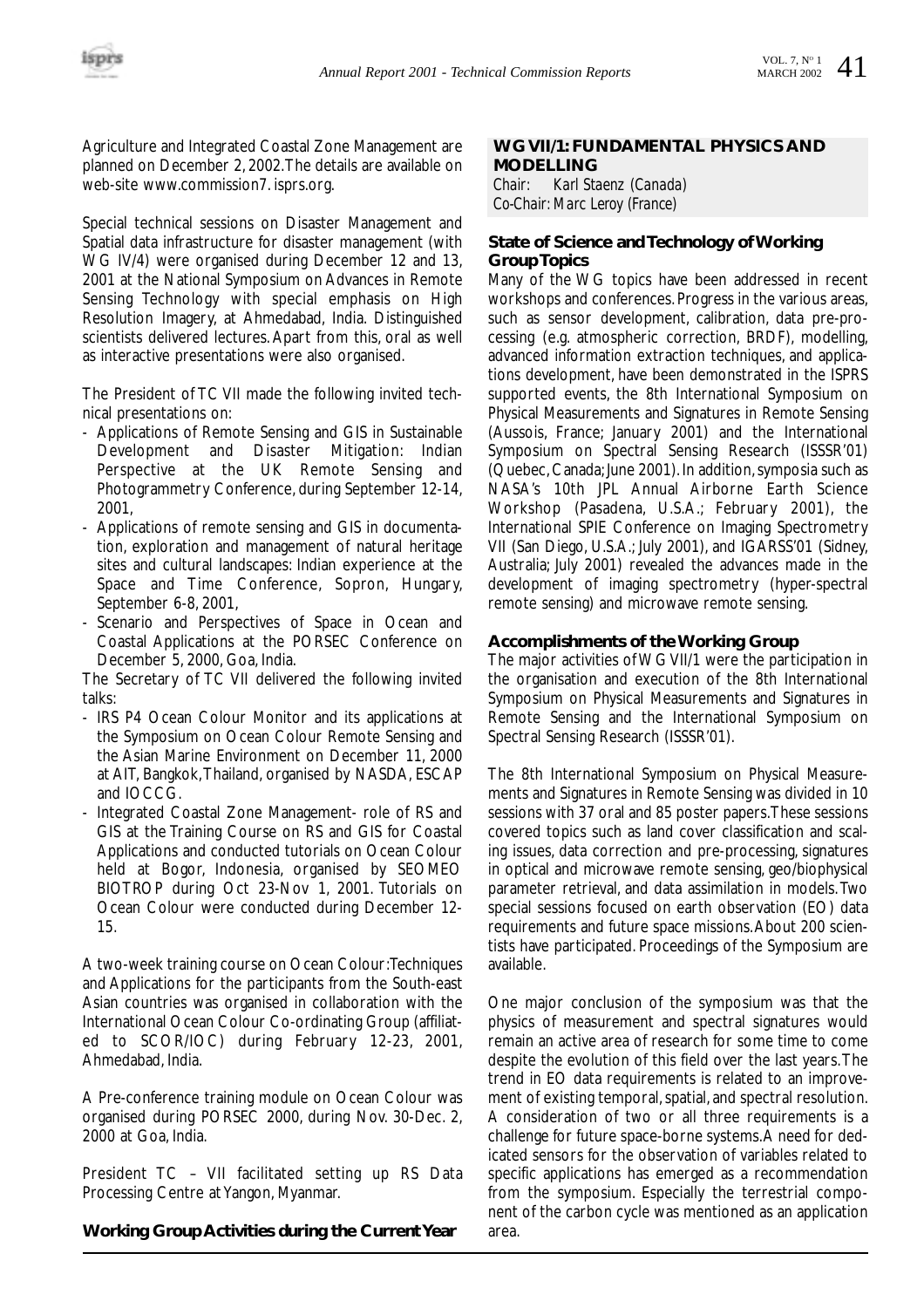

The International Symposium on Spectral Sensing Research (ISSSR'01), the sixth in the ISSSR series, focused on the theme "Sensing from Space", emphasising the generation of information from remotely sensed data. The symposium contained 13 sessions with 68 papers. The sessions addressed a variety of topics, such as sensor systems, modelling and simulations, tools and methodology, data analysis, and environmental applications.There was a mix of military and civilian applications, including minefield detection (including the detection of disturbed soils), military target detection, chemical and biological agent, and disaster mapping and monitoring.

The symposium showed the progress of hyper-spectral remote sensing and its huge potential for civilian and military applications.The trend in sensor system development focuses more and more on sophisticated systems with very fine spectral resolution (e.g., Fourier Transform Spectrometer).A need for real-time data processing is becoming an issue since the data analysis is becoming more complex due to the high volume of data and the fast turn-around time required for product generation.This is particular important for military and disaster management applications.

The WG VII/1 actively participated in the 18th CEOS Cal/Val WG Meeting (Frascati, Italy; June 2001).The focus was on Radarsat and Landsat calibration and on land surface parameter validation.

#### **Working Group News and Future Plans**

The main event in 2002 for the WG VII/1 will be the involvement in the mid-term symposium of TC VII to be held in December of 2002 in Hyderabad, India. Future symposia supported by WG VII/1 are the International Symposium on Spectral Sensing Research (ISSSR) to be held in the U.S.A. in 2003 and the 9th International Symposium on Physical Measurements and Signatures in Remote Sensing to be held in France early 2004.The collaborative effort with CEOS Cal/Val WG will continue in the context of the next meeting which will be held in May 1 to 3, 2002 in Ottawa, Canada.

#### **WG VII/2: SUSTAINABLE AGRICULTURE AND ECO-SYSTEM APPROACH**

*Chair: Andrew K.Skidmore (The Netherlands) Co-Chair: Lief F.Tian (USA)*

#### **State of Science and Technology of Working Group Topics**

An integrated system for providing multiple forecasts during a crop season using both optical and microwave data along with agro meteorological inputs is being established in India. Resourcesat carrying a set of three sensors AWiFS, LISS-3 and LISS-4 (5.8 multispectral) to facilitate this effort is planned for launch end 2002. Use of models to understand sustainability of cropping systems using RS inputs on crop-crop rotation is being demonstrated. High resolution data is helping to test precision farming concept.

#### **Accomplishments of the Working Group**

- Initiate new working group
- Develop mailing list
- Plan program for 2002-2004

#### **Working Group News and Future Plans**

- Tutorials on "sustainable agriculture" on December 2, 2002 at Hyderabad, India prior to the mid term symposium
- Technical sessions at the December, 2002 symposium
- International symposium/workshop in the first quarter of 2003 addressing environmental indicators (as applied to agricultural systems, natural resource management, and multi scale approach from precision farming to global impacts) will be organised during 2003 at ITC, the Netherlands. Special ISPRS journal issue on environmental indicators in 2003, organising theme sessions in Istanbul Congress, and commission state of art reviews of working group topics are some of the activities planned.

#### **WG VII/3: INTEGRATED MONITORING SYSTEMS FOR RESOURCE MANAGEMENT**

*Chair: Sandra Maria Fonseca da Costa (Brasil) Co-Chair:* Li Yingcheng (China)

#### **State of Science and Technology of Working Group Topics**

Availability of RS data at various spatial resolutions ranging from global to regional to local scale, advances in data processing, data fusion and GIS techniques, decision support systems, are facilitating evolving integrated monitoring systems in many fields such as coastal zone management, watershed development, forest eco systems, etc., Information systems comprising RS-derived thematic layers, attribute information on demographic, socio-economic aspects along with `what if' solutions are being developed at national/regional/local levels.

#### **Working Group News and Future Plans**

A Tutorial on Integrated Coastal Zone Management will be held on December 2, 2002, prior to mid-term Symposium

#### **WG VII/4: HUMAN SETTLEMENT AND IMPACT ANALYSIS**

*Chair: Gábor Remetey-Fülöpp (Hungary) Co-Chair: Carsten Juergens (Germany)*

#### **State of Science and Technology of Working Group Topics**

Five years after the Istanbul Declaration and the Habitat Agenda it was time to review how far the commitments are being implemented and to make recommendations for future actions. One of the approved aim of the ISPRS Working Group VII/4 is to investigate the widespread use of GIS/remote sensing in the national reports prepared for the Special Session of the UN General Assembly held in New York, June 2001 (Istambul+5) and providing a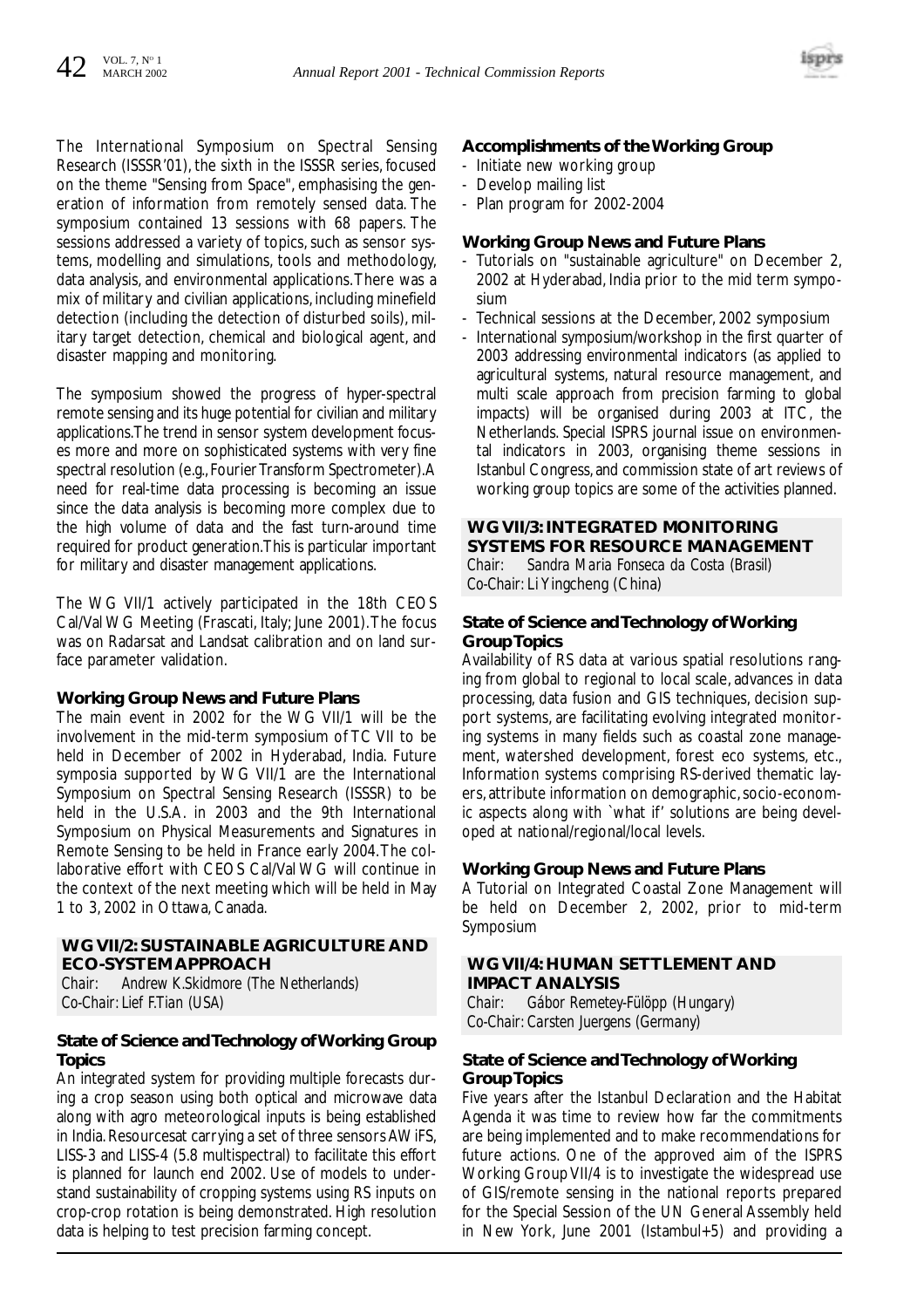review report for the mid-term ISPRS Commission VII symposium to be held in Hyderabad.The work has been started by the study of UNCHS publications such as the Guidelines for Country Reporting and the Country Report on Hungary. The following three of six Agenda themes need the advanced technologies of GI/GIS and aerospace remote sensing:

- Environmental management (providing regional and sub-regional level responses to disaster mitigation and management, monitoring urban environment and change detection; urban sustainability),
- Urban governance (for sustainable human settlements development taking into account the estimation, by 2030 more than 60% of the world's population will live in towns and cities. Good urban governance is characterised by seven interdependent and mutually reinforcing norms, which are introduced), and
- International co-operation (strengthen the use of open GIS systems for urban data management, elaboration of spatial data infrastructure based on international initiatives, emphasise the role and importance of interoperability and use of ISO standards and /OGC recommendations to facilitate the co-ordinated implementation of the Habitat Agenda)

Encouraged by the President of ISPRS and the local organisers of the Organisation of Islamic Capitols and Cities, representative of the WGVII/4 was invited to Cairo in February 2001 to the Conference devoted to GIS/RS and the urbanisation.

Use of remote sensing in urban applications was in the focus of the successful Regensburg Conference organised partly under the ISPRS logo by the WG Co-Chair Dr. Carsten Jürgens in June 2001.By the launch of the newest sub-meter resolution remote sensing satellite system in Autumn 2001 it is anticipated that the competition of the commercial very high resolution systems will allow more economical use of these data for urban analysis and planning.

#### **Accomplishments of the Working Group**

WG Co-chair Carsten Jürgens participated in the 9th Conference of the Organisation of Islamic Capitals and Cities (OICC) and the 7th International Seminar "Geographic Information Systems Applications in Planning and Sustainable Development" held in Cairo/Egypt from February 13-15, 2001 (ISPRS highlights Vol.6 No.2). The major concerns of the delegates and seminar speakers included: i) Rapid urban growth and associated management problems, ii) How can sustainable development in mostly arid environments be achieved for metropolitan areas, and iii) How can the GIS-toolbox be efficiently be used. About 350 participants from all Islamic countries were present to discuss these topics and to exchange ideas and experiences in data processing strategies.

2nd International Symposium on Remote Sensing of Urban Areas (Regensburg, June 22-23, 2001) was organised in continuation to the first symposium Remote Sensing of Urban Areas (Regensburg 1997). Conference topics included monitoring of urban growth (time series, trend analysis, change detection, land-use transformation), thermal data analysis, road extraction techniques, IKONOS applications, monitoring urban land cover dynamics, high-resolution airborne digital sensors for urban applications, ecological aspects of urban landscapes as well as towards a global urban monitoring facility. The Symposium attracted experts from 20 countries. An edited book entitled "Remote Sensing of Urban Areas", 35th Book in a series of the "Regensburger Geographische Schriften" was brought out by ISPRS WG VII/4 Co-chair Carsten Jürgens. Next venues will include Istanbul (2002) and Regensburg ( 2003).

The Conference on Space and Time co-organised by ISPRS WG VII/4 in Sopron, between 4-6 September was actively participated (with presentations) by ISPRS TC President Rangnath Navalgund, Peter Waldhaeusl, President of CIPA, and the officers of WG VII/4 C. Jürgens, P.Winkler and G. Remetey-Fülöpp.UNESCO Director of the World Heritage Sites Office Mr. Bandarin attended the conference and emphasised the potentials of co-operation with ISPRS.The main objective of the conference was to bring together scientists and interested parties to discuss aspects of monitoring and change detection of world heritage sites and to draft guidelines for a unified GIS database, in order to help new site nominations and improve disaster-monitoring capacity for site managers and national authorities. About 80 experts from 20 countries from Canada to India and South Africa to Germany participated. Lectures were delivered among others by F. Bandarin, Director of UNESCO's World heritage office in Paris, R. Navalgund, President of ISPRS Commission VII, C. Juergens, P. Winkler and CIPA President Prof. P. Waldhaeusl. Chair G. Remetey-Fülöpp gave an in-depth overview on the strategy and early results of the ISPRS WG VII/4.

The First Periodic Reporting Cycle (2000-2005) of the Convention concerning the Protection of the World Cultural and Natural Heritage adopted by the GC of UNESCO in 1972 is a strategic challenge not only for the whole RS & GIS, but also for the cultural resource management (CRM) community. From 630 sites already inscribed on the World Heritage List, 487 will be scrutinised on a regional basis during this ongoing six years Cycle.

Ambassador J.Jelen, internationally acknowledged expert in this field said that "Remote sensing & GIS together with CRM should provide desperately needed tools for governments, municipalities, local communities, investors and developers involved in this work. Synergy of all the three components is the key to sustainable resource management of the most precious cultural and natural sites of the world. Research communities and universities should work in close co-operation with the key stakeholders for the benefit of all" he added. Hungary has been playing a leading role among nations working on the subject. Excellent pilot projects for Zoning and Environmental Protection of his-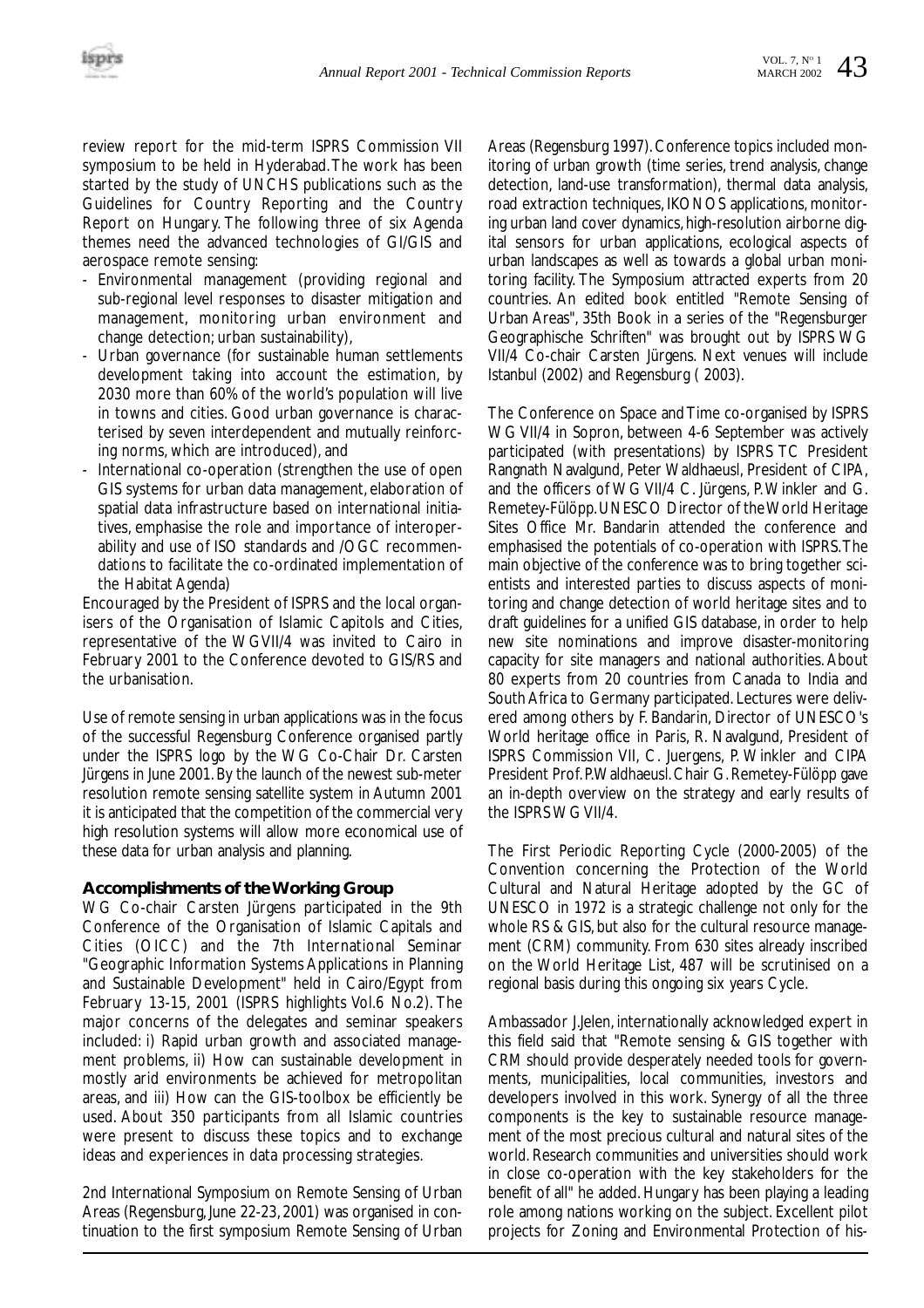

toric sites (e.g. on Angkor, then on Budapest, Visegrád, Hortobágy and Fert) have been prepared. Setting a standard for the next periodic report cycle.

The International GIS Day 2001 was an event hosted by the Ministry of Agriculture and Regional Development in Budapest on November 14, 2001.The event attracted 220 participants featured by the written messages of three international nobilities of the IT/GIS/RS profession: Erkki Liikanen, Member of the European Commission (High Commissioner of the DG Information Society and Enterprises), Santiago Borrero-Mutis, Chair of the Steering Committee of the Global Spatial Data Infrastructure, Director of the Augustin Codazzi Geographical Institute in Bogota as well as Francois Salgé, Secretary General of AFIGÉO and CNIG, the French inter-ministerial forum on GI.The programmes included 20 presentations on the use of advanced technologies in monitoring agriculture, environment, natural disasters and sustainable regional development (www.gisinfo.hu)

WG Secretary Peter Winkler promoted the ISPRS WG VII/4 co-sponsored conference held in Sopron at the EARSeL Bureau Meeting in Paris, January 10, 2001.WG Chair Gabor Remetey-Fülöpp promoted the same WG event at the European Umbrella Organisation for Geographical Information (EUROGI) Executive Committee Meeting in Apeldoorn, January 19-20, 2001. The EARSeL Symposium held in Marne la Vallée, June 2001 was actively participated by WG Secretary Peter Winkler at the invitation of ISPRS Council officer Gerard Begni.

Chair G. Remetey has built contact with IHDP Secretariat exchanging documents and information with special emphasis on impact study of human dimension of urbanisation, on ecological and social environment. WG Chair took part at the 6th GIS Day in Cluj devoted to the subject urban management and GIS/RS. WG Chair G.Remetey took part in the meeting of the Working Group "Land use and land cover statistics held in Luxembourg, organised by EUROSTAT between November 5-6. By invitation of the WG Chair, Istvan Balsay, chair of the Parliamentary Committee for Regional Development delivered a presentation at the GIS Day Hungary on November 14.WG Co-chair Carsten Jürgens was active as Scientific Programme Committee member of the IEEE/ISPRS/EARSeL Joint Workshop held in Rome between November 8-9 on "Remote Sensing and Data Fusion Over Urban Areas" (http://tlc.unipv.it/urban\_2001, http://tlc.unipv.it/intlink.htm.

A country report submitted to the UN Special Session Habitat+5, New York, June 2001 was received for assessment of how to apply technologies such as RS and GIS in measuring,e.g.key indices by objective and quantitative way. The WG chair met with Sylvie Lacroux, Senior Human Settlements Officer, Head of the UN Centre for Human Settlements (Habitat), Head of Geneva Office at the General Meeting of the UN ECE Working Party of Land Administration held in Geneva between 19-20 November 2001. Based on the introductory talks, the information on the activity of ISPRS WG VII/4 will be submitted to the Nairobi Office to exploit further possibilities of co-operation.

#### **Working Group News and Future Plans**

- 3rd Symposium on Remote Sensing in Urban Applications, Istanbul, June 11-13, 2002.
- International Workshop in September 2003.

#### **WG VII/5: DISASTER MONITORING, MITIGATION AND DAMAGE ASSESSMENT**

*Chair: Vern H. Singhroy (Canada) Co-Chair: Michael Abrams (USA)*

#### **State of Science and Technology of Working Group Topics**

The uses of EO data for disaster monitoring, mitigation and damage assessment are increasing. Current high -resolution satellites both Optical and SAR with stereo and InSAR capabilities are being used in all the phases of disaster management- before, during and after the disaster. However, there are serious gaps in the operational uses of EO for disaster management.The most serious issues are the timeliness of the data in the response phase, and reliable predictive models. SAR interferometry needs to be tested in various environments. ISPRS VII/5 working group will continue to discuss, new EO techniques and case studies to educate and advise users and space agencies, develop operational guidelines, to assist us to live with disasters.

#### **Accomplishments of the Working Group**

The working group (VII/5) met in Brussels together with CEOS Disaster Management Support Group. The group produced a Landslide Hazard Team report for CEOS.This report can be viewed at (http://disaster.ceos.org/landslide.htm). Dr. Singhroy is also the chair of the Landslide Hazard team of CEOS. Singhroy also represented ISPRS-VII/5 at the UNESCO/IGOS-P geohazard theme meeting in Paris in May 01. In Jan 02, Singhroy will represent ISPRS to finalise the IGOS-P Geohazard theme proposal.

ISPRS-VII/5 is a Co- Sponsor of a Special session on Geological Processes and Geohazards: at the IGARSS 02 meeting in Toronto in July 2002 and will convene a special Session on Space Applications of Disaster Monitoring, Mitigation and Damage Assessment at its mid- term ISPRS Commission VII meeting in India in December 2002.The Working Group co-operated with the European Geophysical Society on special sessions on Earth Observations and Disaster Management, Nice, May 2001.

#### **Working Group News and Future Plans**

- Organising technical sessions at the TC-VII Symposium, Dec. 3-6, 2001.
- Special Journal Issue on EO Techniques for Disaster Management, 2002.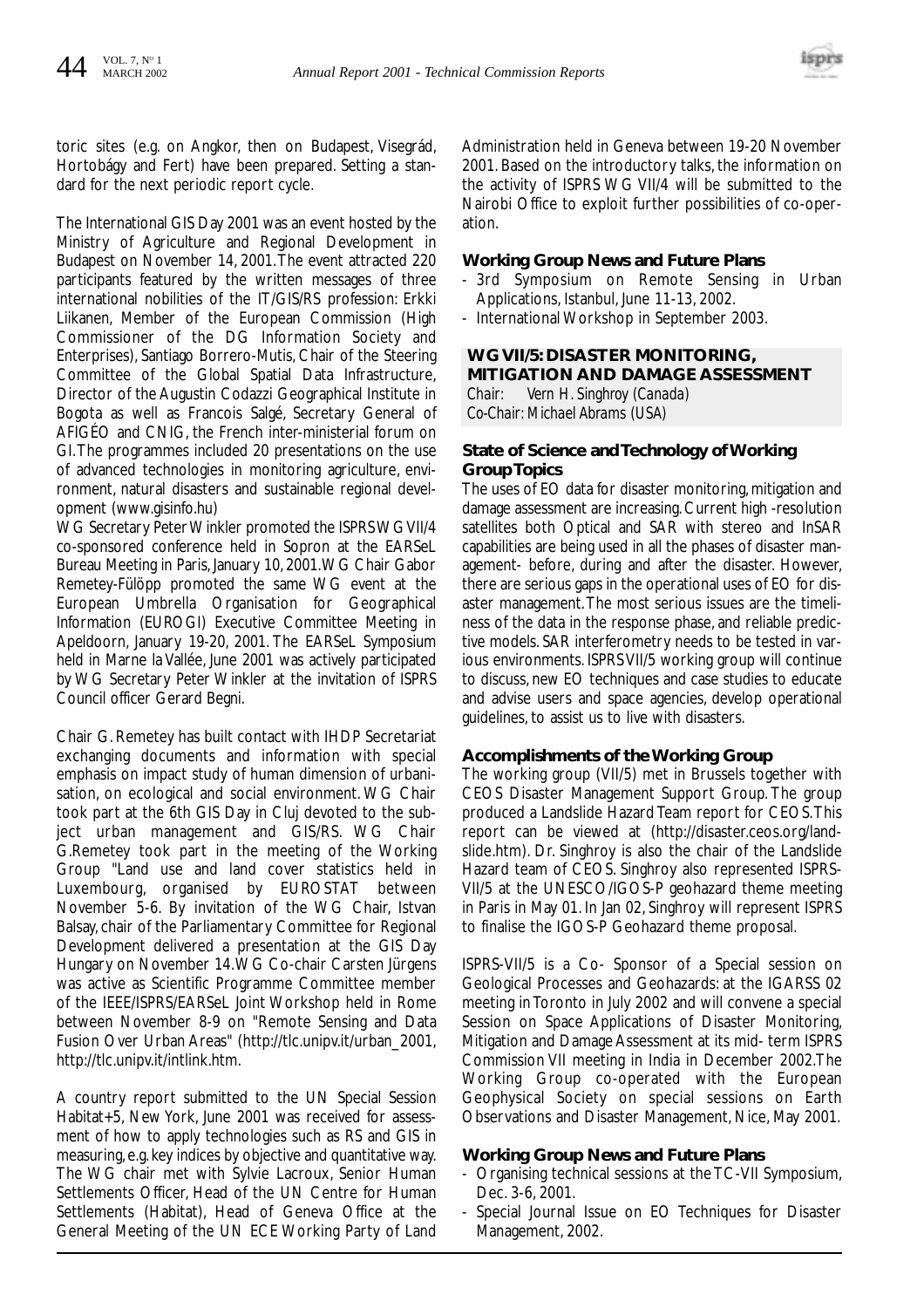### **WG VII/6: MONITORING AND MODELLING OF GLOBAL ENVIRONMENTAL CHANGE**<br>Chair: Yoshifumi Yasuoka (Japan)

*Chair: Yoshifumi Yasuoka (Japan) Co-Chair: Vinaykumar Dadhwal (India)*

#### **State of Science and Technology on Working Group Topics**

The IPCC has completed its Third Assessment Report in 2001, and it provides new scientific, technical and socioeconomic backgrounds on global climate change.The UN Framework Convention on Climate Change (UNFCCC) made a substantial progress in the COP-7 at Marrakesh, Morocco, 2001. The Terrestrial Carbon Observation (TCO) program under CEOS, IGBP, IHDP and GTOS was extended to the Global Carbon Observation (GCO) program to integrate carbon observation over ocean and atmosphere as well as land. These activities would promote and enhance the monitoring and modelling activities on global environmental changes.

#### **Accomplishments of the Working Group**

WG VII/6 has established the IGBP/IHDP LUCC Focus 2 (Empirical Observation and Diagnostic Modelling) secretariat office to promote joint programs between ISPRS and IGBP. The secretariat is at the Institute of Industrial Science (IIS) of the University of Tokyo (UT).

Secretariat of IGBP/IHDP LUCC Focus 2:

Director: Prof. Ryosuke Shibazaki, IIS/UT

Scientific Officer: Dr. Krishnan S. Rajan, IIS/UT

IGBP/IHDP LUCC Workshop was held at the Science Council of Japan (Tokyo) from December 13 to 14, 2001.

Development of a global/continental scale environmental database is another important activity. The reception of TERRA/MODIS data at the IIS/UT campus,Tokyo and at the Asian Institute of Technology (AIT), Bangkok since April, 2001 has started. An Asian data set is being archived at the IIS/UT and data distribution through science communities including ISPRS and IGBP will be started.Working Group VII/ 6 will utilise the above mentioned data set to develop several thematic maps for environmental and disaster monitoring.The WG will also investigate methodologies, in particular, for the following new research fields: Scaling from local to global assimilation of remote sensing data to ecosystem models.

#### **Working Group News and Future Plans**

WG VII/6 workshop on Monitoring and Modelling of Global Environmental Change is planned for June 2003. It will take place at the Tokyo Big Sight (Tokyo, Japan) and will be jointly organised by ISPRS WG VII/6, ISPRS Commission IV, Japan Society of Photogrammetry and Remote Sensing, Japan Association of Surveyors, and other International Research Programs including IGBP/IHDP LUCC (Lund Use/Cover Change), GTOS/GOFC (Global Terrestrial Observing System/ Global Observation of Forest Cover).The workshop will be held together with "Geo-informatics Forum 2003" organised by Japan Association of Surveyors.

#### **Other Relevant Information**

The proposed themes for Istanbul Congress 2004 are given below.

- Hyperspectral remote sensing (WG VII/1)
- Towards operationalisation in remote sensing (WG VII/1)
- Advanced classifiers and data fusion techniques (WG VII/1)
- Sustainable agriculture and precision farming (WG VII/2)
- Integrated approach for crop production forecasting (WG VII/2)
- Integrated coastal zone management (WG VII/3)
- Applications of RS and GIS in geoscience and terrain evaluation (WG VII/3)
- Integrated monitoring systems for water resources management (WG VII/3)
- Applications of high spatial resolution data in urban sprawl, perspective and development planning (WG VII/4)
- RS and GIS in archaeological studies (WG VII/4)
- Space inputs in disaster monitoring, mitigation and damage assessment (WG VII/5)
- Use of global and regional databases for studying global change (WG VII/6)
- Assimilating RS data in global change models (WG VII/6).

### **The XXth ISPRS Congress**

The activities for the year of 2001 consists of the following items carried out by the ISPRS 2004 Congress Directorate.

#### **Planning and Arrangement of the Congress Venues**

Several site inspection visits were paid to the International Istanbul Convention & Exhibition Center

(ICEC - www.icec.org), where the ISPRS 2004 Congress is planned to be held, and also to other complementary premises in the close vicinity, within the so-called "Conference Valley". Discussions were held with the respective managing bodies, in order to get the most convenient Congress set-up with the best possible conditions.We expect to finalise this work and undersign contracts in 2002.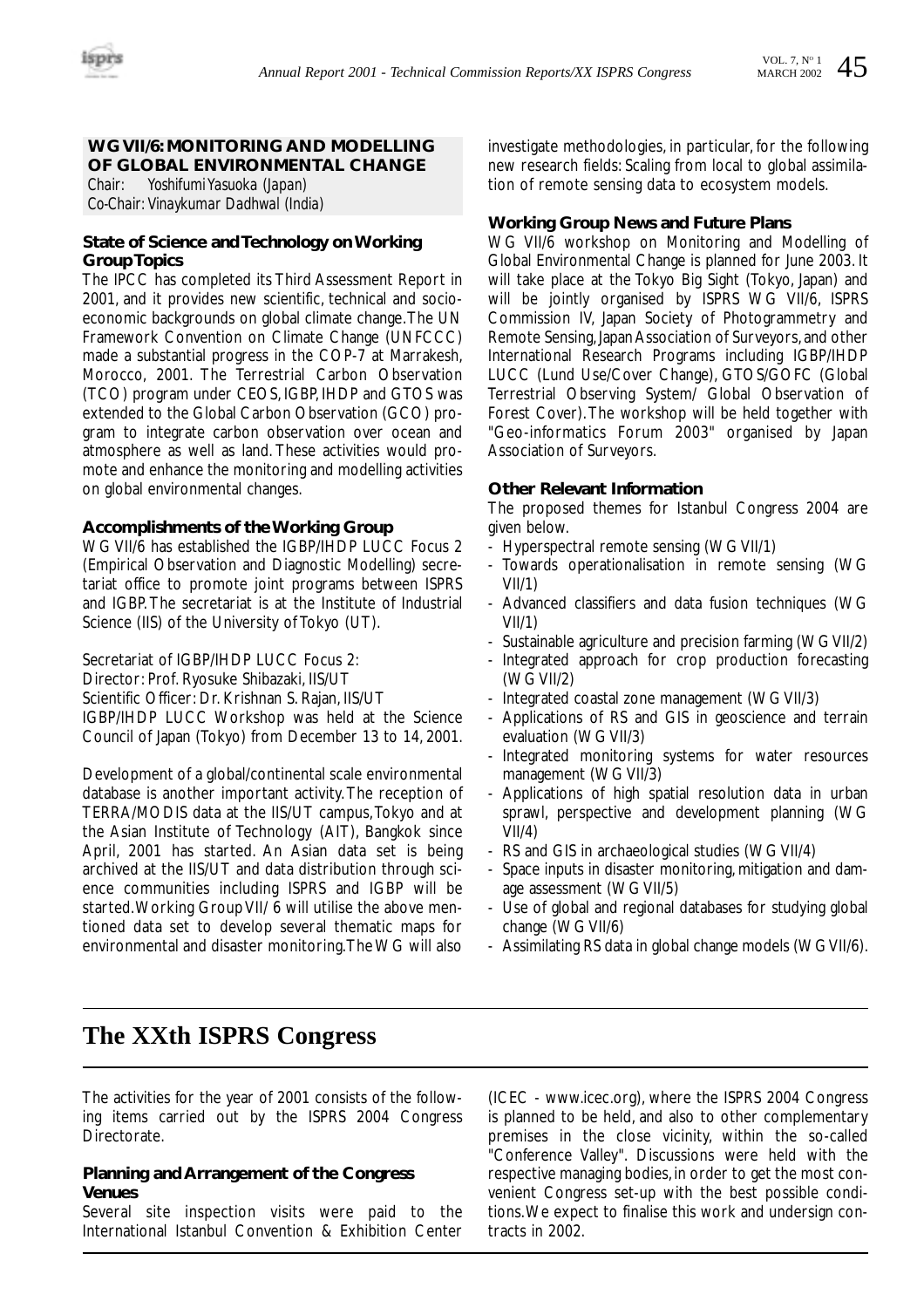

#### **Program**

Special time and effort were devoted to create and to coordinate the overall Congress program, so that it comes out satisfactorily for all participants from the viewpoint of framework, timing and content.

#### **Congress Leaflet**

45,000 copies of a colourful leaflet containing preliminary information, program and a pre-registration form has been printed. 35,000 copies were distributed worldwide. 10,000 copies are still in stock.

#### **Stands**

To promote both ISPRS and the Congress during the related national and international meetings, two elegant selfstanding Chronoexpo 1 banner displays were purchased and the graphic panels were meticulously designed for ISPRS use.

#### **Guideline Update**

Guidelines for Preparation and Presentation of Technical Papers at ISPRS Congresses and Symposia has been updated and published in the Orange Book:

- B.2 Guidelines for Authors Preparing Manuscripts for

ISPRS Sponsored Meetings

- B.3 Manual for Presentation of Technical Papers at ISPRS Congresses and Symposia

With the new updates, presenters are encouraged to use digital presentations, whereas conventional systems are meant mostly for backups.

The Guidelines for Preparation of Member Reports were also revised and updated.

#### **Scientific Program of the Congress**

As far as the scientific program of the Congress is concerned, a series of new regulations were adopted by the end of October 2001 and a Concept Letter for the preparation of the Technical Program of the ISPRS Congress in Istanbul-2004 was agreed by TCPs and posted on the web.

#### **International Meetings**

To promote the ISPRS 2004 Istanbul Congress, Prof. Dr. M. Orhan Altan participated in many international meetings in 2001.

By Orhan Altan, ISPRS Congress Director

### **Regional Member Activities**

#### **European Association of Remote Sensing Laboratories (EARSeL)**

#### **General Information**

The Bureau and Council of EARSeL met twice in the year 2001, once in January in Paris and the second time on the

occasion of the Annual General Assembly, held at the Ecole Nationale des Sciences Géographiques at Marne-la-Vallée, near Paris, France, in May. At the regular January meeting each of the national representatives, who form the EARSeL Council, presents a report on remote sensing activities and projects within their country.Then the present and future activities of the Special Interest Groups are discussed, as well as co-operation with other societies and future strategy orientations.At these January meetings, representatives of other international organisations, whose activities include remote sensing research and applications, are also invited to make a report.The ISPRS has produced a matrix of its own Commissions and Working Groups and those of its Regional Members, which shows where research areas overlap and which should facilitate co-operation among the different groups.

During the Council meeting held in May, a new Bureau was elected to hold office for two years, renewable for a further term of two years.The Bureau is now composed as follows:



Chairman **Prof. Dr. Eberhard Parlow**, University of Basel, Switzerland Vice-Chairman **Prof. Paul Mather**, University of Nottingham, U.K. Secretary General Prof. Dr. Rudi Goossens, University of Gent, Belgium Treasurer **Dr. Rainer Reuter**, University of Oldenburg, Germany

Dr. Tomas Benes of the UHUL Forest Management Institute continues to be the EARSeL contact for East/West relations.

The EARSeL community, represented by its Chairman, is invited to participate in the discussions of the ESA Earth Science Advisory Committee, which has made important recommendations and decisions concerning the "Living Planet" programme.

#### **Regional Member Activities during the Reporting Period**

The highlight of the year for EARSeL members is the annual General Assembly, with its accompanying symposium and workshop(s). Apart from these events, EARSeL also organises specialist meetings and workshops through its Special Interest Groups.

The Annual General Assembly and the 21st EARSeL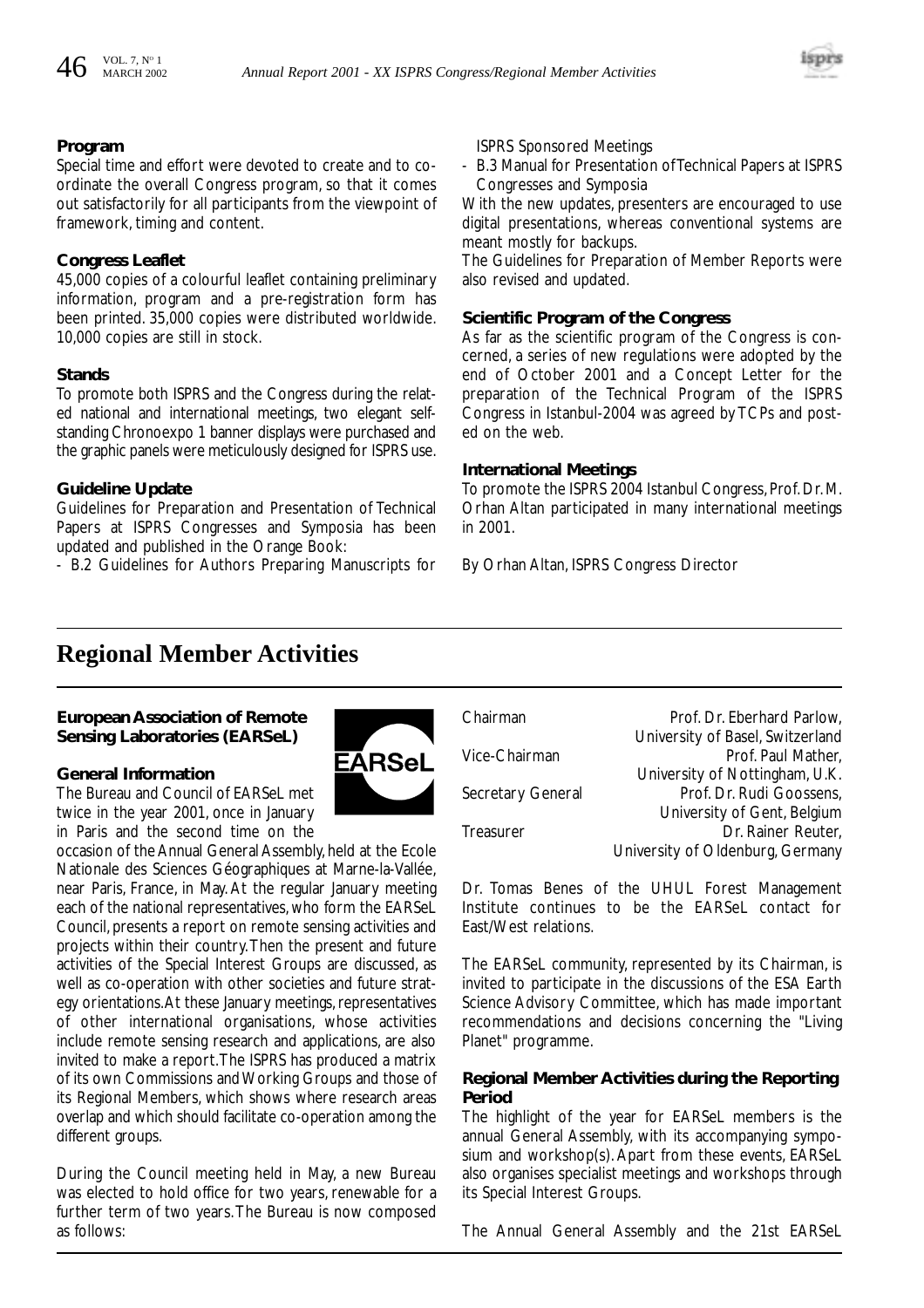Symposium on the theme "Observing our Environment from Space – New Solutions for a New Millennium" was held at the Ecole Nationale des Sciences Géographiques from 14-16 May.This brought together participants from 27 countries, some of whom came from India, several African countries, the USA and Canada.

This was followed by the 3rd specialist workshop organised by the Forest Fires Special Interest Group on the theme "Remote Sensing and GIS Applications to Forest Fire Management – New Methods and Sensors." The workshop was attended by 70 researchers from 15 countries (Spain, Portugal, Greece, Italy, France, Germany, Finland, Canada, USA, Senegal, United Kingdom, Russia, Ukraine, Switzerland and Czech Republic). Contributions were organised around three topics, each introduced by an invited in-depth overview paper: Fire Prevention, Fire detection, and burned land mapping. All contributed papers were presented in 3 poster sessions of one hour, followed by general group discussion of one hour. Additionally, a round-table session was held focused on the challenges in the application of remote sensing to operational forest fire management.This formula for the workshop, which allowed plenty of time for discussions, was very much appreciated. Another workshop is planned by this group to follow the Symposium 2003 to be held in Gent, Belgium.

Another technical workshop on Remote Sensing by Low Frequency Radar, a theme at the forefront of research, was organised in Naples (Italy) on 20/21 September in collaboration with CO.RI.S.T.A. (Consortium of Research on Advanced Remote Sensing Systems).The topic dealt with the increasing expectations of the scientific community for the interesting characteristics of this type of sensors which operate down to HF frequencies - due to the high penetration. In recent years, the range of applications of Low-frequency Radar (LFR) systems, has rapidly increased and extends to archaeology, ecology, environment, geology and geophysics, glaciology, oceanography, as well as planetology.The workshop was attended by some 50 specialists from the five continents, who appreciated both the high level of the papers presented and the magnificent surroundings of the Bay of Naples.

Reports on all these events can be found in the quarterly EARSeL Newsletter. The Proceedings of the annual symposium are published in hardback by Swets/Balkema,The Netherlands. EARSeL has now launched its series of eProceedings on CD-ROM to publish those of its specialist workshops and the CDs of the Workshops held to date are now available through the Secretariat.

#### **Participation in Events Organised by Other Associations**

EARSeL has sponsored and participated in several meetings organised this year by ISPRS Commissions III and VII Working Groups, including the meeting on "GIS and

Remote Sensing with special emphasis on Monitoring World Heritage Sites" organised by WG VII/4 on 6-8 September in Sopron, Hungary, and the 1st IEEE/ISPRS Joint Workshop on "Remote Sensing and Data Fusion over Urban Areas",organised by WG III/6 in Rome, Italy, on 8/9 November.

EARSeL was also present at the annual UK remote sensing event in September, organised by the Remote Sensing Society, which has now merged with the Photogrammetry Society, to become the Remote Sensing and Photogrammetry Society.

#### **Plans for Forthcoming Activities**

*23-25 January 2002* - 4th international conference on "Fusion of Earth Data", Sophia Antipolis, Côte d'Azur, France

*11-13 March 2002* – 3rd international workshop on "Observing our Cryosphere from Space: Techniques and Methods for monitoring Snow and Ice with regard to Climate Change", Berne, Switzerland.

*4-6 June 2002* - Annual General Assembly and 22nd Symposium: "Geo-Information for European-wide Integration", to be followed on 7th June by a specialist workshop on the "Role of Remote Sensing for Environmental Modelling" - Prague, Czech Republic.

*18-20 September 2002* - 2nd SIG Workshop on "Remote Sensing for Developing Countries" with a special session on SRTM data - Bonn, Germany.

*3-6 June 2003* - Annual General Assembly and Symposium - Gent, Belgium - to be followed by specialist workshops organised by the SIGs on Forest Fires and Lidar/Coastal Zone Management.

#### **Major Accomplishments of Regional Member during Reporting Period**

Apart from organising the above meetings and arranging for the publication of the relevant Proceedings and Journals, EARSeL acts as a focal source of information on remote sensing activities throughout the extended European region.

EARSeL has established a new Special Interest Group on Self-Organised Criticality in the Environment, led by Prof. Leonid Vasiliev of the Institute of Geography of the Russian Academy of Sciences.

It is also planned to launch in 2002 a Special Interest Group on "Multilateral Environmental Agreements" in collaboration with ISPRS and led by Dr. Gérard Bégni.

The EARSeL Directory of members, the Newsletters, calendar of activities,Abstracts of papers to be presented at meetings organised by EARSeL, are now available on the EARSeL Website: http:www.earsel.org.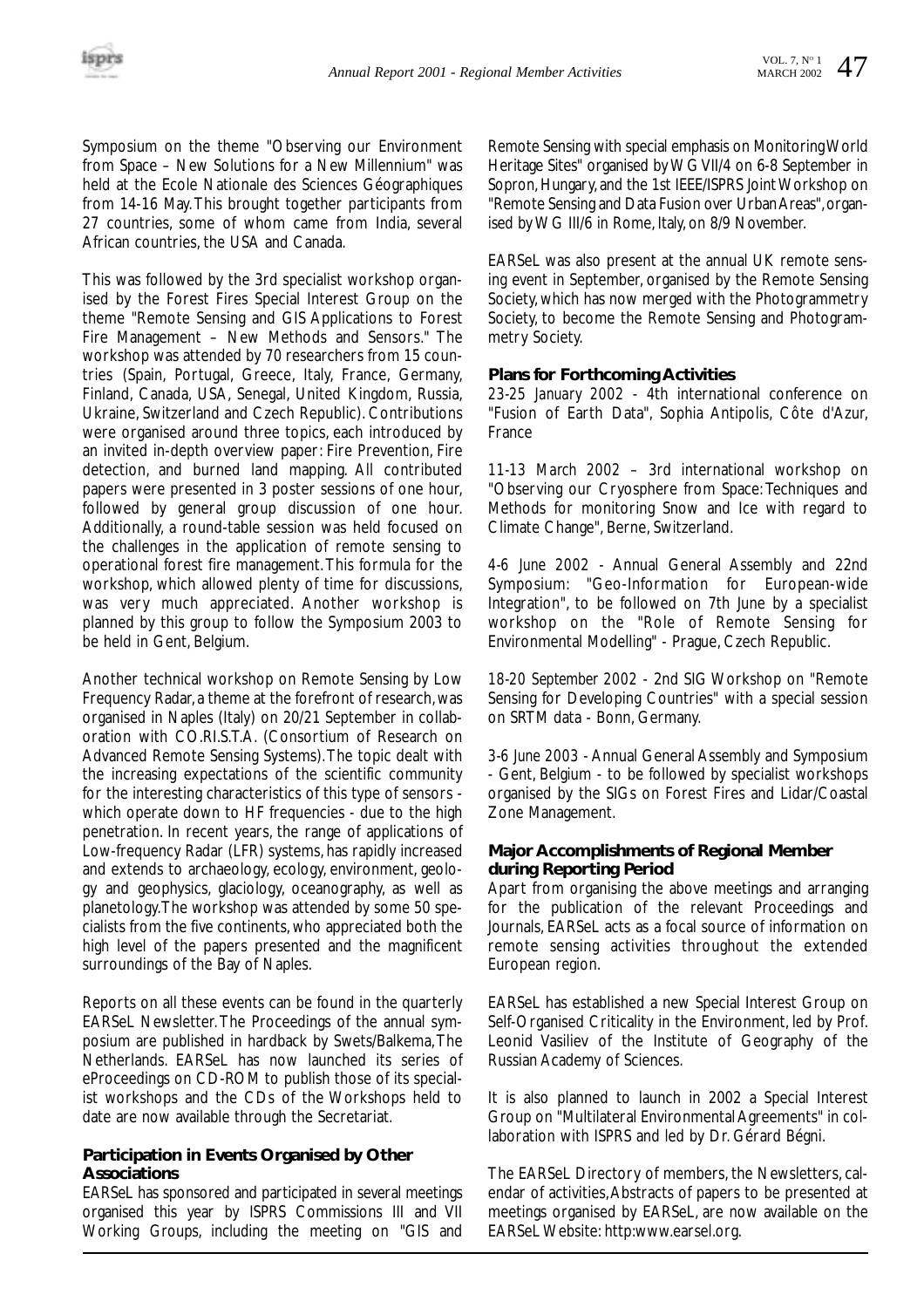#### **General Comments Concerning Relations with ISPRS**

There is a general consensus that there are too many meetings that researchers would like to attend and therefore EARSeL welcomes all opportunities to collaborate in the organisation of meetings with the various Commissions and Working Groups of ISPRS that deal with the theory and applications of remote sensing techniques. Following the study undertaken by ISPRS to identify areas of activities where those of regional members overlap with those of certain ISPRS WGs, we expect these opportunities to multiply. We are also seeking to collaborate with other Regional Members of ISPRS through our SIG on Remote Sensing for Developing Countries.

By Rudi Goossens, EARSeL Secretary General

#### **OEEPE**

The only constant in the world of today is change. This also applies to the OEEPE.

Strategic OEEPE changes that started a few years ago were concretised in 2001 by launching a new Research Plan 2001-2003; to better match with the new research targets, OEEPE Commissions have been renamed and their respective mission, terms of reference, action plan and needed research alliances renewed.

Other important OEEPE achievements in 2001 have been:

- Portugal has become a member of the OEEPE in the fall of 2001, bringing the number of European countries that are members of the OEEPE to eighteen
- The OEEPE EUREKA Umbrella Project "Environmental AGIS" has been approved by the EUREKA Council of Ministers in June 2001
- Four successful Workshops have been organised (Airborne Laser Scanning and Interferometric SAR for Detailed DEM; Integrated sensor orientation; From 2D to 3D, establishment and maintenance of national core geospatial databases; XML/GML)
- A new type of activity has been started, namely the development of OEEPE educational services, to provide distance education on results of OEEPE research
- Two new Official Publications on Automatic Generalisation (#39) and on Airborne Laser Scanning and Interferometric SAR for Detailed Digital Elevation Models (#40 on CD-ROM) have been disseminated
- Co-operation with other GI pan-European and International Organisations has been enhanced to improve research synergy

2002 will also be a pro-active year for the OEEPE:

- The OEEPE will be renamed to better visualise its new mission, vision and strategic research perspective
- Possibilities for the OEEPE to become a Network of Excellence under the
- 6th European Framework will be further explored
- Several new research projects will be launched: Use of image deformation parameters; Road extraction performance; Evaluation of building extraction; Test of digital cameras.
- Several Workshops will be organised: Spatial Data Quality Management (21-22 March 2002 in Istanbul, Turkey); Next generation of national spatial databases (22-24 May 2002 in Southampton, UK); Visualisation (date and venue to be confirmed)
- Several Official Publications are expected: A structural approach to the management and optimisation of geoinformatics processes; Integrated sensor orientation; Topographic mapping from high resolution space sensors; Proceedings of Workshop on 2D to 3D, establishment and maintenance of national core geospatial databases and XML/GML Workshop
- OEEPE Presidency will be transferred from Prof. Ø. Andersen (Norway) to Prof.Dr. R. Kuittinen (Finland) at the 100th meeting of the OEEPE Steering Committee early June in Rauma, Finland

Thus the "old" OEEPE (it will exist for 50 years by fall 2003) is still a very dynamic "young" organisation, looking into the future without forgetting its past.

By Chris Paresi, OEEPE Secretary General

### **Intersociety Activities**

#### **ICSU (International Council of Sciences)**

ISPRS is currently an associate of ICSU. However, in recognition of the increasing importance of remote sensing in the fields of environmental monitoring and assessment, ISPRS decided in 1997 to apply for full membership. Due to some delays in processing the application, it was not considered at the ICSU plenary meeting in 1999. However the application has now progressed and ICSU is seeking letters of support for ISPRS application. Council is

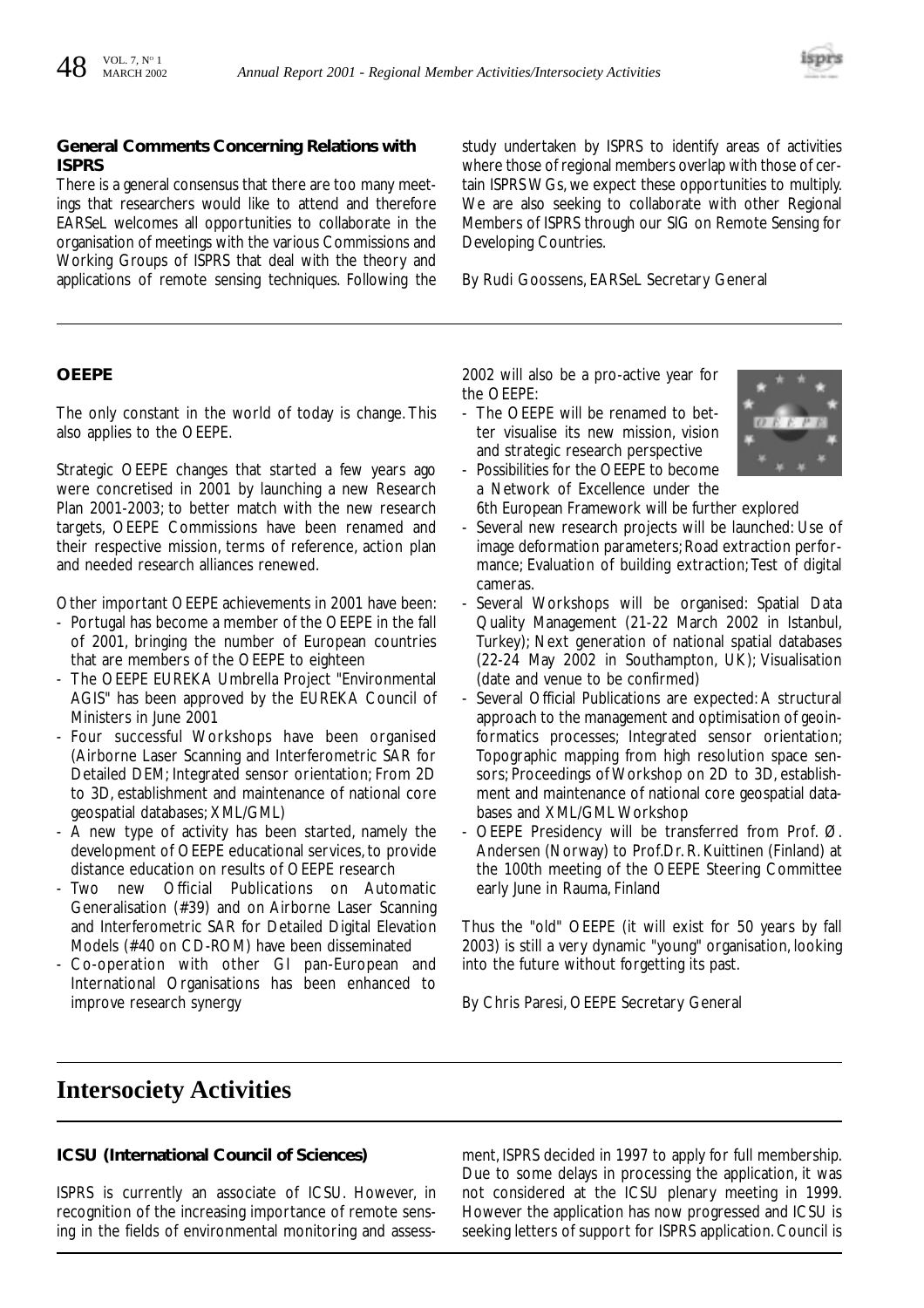hoping that international unions and national members of ICSU will respond positively to the application and is attempting to take appropriate actions so that this will occur.

It is recognised that an important application of remote sensing is for monitoring sustainable development. In 2001 several scientists associated with ISPRS applied for funding through the ICSU annual grant program, to study the application of remote sensing for sustainable development in tropical regions.While the application was unsuccessful, (there was a success rate of less than 25% for all grants) it received favourable comments. ISPRS will aim to apply again in the future, based on an improvement in the participation of other international unions in the project and a more focused research plan.

ICSU has prepared a document for the preparatory process for the world summit for Sustainable Development,which addresses the issues in Chapter 31 of AGENDA 21, entitled Role and Contributions of the Scientific and Technological Community (S&TC) to Sustainable Development for the World Summit for Sustainable Development (WSSD), (also referred to as RIO+10) to be held in South Africa in September 2002. ISPRS, as an associate of ICSU was asked to make a con-

**Committee on Earth Observation Satellites (CEOS)** 

#### **General**

As an associate of CEOS, ISPRS was entitled to attend the 15th CEOS plenary, held in 2001 in Kyoto, Japan in November. ISPRS is progressively making an impact in CEOS, particularly through the Working Group on Calibration and Validation (WGCV), as described elsewhere in this report.ISPRS also has representatives on the Working Group on Information Systems and Services (WGISS), the Working Group on Education and Training (WGEdu), and the Disaster Management Support Group (DMSG). All of these groups in CEOS are very active and hence ISPRS should benefit from the collaboration with them.

#### **Plenary**

CEOS is also in the process of preparing a document for the World Summit for Sustainable Development (WSSD) in South Africa in September this year. Members at the Plenary were particularly concerned that in the past, the importance of remote sensing has received little or no recognition by decision makers, in terms of the role that it can play in monitoring sustainable development of the planet.The CEOS document will aim to redress this lack of recognition.

tribution to this document.The document is limited to 16 pages, but it includes a positive statement about the importance of remote sensing for sustainable development, as quoted in the following paragraph. This is an important advance on the low level of recognition often given by decision makers to remote sensing in official statements prepared on sustainable development and other environment issues.

Space systems and remote sensing technologies are examples of new technologies which have contributed towards our understanding of global systems. Currently researchers using space data processing and interpretation, developing land/ atmosphere/ ocean models to further our understanding of earth systems by examining areas such as the ocean (ocean circulation, ocean waves, air – sea interaction etc.), ozone chemistry and trace gases and their interaction with climate change, sinks and sources of greenhouse gases, changes in land use and land cover (key for estimating global and regional carbon cycle), desertification and urban environments. More generally, S & T are equally fundamental to pursuing solutions to human health and social issues, from key human health questions such as AIDS to sustainable transportation.

By John Trinder, ISPRS President

of the management of CEOS, programs for the CEOS Working Groups mentioned above; reports on two themes of the IGOS (Integrated Global Observing System) on Ocean and Carbon, and a recommendation for a new theme on the Global Water Cycle theme; a report on the CEOS database which now contains details of 179 missions; and an updated version of the CEOS Handbook. CEOS will be Chaired by Dr Stephen Briggs of ESA for the year 2002.

CEOS is made up of a plenary, (comprising members and associates), working groups (Calibration and validation (WGCV), Information Systems and Services, (WGISS), Education and Disaster Management Support), WGCV and WGISS each have a number of working groups.

#### **CEOS Working Group on Calibration and Validation (WGCV)**

ISPRS is represented on WGCV by Ian Dowman.WGCV meets in plenary session about once every 9 months, but most of the work centers around the sub groups:

- SAR Subgroup
- Microwave Sensors Subgroup
- Infrared and Visible Optical Sensors Subgroup
- Terrain Mapping Subgroup
- Land Product Validation Subgroup

All of these are of interest to ISPRS and Council is encouraging WG chairs to liaise with appropriate sub

Other matters determined in the Plenary were: a review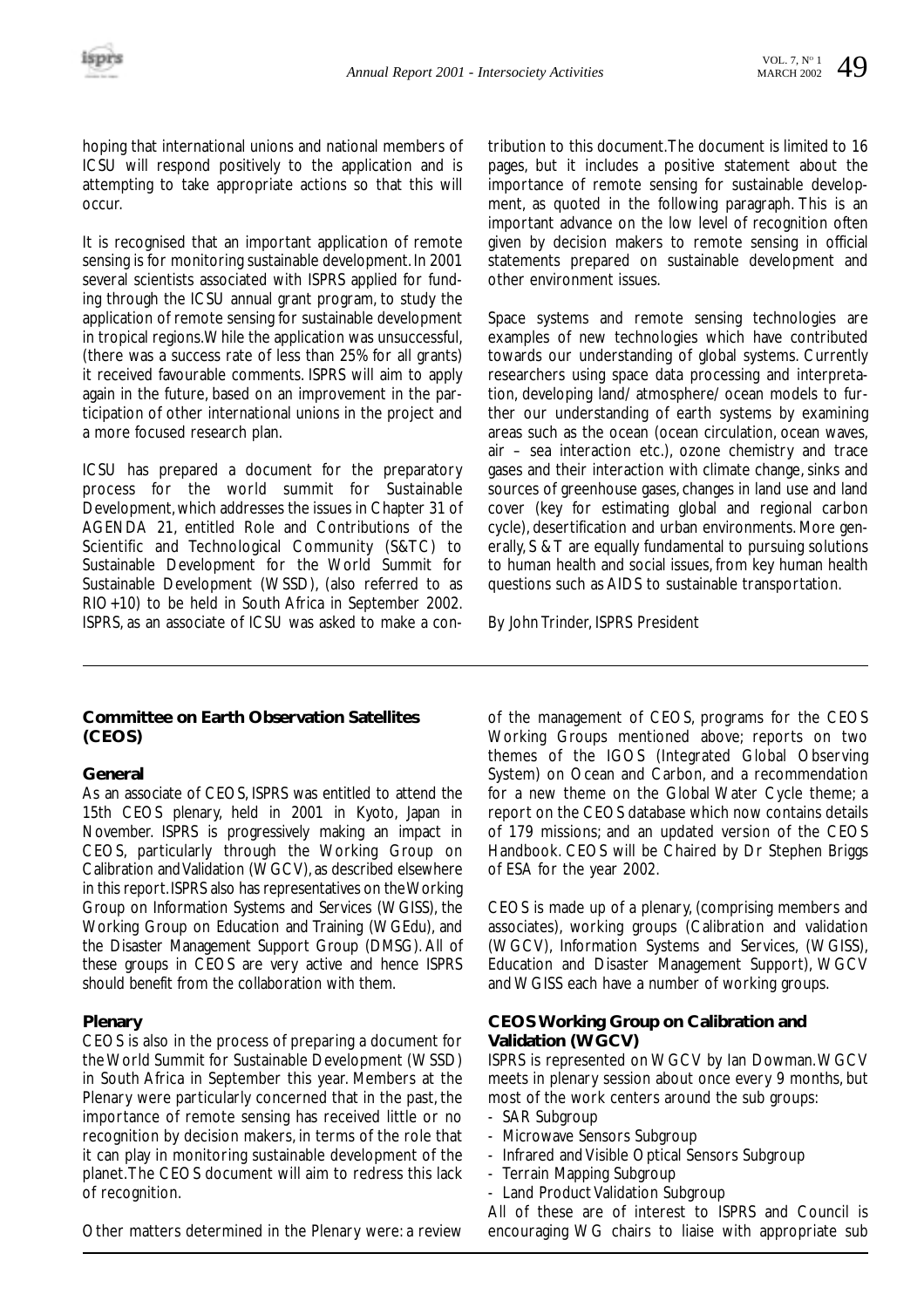

groups. Of particular interest is the Terrain Mapping sub group which initiated several of the resolutions discussed below. Another important activity of WGCV is the Cal/Val Dossier which provides a single, on-line source of information about:

- Calibration/validation facilities
- Instrument calibration activities
- Calibration and validation test sites
- Point of contact links to agencies

WGCV put a number of resolutions to the CEOS Plenary which are particularly relevant to ISPRS.The first resolution called for a task force to be established with ISPRS on standardisation of radiometric and geometric sensor parameter terms. This is now being set up. The second resolution called on CEOS Plenary to contact commercial operators of Earth observing satellites to ask them to agree to the free exchange of calibration and validation data as adopted by CEOS agencies. This recommendation was discussed and accepted. Other resolutions and actions relevant to the group are that historical archives of space-borne SAR data held by CEOS agencies should be opened to the scientific community at cost of reproduction and that support for maintenance and development of the Cal/Val dossier should be continued. CEOS agencies should also provide a link to the CEOS dossier from their own web sites either directly or via a link to the CEOS web site.

Both CEOS WGCV and ISPRS recognise the importance of working together and current activities reflect that.

#### **CEOS Working Group on Information Systems and Services (WGISS)**

ISPRS is in the process of appointing an official representative to WGISS. However several working groups have links with WGISS.

By John Trinder, ISPRS President and Ian Dowman, ISPRS Secretary General

#### **United Nations Divisions**

ISPRS is an accredited NGO with the UN Office of Outer Space Affairs (OOSA), UN Statistics Division, UN Economic and Social Council (ECOSOC), and the UN Department of Public Information (DPI). President John Trinder attended the UN Regional Cartographic Conference for the Americas in New York (organised by the Statistics Division) in January 2001 and presented a paper entitled 'Developments in Acquisition of Spatial

Data from Imagery'.The President also attended the CODI-2 (Committee on the Development of Information in Africa) meeting in Addis Ababa, Ethiopia and presented a paper with a similar title. He participated in the formulation of recommendations in both meetings.A report of the CODI-2 meeting was included in the December 2001 edition of ISPRS Highlights.

By John Trinder, ISPRS President

#### **COPUOS**

ISPRS is a member of the United Nations Committee on the Peaceful uses of Outer Space (COPUOS).The President and Secretary General attended the 38th Session of the Science and Technology Sub-Committee 12-23 February 2001.The President attended the COPUOS plenary meeting in June. ISPRS was involved in planning two workshops, one in Kuala Lumpur on GPS and one on 'Making space applications operational - opportunities and challenges for sustainable development' at the UN/IAF workshop to be held before the IAF Conference in Toulouse.

By Ian Dowman, ISPRS Secretary General

#### **International Union of Technical Associations and Organisations (UATI)**

In 1997, ISPRS applied for a subvention from UNESCO through its membership of UATI for documenting the cultural heritage rock-hewn churches in Lalibela, Ethiopia. In 2001 UNESCO granted \$US10,000 to ISPRS for this task.The Lalibela site is unique in its relevance for African heritage and an important tourist attraction for the region.The 'construction' of the monolithic rock church was in fact an excavation, the procedure being to first cut free a block of stone in the volcanic tuff, after which stonemasons chiselled out the church, shaping both the exterior and interior. There are signs of surface damage on some of the relatively soft tuff surfaces and further deterioration is expected. Photogrammetric recording of the churches for posterity was therefore considered highly desirable. The work was undertaken under the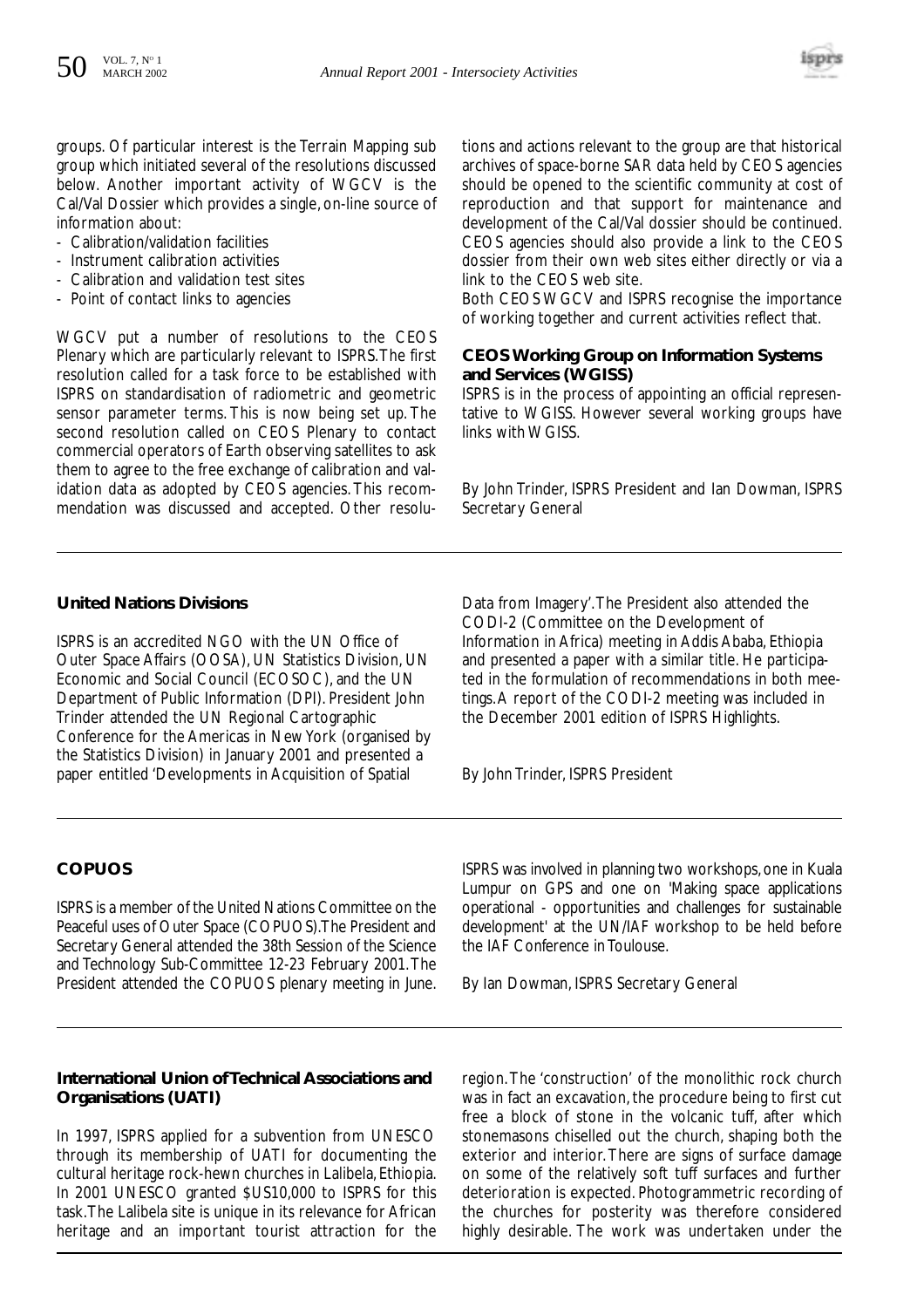direction of Professor Heinz Rüther of the University of Cape Town in South Africa. It is hoped that if the photogrammetric documentation can be extended to a spatial information system and made available on CD and/or the Internet, it will play a significant role in public education and above all contribute to the development of African awareness of African history.The documentation would also be available for analysis by historians, archaeologists, architects and conservationists. A full report of the work was published in 2001 in ISPRS Highlights.

Despite the success of this application for funding, ISPRS Council believes that the benefits of membership of UATI do not warrant the continued cost of membership fees, and hence made the decision in September 2001 to withdraw its membership, effective from 2002.

By John Trinder, ISPRS President

#### **CIPA**

#### **The ICOMOS & ISPRS Committee on Documentation of Cultural Heritage**

#### **CIPA and UNESCO**

CIPA has amended the contacts to UNESCO. In April 2001 a meeting took place in Paris on invitation of the UNESCO World Heritage Centre. The working plan of CIPA has been discussed and appreciated by its Director and Co-Director.The WHC accepted the invitation of CIPA to give a key-note lecture at the CIPA Symposium in Potsdam, which was held this time by Mario Hernandes, the responsible expert in the WHC for Heritage Information Systems. Mario Hernandes has been nominated as the permanent contact person for this working area of CIPA. UNESCO WHC is planning for a Virtual Real World Congress in October 2002 and asked for co-sponsorship of ISPRS. (The Council of ISPRS has nominated Prof. Dr. Heinz Rüther, South Africa, as contact person, CIPA nominated further the CIPA Secretary General Cliff Ogleby as a second liaison).WHC agreed principally that the technical preconditions for permanent monitoring of the World Heritage Sites are to be defined in more detail, but in cooperation with the experts of the respective States Parties and prior to any World Heritage contract. For the existing contracts an adequate solution has to be sought. Details are to be discussed within ICOMOS which is the official contractor of UNESCO for the evaluation of WH Sites and Cultural Landscapes, and with IUCN which is the corresponding partner of UNESCO for Natural Landscapes. The President and the Vice-President of CIPA took part as observers in the 25th Meeting of the Bureau of the UNESCO World Heritage Committee in Paris in June 2002, when the act of vandalism against the Buddha statue of Bamyan, Afghanistan, was discussed. It was not known to UNESCO that photogrammetric documentation and already a restitution were available from an expedition in 1970 of the Austrians Roger Senarclens de Grancy and Robert Kostka.This demonstrated again that a meta-datanetwork on all cultural heritage documents is an urgent and essential task for the future. The terror acts in peace and war times against cultural objects urge us to pay much more attention to photogrammetric documentation and to Heritage Information Systems and Networks. The many contacts on the occasion of this meeting have been used to learn more about the special requirements of art historians and conservationists specially for monitoring and conservation of cultural and natural World Heritage Sites on the one side and to inform about CIPA's intentions to further these activities on the other side.

#### **Events**

The International ISPRS / CIPA Workshop on Recreating the Past (Visualisation and Animation of Cultural Heritage) in Ayuttaya,Thailand, 26 February - 1 March 2001, was a cooperation with ISPRS Commission V,WG V/5 and SIG, the Asian Institute of Technology (AIT), the Surveying and Mapping Society of Thailand, the Silpakorn University, the Seameo Regional Centre for Archaeology and Fine Arts (SPAFA), the Association for Real-time Imaging and Dynamic Analysis (ARIDA), ETH Zurich, the Asian Centre for Research in Remote Sensing, and with ICOMOS Thailand. Cliff Ogleby, Secretary General of CIPA, Klaus Hanke and Petros Patias represented CIPA. A report can be found at http://cipa.icomos.org/reports. html

A workshop of ISPRS Commission VII,Working Group 4 on Human Settlements and Impact Analysis, was held in Sopron, Hungary, 6 – 8 Sept.2001. This Workshop was chaired by Gabor Remetey-Fülöpp, Hungary. And brought some 50 experts together discussing issues of application of remote sensing to the monitoring of World Heritage Sites. It was coorganised with CIPA's Working Group 8 (Gebhard Banko, Vienna,Austria) on Photogrammetric, Remote Sensing and GIS applications for evaluation and monitoring of Cultural and Natural Landscapes.The proceedings are available from Gabor Remetey Fülöpp, Department of Lands and Mapping, Ministry of Agriculture and Regional Development, Kossuth Ter 11, H-1860 Budapest 55, Hungary, Fax: +36 1 301 4691, E-mail: gabor.remetey@fvm.hu

The XVIIth International Symposium of CIPA in Potsdam, Germany, 18 - 21 Sept. 2001, the first CIPA Symposium held under the auspices of UNESCO, was a great success. The Symposium Director was Joerg Albertz, Berlin. We had the honour that both the parent societies of CIPA were represented by their Presidents, ICOMOS by Michael Petzet, ISPRS by John Trinder, and that also UNESCO had sent its representative Mario Herlandes. 250 participants from 30 countries, 12 of the 18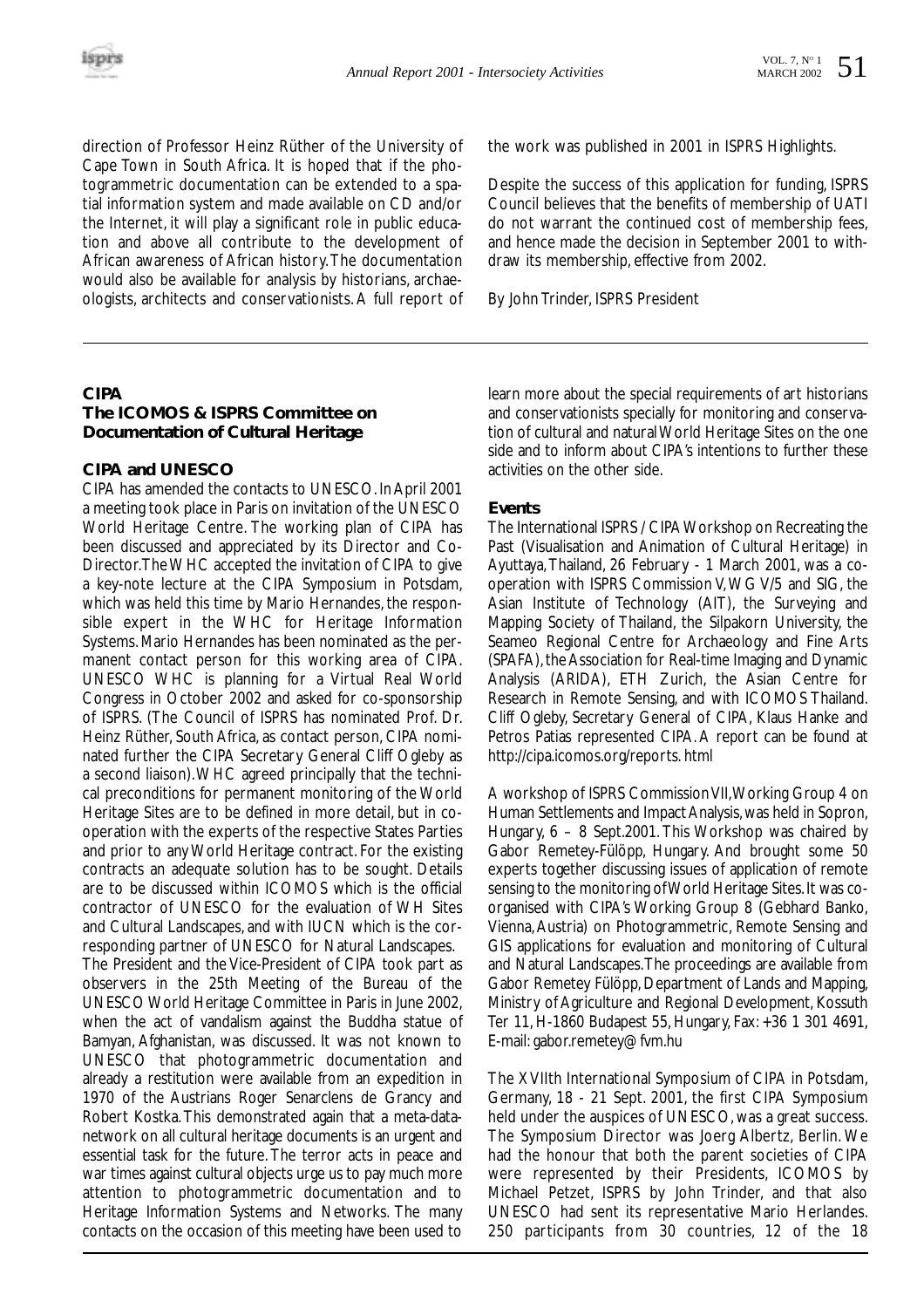

Executive Board Members present, 24 of the then 49 National and Committee Delegates present, 14 of the 20 Working Group Chairpersons and Co-chairpersons present, 40 oral presentations, 80 poster presentations in two very well accepted poster sessions. Two half days were dedicated to excursions to various places of interest in the area of the World Heritage site of Potsdam and of course also to the famous Meydenbauer Archive. 20 posters best representing the manifold working areas of CIPA were selected for the Best Poster Awards. These posters will be shown in an exhibition at the next General Assembly of ICOMOS in order to demonstrate good examples of application of modern technology.The detailed reports will be published in the German, Austrian, French and English Journals. The printed Proceedings will be available from TU Berlin and from ICOMOS Paris by spring 2002.

ARCHAEO 2001, the 4th International Conference on Archaeological Prospecting, was held at the invitation of the Austrian Academy of Sciences in Vienna, 19-23 Sept. 2001. Also this conference was very well visited.About 200 participants discussed about 100 oral and poster papers. It was co-organised by ICOMOS Austria and CIPA's Working Group 5 on Archaeology.Unfortunately this symposium had to take place exactly parallel to the CIPA Symposium. It is planned that these two conferences will be arranged together in 2003 in Antalya,Turkey.The excellent Proceedings of this conference have been edited by Michael Doneus, Alois Eder-Hinterleitner and Wolfgang Neubauer (206 pages) and are available via internet under http://verlag.oeaw.ac.at/. Pictures of the meeting can be found at the homepage of the conference at (http://www.univie.ac.at/archeo2001/)

#### **Annual Meeting of the CIPA Executive Board**

After the Symposium the Annual Meeting of CIPA was held in Potsdam. 10 Executive Board Members were present ( 4 ISPRS, 4 ICOMOS Ordinary Members and 2 Associate Members). One ISPRS and one ICOMOS Ordinary Member were excused, the sixth ISPRS Member had resigned, this position is now vacant as also the sixth of ICOMOS.

The Executive Board decided about a new Logo of CIPA and about the new name. As earlier discussed, the "Architectural Photogrammetry" is a much too narrow field of work compared with the real needs of ICOMOS experts. To show that CIPA has changed in a provisional way we used the "CIPA – I2DOC" you may have read somewhere during the last year. The intention was to make the reader curious. Now we found a better solution, easier to write and to understand:

#### **CIPA**

**The ICOMOS and ISPRS Committee for the Documentation of Cultural Heritage (1969 – 2000: International Committee of Architectural Photogrammetry) http://cipa.icomos.org**



Please note that CIPA has also new permanent email addresses for the executives (left); but also the old addresses remain valid (right):

president@cipa.icomos.org

Peter.Waldhaeusl@tuwien.ac.at vice-president@cipa.icomos.org

Letellier.R@ATTGlobal.net

secretary\_general@cipa.icomos.org C.Ogleby@eng.unimelb.edu.au

webmaster@cipa.icomos.org

Klaus.Hanke@uibk.ac.at

#### **CIPA, ICOMOS and the GCI – The RecorDIM Initiative**

Over the past two years, CIPA's Working Group 1 (WG1) and the Getty Conservation Institute (GCI) have been working together on a project, "Bridging the Gap", to improve the communication between Information Users (e.g. conservation specialists, site managers, etc.) and Information Providers (e.g., heritage recorders, building surveyors, photographers, photogrammetrists, etc.). It was also recognised that there is a pressing need to develop guidelines, handbooks, training and information dissemination pertaining to Heritage Recording, Documentation and Information Management.

Consequently, CIPA-WG1 and the GCI jointly organised a Plenary Session during the September 2001 CIPA Symposium in Potsdam entitled: Bridging-the-Gap between the Information User and the Information Provider. During this Session, Robin Letellier (Chair of WG1), Francois LeBlanc (GCI Head of Field Projects) and Gaetano Palumbo (for Giora Solar, ICOMOS' delegate to CIPA) presented the above-mentioned concerns and proposed a Recording, Documentation and Information Management (RecorDIM) 5-Year Initiative.

This RecorDIM Initiative focuses primarily on creating a partnership between CIPA, ICOMOS and the GCI to address the following needs:

- Organise round-table discussions to define the gaps between information users and providers
- Publish guidelines for heritage recording, documentation and information management
- Develop "how-to" handbooks for recording
- Create a web presence on these subjects
- Develop training opportunities and materials
- Develop further partnerships with appropriate and committed organisations

This RecorDIM Initiative proposal was discussed during CIPA's Executive meeting that followed the Potsdam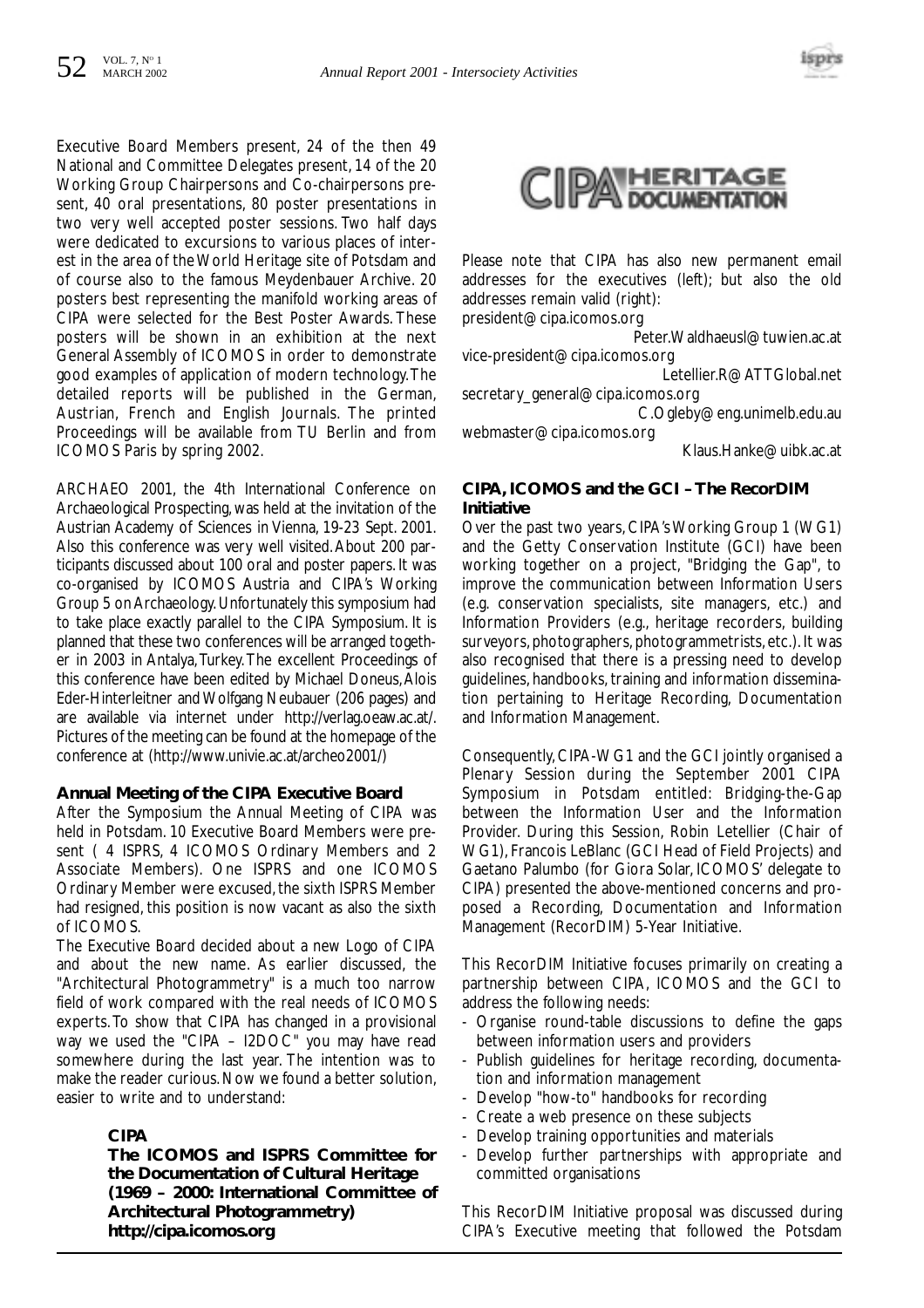Symposium. The CIPA Executive saw this initiative as an effective way to integrate conservation specialists to CIPA's future activities, and to make CIPA's role more effective in answering to the needs of the heritage documentation field. Consequently, CIPA accepted to support the project and become a Partner in this 5-year RecorDIM Initiative.

During the last week in October 2001, Giora Solar presented the RecorDIM Initiative proposal to the ICOMOS Executive that met in Dubrovnik. The Executive Committee expressed in principle its support for the RecorDIM Initiative with the understanding that a plan will be provided as soon as available.

As a result of the Bridging-the-Gap Session in Potsdam, a partnership between CIPA, ICOMOS and the GCI has been initiated.The goal of this partnership is to raise the level of heritage conservation practice world-wide through the provision of supplementary guidance, training and information dissemination.To reach this goal, the GCI, ICOMOS and CIPA will join their efforts and resources to address the above-mentioned needs.

As announced by Francois LeBlanc during his presentation in Potsdam, the GCI will sponsor Round Table 1 to take place on 4-5 March 2002 in Los Angeles. During this 2-day meeting, conservation specialists from many diverse regions of the world, representing different conservation disciplines, will discuss and define the Gaps that, from their experience, exist between the information users and providers. These Gaps will be developed into focused Deliverables that will be addressed by Task Groups composed of partnership representatives.

The following Round Table (or Task Group) meeting is currently being planned to take place during the ICO-MOS General Assembly in Zimbabwe in October of 2002. At this meeting, the Partners will review the work of Task Groups and report on the progress during the General Assembly.

Public Works and Government Services Canada, Real Property Services for Parks Canada, are considering sponsoring a further Round Table (or a Task Group meeting) possibly in the Spring of 2003.

The progress of the 5 Year RecorDIM Initiative will be reviewed at a Round Table planned to take place during CIPA's 19th International Symposium in Antalya, Turkey, from 30 September to 4 October 2003. One of the main objectives of this CIPA Symposium will be to significantly increase the participation of ICOMOS conservation specialists. In Antalya the results of Deliverables will be assessed and adjustments / refinements will be made to the RecorDIM Initiative. This assessment should determine the quality of outputs and future tasks to be addressed.

Participating organisations and liaison officers:

CIPA Peter Waldhäusl<br>ICOMOS Giora Solar

Giora Solar

GCI François LeBlanc / Christopher Gray

(others organisations should be joining this initiative in the near future)

#### **Future Events**

The ISPRS Commission V Symposium 3-6 Sept 2002 in Korfu, Greece: Symposium Director and President of Commission V is Prof. Dr. Petros Patias, Ordinary Member of CIPA. For further information see http://www.isprs. org/technical\_commissions/tc\_5.html.

The Annual Meeting of CIPA will be held in connection with this Symposium, but only before the symposium, 31 August – 2 September 2002, because many of the ISPRS Members have obligations afterwards.

The XIIIth ICOMOS General Assembly together with a Scientific Symposium will take place in Victoria Falls, Zimbabwe, from 14 - 18 October 2002. CIPA will present there the Best Posters selected in Potsdam and Korfu.The ICOMOS General Assembly is always a great event where the CIPA friends can meet members of other International Scientific ICOMOS Committees as well as many more culturally interested participants. The theme of the symposium: "Place, Memory, Meaning: Preserving Intangible Values in Monuments and Sites" will encourage to discuss perspectives of cultural heritage, which the African may see better than the too much "developed" European. For further Information see: http://www.international.icomos.org/ga2002.htm

The XIXth International CIPA Symposium 30 Sept - 4 Oct 2003 in Antalya, Turkey on "New Perspectives to Save Cultural Heritage" will be held again under the auspices of UNESCO. Symposium Director is Prof. Dr. Orhan Altan, Council Member of ISPRS and its Society Delegate in CIPA. This symposium will be closely connected to ARCHAEO 2003, the 5th Symposium for Aerial and Geophysical Prospection of Archaeological Sites. Detailed Information see the web-site http://www.cipa2003-antalya.com and by email oaltan@itu.edu.tr or gulersoy@itu.edu.tr

#### **Members of the Executive Board (Status 1.1.2002)**

#### *Ordinary Members*

*From ISPRS (International Society of Photogrammetry and Remote Sensing)* Orhan **Altan** (Turkey) Society Delegate and Symposium Director Pierre **Grussenmeyer** (France) Treasurer Jozef **Jachimski** (Poland) Petros **Patias** (Greece) Peter **Waldhäusl**, (Austria) President NN

*From ICOMOS (International Council on Monuments and Sites)*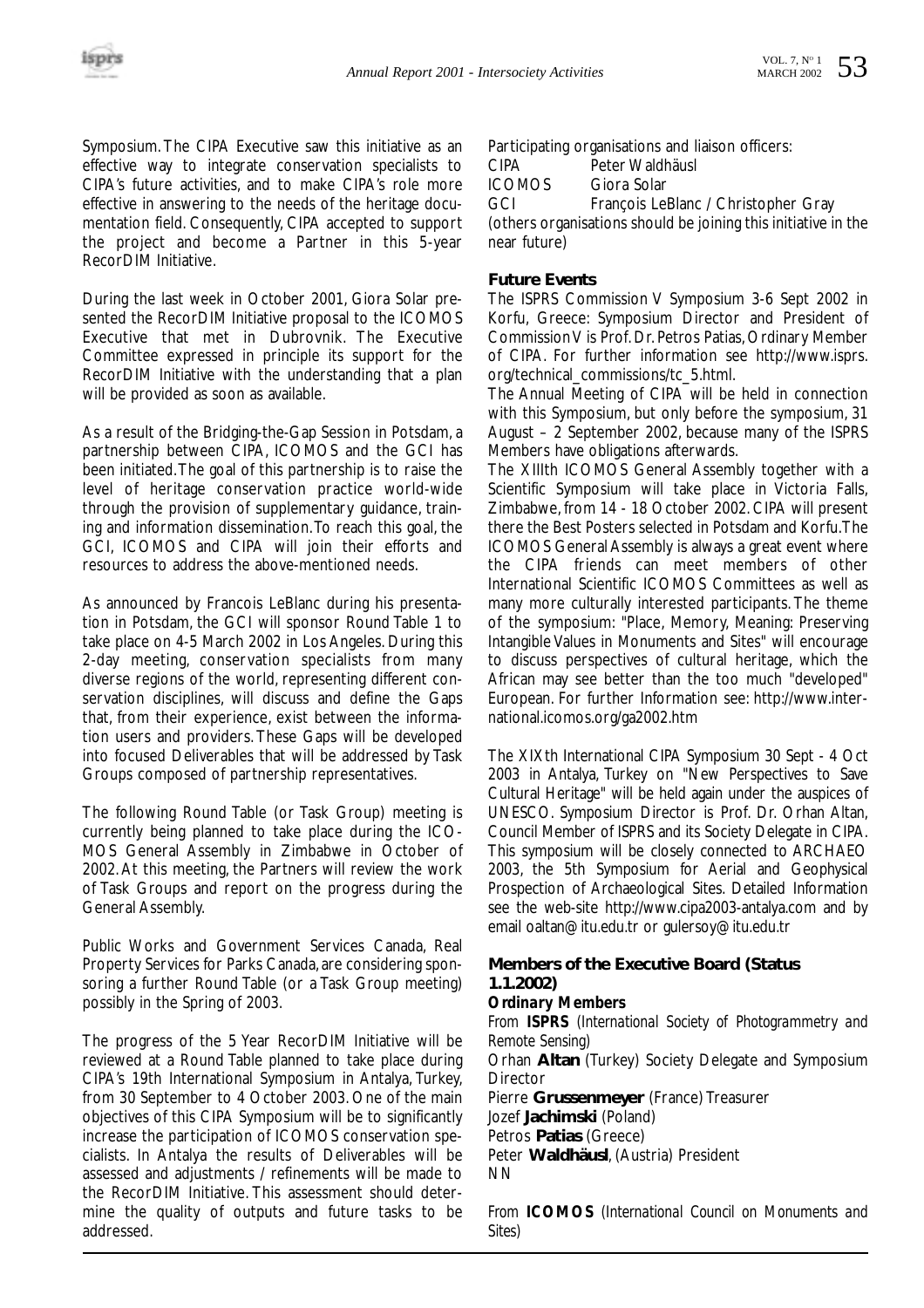

Giora **Solar** (Israel), Society Delegate Robin **Letellier** (Canada) Vice-President Steve **Nickerson** (Canada) Cliff **Ogleby** (Australia) Secretary General Gaetano **Palumbo** (UK) **NN** 

#### *Associate Members:*

*Communication and Web:* Klaus **Hanke** (Austria) (ISPRS) *Former Symposium Directors:* Joerg **Albertz** (Germany) (-2003) Joerg **Haspel** (Germany) (-2003) *Next Symposium Directors:* Nuran Zeren **Gulersoy** (Turkey) Co-Director *Others:* Antonio **Almagro** (Spain) Michael **Doneus** (Austria) Fin.Committee. Andre **Streilein** (Switzerland) Fin.Committee 3 NN

*Honorary Members* Maurice **Carbonnell** (France)(Hon.-Pres.) John Badekas (Greece) Carl-Wilhelm **Clasen** (Germany) Mario **Fondelli** (Italy) Elzbieta **Wanot** (Poland)

The CIPA Board of delegates increased to 55 officially nominated and approved members. (Status 1.1.2002). CIPA has today 50 National and 5 Committee Delegates. From the 50 are 28 from National ICOMOS Committees and only 22 from National ISPRS Member Societies. Only 14 countries have nominated delegates from both, ICO-MOS and ISPRS.

By Peter Waldhäusl, CIPA President and Robin Letellier, CIPA Vice President

#### **International Society of Biomechanics (ISB)**

ISPRS has a link with the International Society of Biomechanics (ISB) and is represented by Armin Gruen. The 18th congress of the ISB was organised by the Laboratory for Biomechanics of the ETH Zürich and the Institute of Biomedical Engineering of the University and ETH Zürich. It was housed from the 8th to the 13th of July at the central building of the ETH in Zürich. The organising committee was proud to have the congress back in Zürich, where the first Seminar on Biomechanics was held in 1967.

There were 9 keynote lectures, 370 oral presentations divided in 5 parallel sessions and up to 400 poster presentations.The sessions were classified in 11 different topics: hard tissue, soft tissue, muscle, bone, locomotion, orthopedics, sport, neuromuscular control, biomaterials, biofluidmechanics and others.

Relevant for ISPRS are the topics related to orthopedics

and sports biomechanics. Especially interesting for photogrammetry was a session dedicated to motion capture techniques.The problem of calibration remains a key issue for the achievement of highly accurate measurements. Several papers have been presented to that topic. Fast, accurate and user friendly systems are aimed at in biomechanics. An interesting application of photogrammetric techniques in medicine is the NSCP (Non Stereo Corresponding Points) stereoradiographic 3-D reconstruction technique, which uses two X-ray images (front and lateral). One study of this technique used 2-D contours for the reconstruction of the femur (presented by Laporte from the Ecole de Technologie Supériore of Paris, France).Various applications of photogrammetric motion capture systems were presented for motion analysis and kinematic studies in orthopedics and sports biomechanics, however without new developments in the used technology.

By Armin Gruen

#### **International Standards Organisation (ISO)**

ISPRS is a liaison member of ISO/TC211 'Geographic Information/Geomatics' and has a commitment to supporting efforts to establish standards for data format and transfer. ISPRS also supports efforts for interoperability and data transfer through the Open GIS Consortium (OGC). In order to implement this support, explicit reference to ISO and OGC is made within the terms of reference of the following Working Groups:

- WG I/1: Define standards for sensor parameters
- WG II/2: Systems for SAR and Lidar processing
- WG II/4: Image data standards
- WG IV/2: Federated databases and interoperability
- WG VII/6: Monitoring and modelling global change

The most important of these is WG II/4 which has the specific remit to develop image standards. The chair and co-chair of WG II/4 are leading the ISO project 19130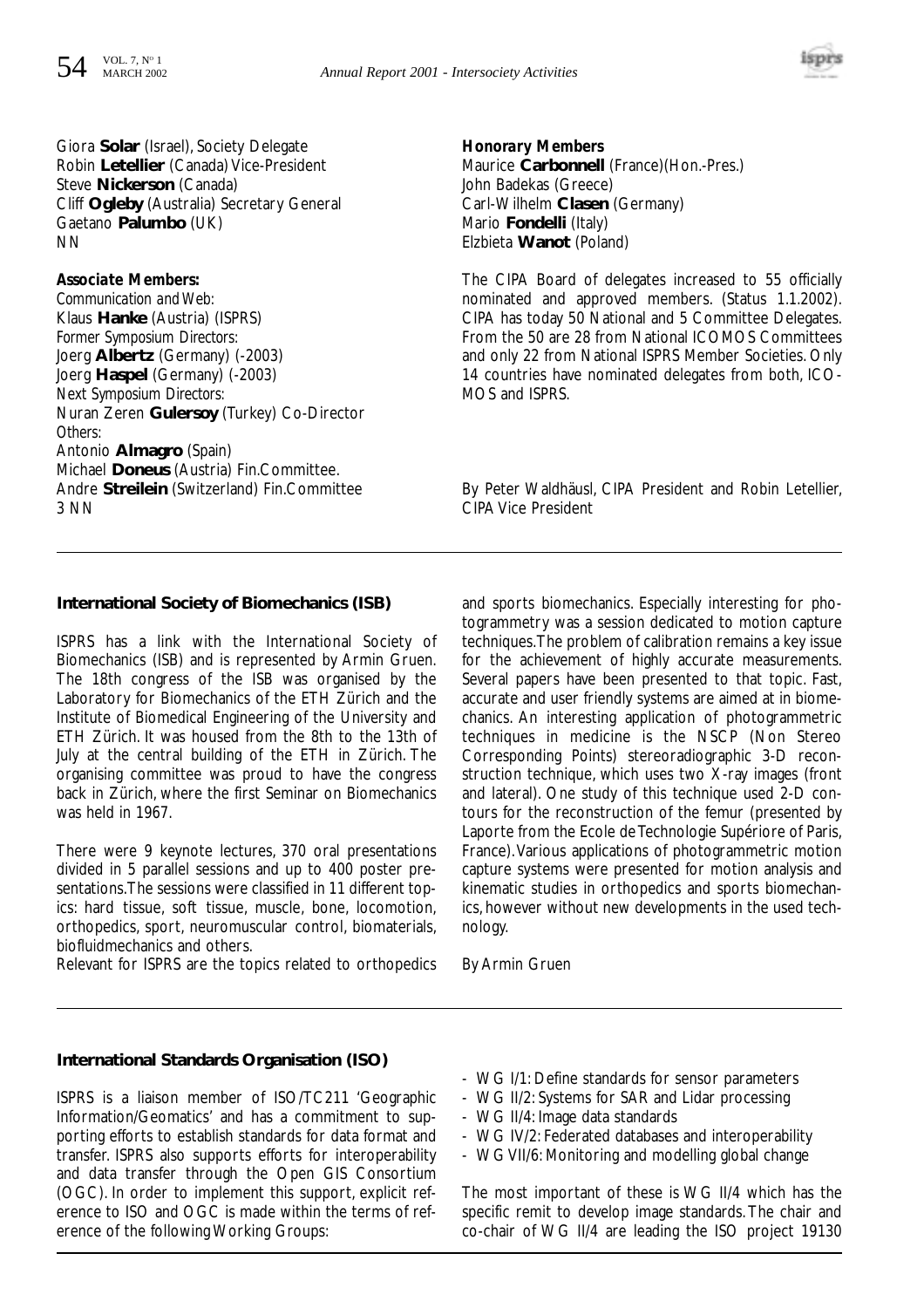"Sensor and data models for imagery and gridded data". The WG has established links with many other groups working in this area. The progress of the work on the standardisation of the frame camera and of the pushbroom/swath-type of sensors is also good. More work is necessary for the SAR- and LIDAR-systems.

The chair and co-chair of WG II/4, Wolfgang Kresse and Liping Di, and the ISPRS representative to ISO/TC 211, Hans Knoop attended the ISO/TC211 Plenary meetings in Lisbon and Adelaide during 2001.There are plans to hold a meeting on standards with FIG at the FIG Congress in Washington DC. In April.

ISPRS is also making input to ISO Project 19122 'Geographic Information/Geomatics: qualifications and certification of personnel'.FIG is playing a leading role in this and ISPRS delegates will attend a meeting on this topic at the FIG Congress in Washington DC in April 2002.

By Ian Dowman, ISPRS Secretary General

#### **SPIE**

ISPRS working groups have been involved in organising sessions at a number of SPIE conferences. Discussions are currently in progress to agree a Memorandum of

Understanding so that there can be reciprocal co-sponsorship of SPIE and ISPRS events.

By Ian Dowman, ISPRS Secretary General

## **Publications and ISPRS Journal**

#### **Annual Report ISPRS Highlights 2001**

In 2001 we have produced Volume 6 of ISPRS Highlights. It is being produced in good teamwork between the ISPRS Secretary General (Ian Dowman), the Publisher's Production Manager (Sandra Visscher) and the Editor-in-Chief (Lucas Janssen).

Production is planned in such way that the issues arrive at the 1st of the Issue's month.The current situation with distribution is that Highlights is send to 450 persons or companies directly, rather than bulk mail to members (1,400 copies).We aim to increase the 'direct mail', among others to attract advertisers. Shortly after publication, Highlights is published on the Society's internet site (as PDF).

By Lucas Janssen, Highlights Editor-in-Chief and Johan

send in material.Although some of us contribute regularly, the relative low input from Society members remains a factof-life.

Statistics regarding ISPRS Highlights in 2001

| <i><b>Issue</b></i> | Nr pages | Print run | Remarks     |
|---------------------|----------|-----------|-------------|
| March Vol 6.1       | 64       | 2100      | Annual      |
|                     |          |           | Report 2000 |
| June Vol 6.2        | 48       | 2100      |             |
| September Vol 6.3   | 48       | 2100      |             |
| December Vol 6.4    | 48       | 2100      |             |

**Highlight Highlight Highlight Highlights** 

At different times the Editor invites Council and TCP's to Boesjes, GITC BV President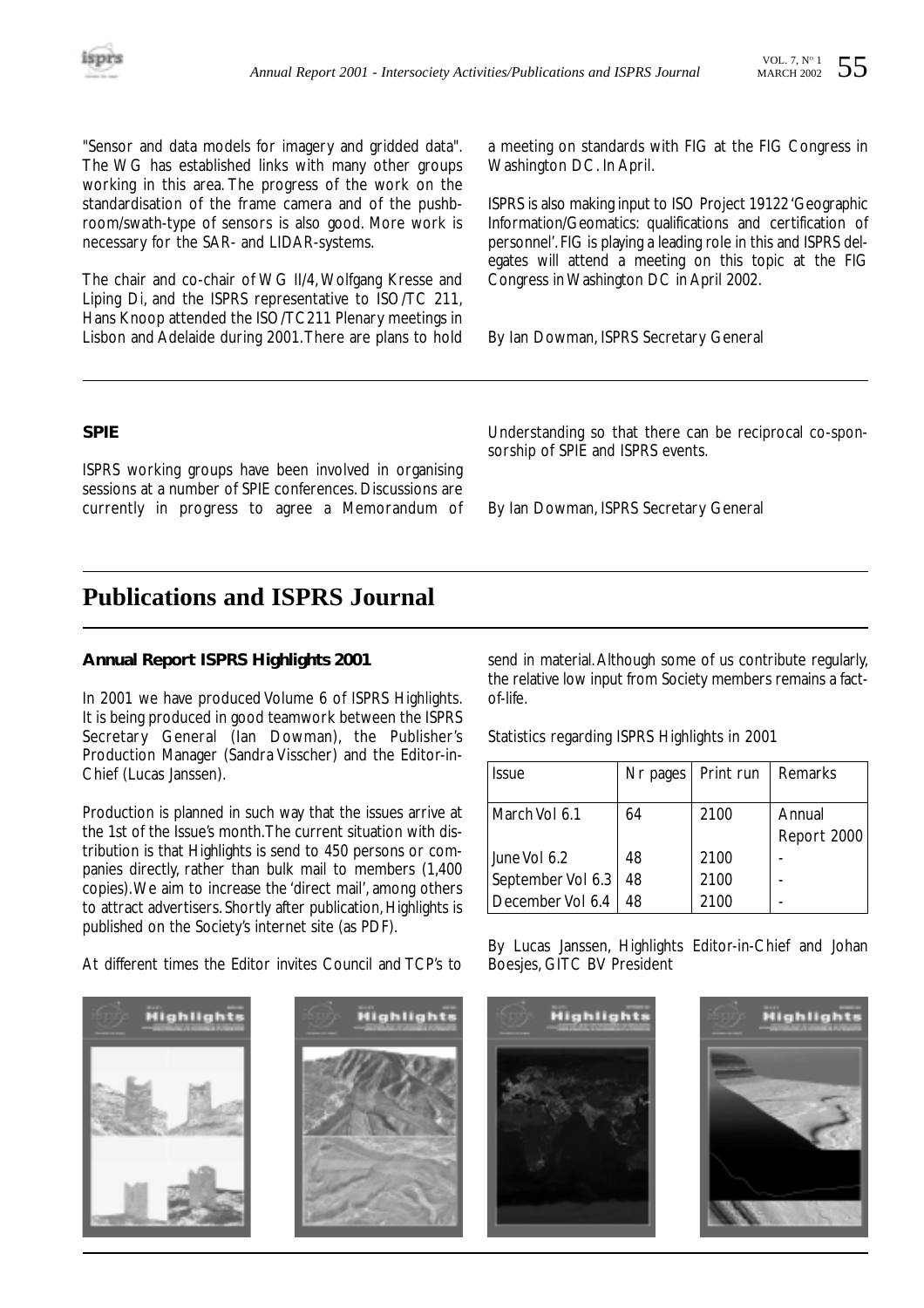#### **ISPRS Journal of Photogrammetry and Remote Sensing**

#### **Administrative Matters**

The new Editorial Advisory Board for the period 2001- 2004 was finalised at the end of February 2002, with substantial increase of members from remote sensing and particular spatial information sciences. The Editor was invited to Joint Council/TCP meeting In London last September and presented matters related to the Journal. In particular the role of the new technical commissions and working groups with respect to the journal has been discussed and the preparation of special/theme issues of the journal. After this meeting, a meeting with Elsevier took place in Oxford.

#### **Papers, Reviews and Publication Time**

The paper queue has increased, and combined with slower processing, has led to longer publication times. The quality of papers and reviews has deteriorated. Copy-editing and language editing are mostly done by the editor, whose administrative load has considerably increased. Due to various problems, publication delays are occurring. The low level of scientific output from ISPRS, which typically occurs after the Congresses, has also negatively influenced both regular papers and special/theme issues.

#### **Electronic Subscriptions, On-line Electronic Journal**

Electronic subscriptions in 2000 were 141 involving 87 consortia.This data is incomplete with many subscribers missing. Elsevier has been unable to provide complete information on such subscriptions since September 1999.Accesses of full text-papers at Elsevier's WEB site have increased from ca. 200 in January 2001 to 1,300-1,400 in the period April-June 2001. The papers now appear as extended Summary (abstract, outline (section titles), figures, tables and references), HTML (with increasing number of links to abstracts and full papers for references) and PDF files.

#### **Hardcopy Subscriptions**

Following the trend of recent years, common for most peerreviewed journals, subscriptions declined from August 2000 to August 2001 by about 4%. In spite of cheap subscriptions for individual within ISPRS members (\$40) and institutions from developing countries (\$50), these subscriptions did not show any great increase (although concrete numbers for these subscription categories could not be provided by Elsevier), making clear that they have to be made more widely known, especially exploiting the Symposia in 2002. Correct order forms for these cheap subscriptions have appeared on Elsevier's WEB page after a delay of one year. Personal (non-ISPRS) and institutional subscriptions for 2002 have increased by 5% and 6.6% respectively.

#### **Special/theme Issues**

The following issues have been decided for the period until the next Congress or are under preparation, most of them with active involvement of Technical Commissions and their WGs. Another 2 proposals by Commissions III, and IV/II have been accepted and their topics are under discussion.

- Image spectroscopy and hyperspectral imaging: A. Skidmore, F.Van der Meer. Should be ready in early 2002.
- Geomatics in Mountainous Areas The International Year of the Mountains, 2002:A. Gruen. S. Murai. Planned for late 2002.
- Fusion of geodata and imagery for revision and updating purposes: Christian Heipke, Felicitas Lang and Ammatzia Peled. Planned for early 2004.
- Algorithms and Techniques for Multi-Source Data Fusion in Urban Areas: P. Gamba, O. Hellwich, P. Lombardo. Planned for Spring 2003.
- Challenges in Geo-Spatial Analysis and Visualization: M. Madden, J. Schiewe. Planned for Autumn 2002.
- Medical Imaging and Photogrammetry: F. Van den Heuvel. Planned for Summer 2002.

#### **Varia**

Gratis ads were published in the journal for Commission Symposia and Call for Papers for special/theme issues. ISI's impact factor was 0.692 in 2000 compared with 0.492 for 1999 and 0.132 for 1998.

The new ISPRS logo was added to the journal cover. According to the ISPRS Webmaster, from January to September 2001 there were requests from about 10,000 different IP addresses (generally different persons) at the journal's page of ISPRS.

By E. Baltsavias, Editor-In-Chief

#### **ISPRS Home Page**

#### **Introduction**

The homepage of ISPRS has turned out to be one of the most important components of ISPRS communications. It provides online information about the society and links the various activities of ISPRS. Since September 2000, ISPRS server is hosted in ETH-Zurich and is always accessible under the Internet address 'www.isprs.org'.

As November 2001 there are about 450 HTML pages with approximately 160000 lines of information available on the ISPRS web site, i.e. ca 90 Megabytes of data.

In April 2001, a search engine (provided by Google) has been introduced inside ISPRS 'Table of Contents', with the possibility to search for pages inside ISPRS server or inside the WWW.

Thanks to the reservation of the international domain 'isprs.org', all Technical Commissions and Working Groups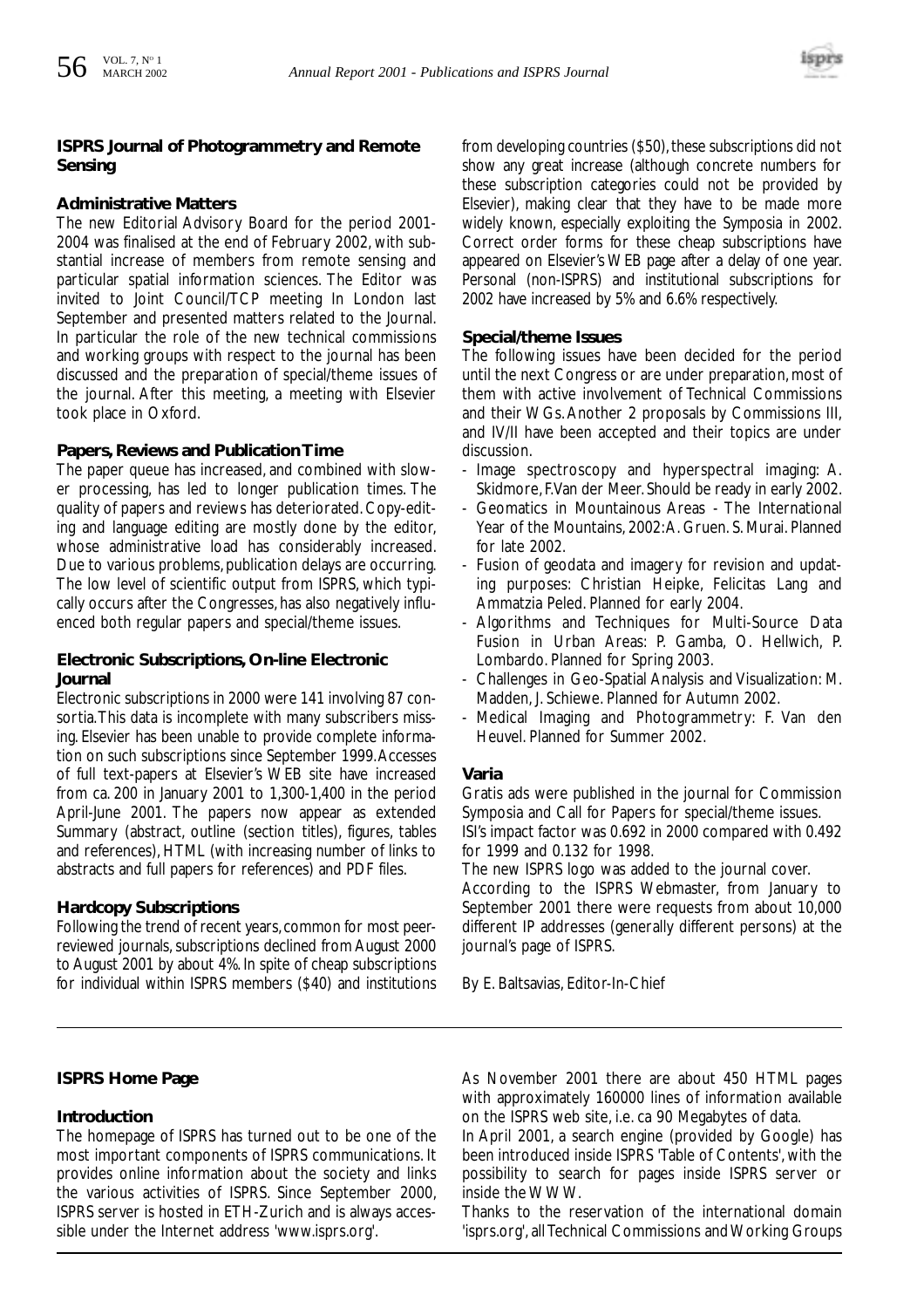



*Figure 1: Number of ISPRS Member Organisations, Technical Commissions and Working Groups with own web-pages.*

can now be reached at unique URL like www. commissionX.isprs.org and www.commissionX.isprs.org/ wgY At present (November 2001), all Technical Commissions have a personal homepage. Instead about 50% of the Working Groups and 40% of the Member Organisations provide information on their own webpages (Figure 1).

#### **Statistics of ISPRS Server**

The statistics give a reasonable estimate of the use of the ISPRS web server, as it counts only requests for single HTML documents and the requests for images, graphics, icons etc. are not taken into account. Moreover, the statistics refer only to the requests made from outside the ETH domain, which excludes all the accesses during maintenance of the documents.

In Figure 2 is shown the monthly report of the number of requests to ISPRS server, in the period January 1995- November 2001.An increasing interest of the community for the ISPRS homepage is evident: the steady increase of the use of the HTML documents over the years and especially after the registration of ISPRS domain (1999) is obvious. The data missing from the figure in the period July-August 2000 is due to the movement of the server from Delft to Zurich.The pick of October 2001 states 90,500



*Figure 2: Number of monthly HTML requests on ISPRS server in the period January 1995-November 2001.*

requests to ISPRS server. In 1995 the average of monthly requests was 424, in 1998 the average was 5,780 while at present ISPRS server has an average of 75,000 requests per month (see Figure 3).This is a mean of 2,500 successful requests per day, ca. 104 per hour or 1.7 requests every minute.The different domain (~country) served at least one by the server were 133 (ca. 55% of the registered country code domains), while the distinct hosts served (~users) were ca. 37,000 with an average of 20Mb of data transferred per day.

Another interesting statistic concerns the words and queries used in the search engines to find ISPRS and its related pages: between 7000 words, the most used are remote (9%), sensing (8%), photogrammetry (7%) and isprs (5%). Considering all the queries, the most requested are 'photogrammetry', 'isprs', 'remote sensing', 'orange book', 'International Archive of Photogrammetry and Remote Sensing'.The browser most used to find informa-



*Figure 3: Average number of request per year to ISPRS server in the period 1995-2001.*

tion related to ISPRS is Microsoft Internet Explorer (48%), followed by Netscape (26%) (Figure 4, left).The majority of the users (67%) has Windows as operating systems; then Unix (9%) and Macintosh (2%) (Figure 4, centre).The information (directories) more requested contain the events calendar (15%), the publications (11%) and Technical Commission (8%) (Figure 4, right).

#### **Educational Resources on ISPRS Web-site**

ISPRS educational page (http://www.isprs.org/links/tutorial.html) tries to collect the wide gamma of educational material, software and online publications related to Photogrammetry, Remote Sensing and GIS. It is not a complete list of all the documents available on the Internet, therefore if anyone wanted to contribute in this list, please send links or information to fabio@geod.baug.ethz.ch. A bigger database of education-related links is provided by Working Group VI/1 (http://www.commission6.isprs.org/ wg1/).

By Fabio Remondino, ISPRS Webmaster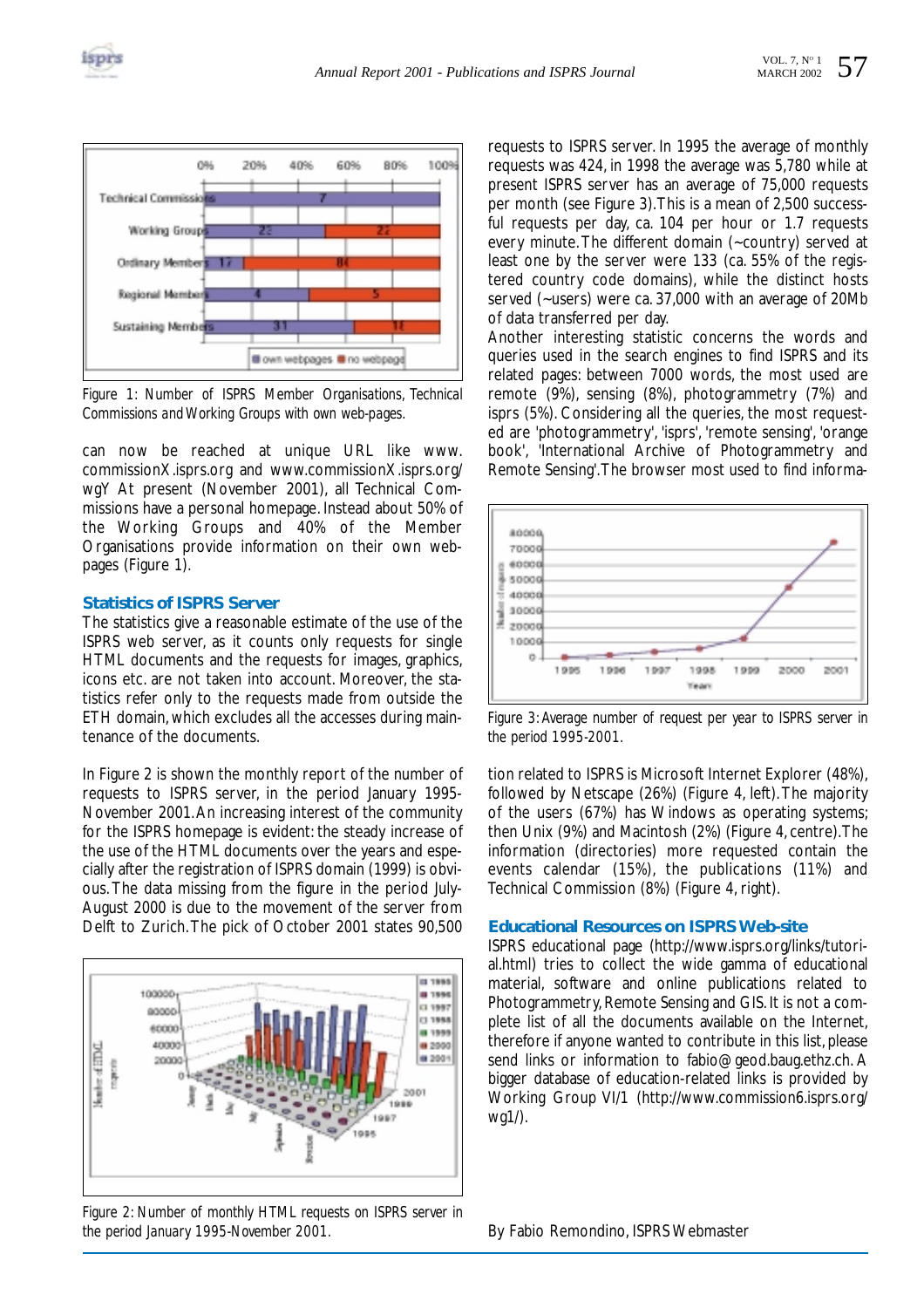#### **ISPRS Events Calendar**

#### **Introduction**

The ISPRS Events Calendar is published in the quarterly ISPRS bulletin, ISPRS Highlights, and rapidly updated on the ISPRS Web Site. The Calendar contains a list of all ISPRS and Sister Societies (FIG, ICA, IAG, IHO, IGU, etc.) sponsored and co-sponsored congresses, conferences, symposia, workshops, tutorials, meetings, and other events. It also contains details of all international and national events on topics related to the activities of ISPRS, including those in photogrammetry, remote sensing, spatial information systems, geomatics, surveying, mapping, machine vision, image processing and similar areas.

The purpose for ISPRS is to allow WGs and Commissions to identify open dates or events which they may link up with or avoid conflicting with.This avoidance of conflicting with other events externally and definitely internally is a major responsibility of ISPRS. We publish the calendar to encourage others to do likewise. It is important that we cover events which are on the interdisciplinary boundaries of ISPRS so that our Commissions and WGs are aware of who and how they can interface with related organisations.

The Events Calendar Editor respectfully asks all of you to submit the details of their congresses, conferences, symposia, workshops, tutorials, meetings, and other events.

**Versions**<br>The WWW page of ISPRS Events Calendar (http://www.isprs.org/calendar.html) is updated as rapid as possible to keep it always up-to-date.This version will be modified as soon as the new information or amendment has been known,and therefore should be used as the main reference.

The ISPRS Events Calendar will be sent to all members of ISPRS Council monthly as a general reference. The Council could check the details, and then send their comments or corrections to the Events Calendar Editor, e.g. the confirmation of ISPRS Events and the co-sponsorship of other events.

The ISPRS Events Calendar will be sent to ISPRS Highlights quarterly for publishing on this bulletin.The disadvantage of this version is that the deadline is 40 days before the issue date, therefore this version is not up-todate and should be used for rough reference only.

#### **An Automatic Searching System**

The ISPRS Events Calendar Editor has established an automatic system to search useful information for this Calendar on the Internet.The system is using the newest technique of searching engine and programming tools for web pages and Internet server. Following software, operating system, programming languages, and programming tools have been used: Microsoft Windows 2000 Server, Microsoft SQL Server 2000, Microsoft .NET Web N-tiers, IIS, Microsoft Office XP, Dynamic HTML, XML/SOAP, JAVA Script,VB Script, CGI,ASP, PHP, Delphi, etc.

By Tuan-chih Chen, Editor

### **Financial State of Affairs**

The outgoing year will be remembered by the global situation rather than by any particular society event. The Amsterdam Congress seems now far away and the change of office had no effect on the Treasurer's work that is continuously in progress. Occlusions, discontinuities or any other irregularities are unacceptable in the financial function. It would be nice to have a simple harmonic flow yet the omissions and the "early birds" who pay their contribution a year ahead seems to be the real thrill of this work.Yet, some new changes have to enrich our experience.The outgoing Council resolved to hire some professional assistance for financial and accounting. After some discussions and deliberations based on distant-work difficulties, Council resolved to run the financial affairs without the assistance of the financial advisor. This will also manifest in an expenditure cut that might help in furthering other projects.

As reported previously, for logistic reasons, outgoing Council opened new Bank accounts at the UBS-AG branch in Zurich. On 31.12.2000, the "old" account at the UBS-AG branch in Lugano was finally closed, after serving our Society for so many years.The fixed annual contribution rates offered in US\$ and SFr proved to be very helpful.Yet, again, one member has chosen to send a cheque drawn in EUROs. I hope this was the first and last tribute to the new European currency and all other members will find other gestures to hail the Europeans.

Last but not least, ISPRS forwarded this year additional SFr 50,000 to the Istanbul 2004 ISPRS Congress organisers. Together with previous advances (total of SFr 100,000), this loan will help the Congress organisers with cash flow problems, typically to the first two years of the four inter-congress years. All this advances where made gradually.Thus, affecting mainly our cash flow and very little effect on our investments. It is the basically healthy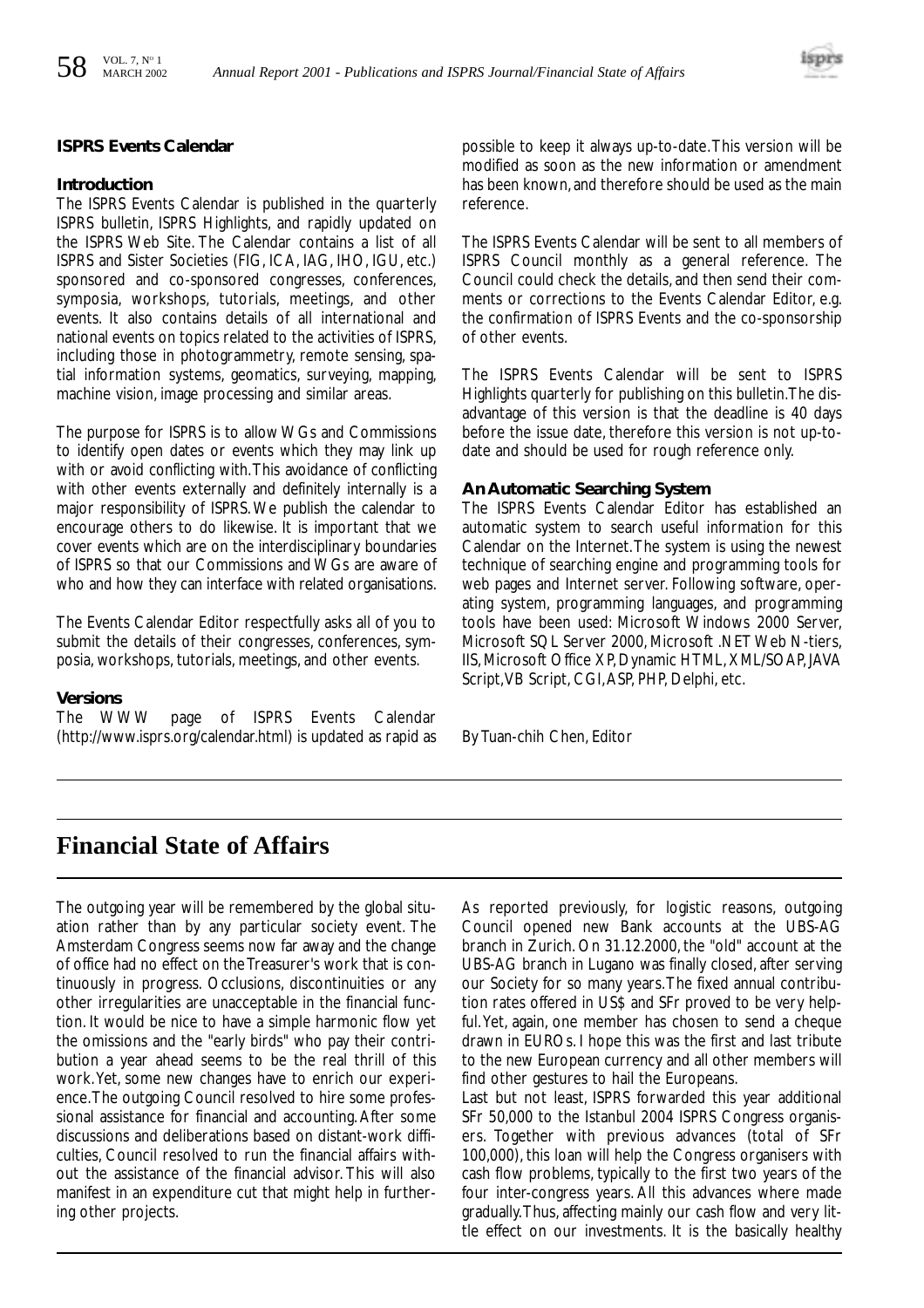financial standing of ISPRS that allowed us these transactions and I take this opportunity to thank previous Treasurers and mainly our Members who take care to pay their contributions early on upon receiving the invoices rather than at the end of the year.

As always, it is a major task of the Treasurer and Council to keep ISPRS in continuing good financial standing.This is implemented by seeking new Members, of course, but also by encouraging all members for prompt payment of their subscription.At this moment ISPRS still have some members who have outstanding dues. During 2001, all Council members where engaged with contacting these members. In some cases they have succeeded to re-establish the standing of such "sleepers". In some cases Council resolved to stop the participation of non-co-operating Member Societies and to designate new organisations to replace them.

This work will continue through 2002. Before taking actions, as ordered by the XIX General Assembly, all organisation members who may have outstanding dues are encouraged to please contact President Trinder or Treasurer Peled and make arrangements for payment prior to April 2002.

In spite of these some overdue payments, it can be stated that the Society is in good financial health with a sound and secure investments.Also, I'm happy to report that the contributions made between 1.4.2000 - 31.12.2001 are the same as was between 1.4.1999 - 31.12.2000. Having in mind that the previous year was a "Congress Year", it seems that the amount of contributions in the FY2001 will surpass last year contributions as a token of a better payment regime.

To conclude, 2001 proved the strength of the Society and gave much hope for the future. I'm most confident that, with members help, we will continue to keep the financial health of ISPRS in the same excellent manner.

By Ammatzia Peled, ISPRS Treasurer

### **Membership**

#### **Current Status of Membership (31 December 2001)**

| Membership type    | Category     | No 31.12.01 | No 31.12.00 |
|--------------------|--------------|-------------|-------------|
| Ordinary members   |              | 41          | 41          |
| Total No: 103      |              | 27          | 27          |
|                    | 3            | 11          | 11          |
|                    | 4            | 8           | 8           |
|                    | 5            | 5           | 5           |
|                    | <sub>n</sub> | 4           |             |
|                    |              |             |             |
|                    | 8            | 5           | 5           |
| Associate members  |              | 8           |             |
| Total No: 12       |              |             |             |
|                    |              |             |             |
|                    |              |             |             |
| Sustaining members | A            |             |             |
| Total No: 51       | B            |             |             |
|                    | С            | 13          | 13          |
|                    | D            | 24          | 23          |
| Regional members   |              | 9           | 9           |